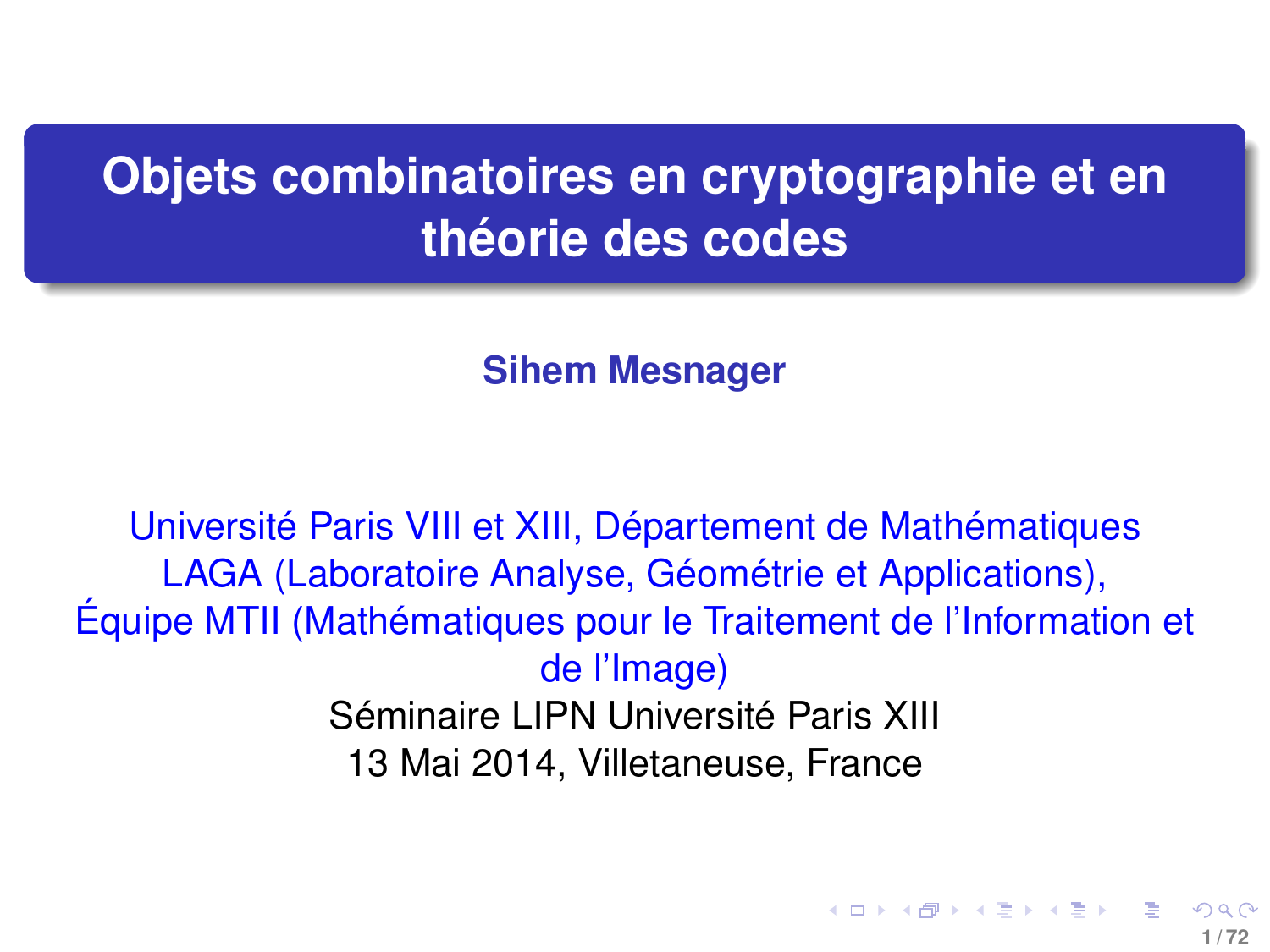- **<sup>1</sup>** Étude d'objets combinatoires en cryptographie et codes correcteurs
- **<sup>2</sup>** Étude de problèmes issus de la théorie de l'information en utilisant des outils combinatoires et des idées venant de la combinatoire
- **<sup>3</sup>** Étude de problèmes combinatoires en codes et cryptographie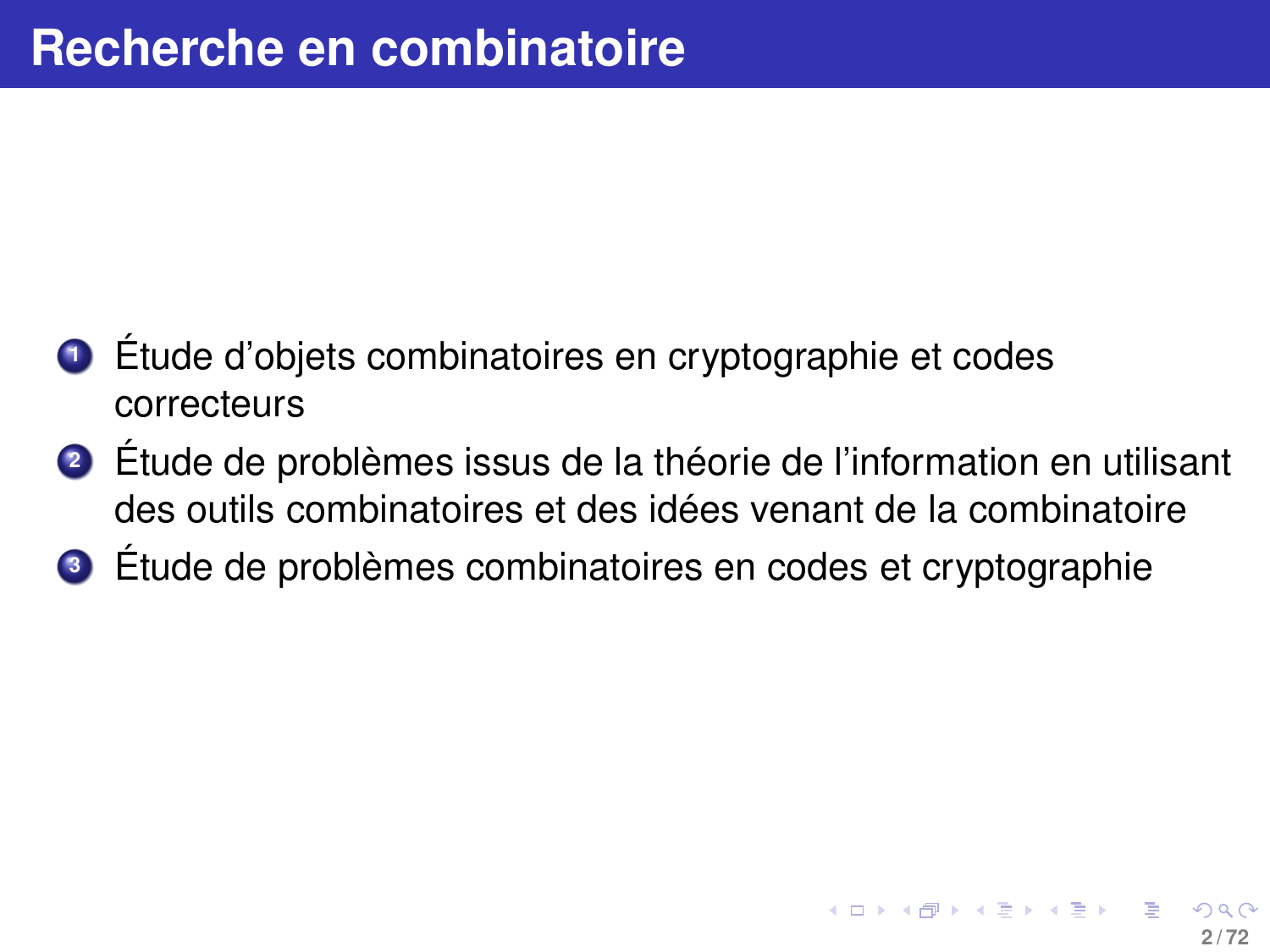# ☞ Study of combinatorial objects in cryptography and coding theory

# **1** Background on Boolean functions

- Some background on Boolean functions
- Boolean functions for error correcting codes and symmetric cryptography

# **<sup>2</sup>** Bent functions over finite fields

- Presentation of some contributions concerning combinatorial objects in symmetric cryptography
- Presentation of some contributions concerning combinatorial objects in coding theory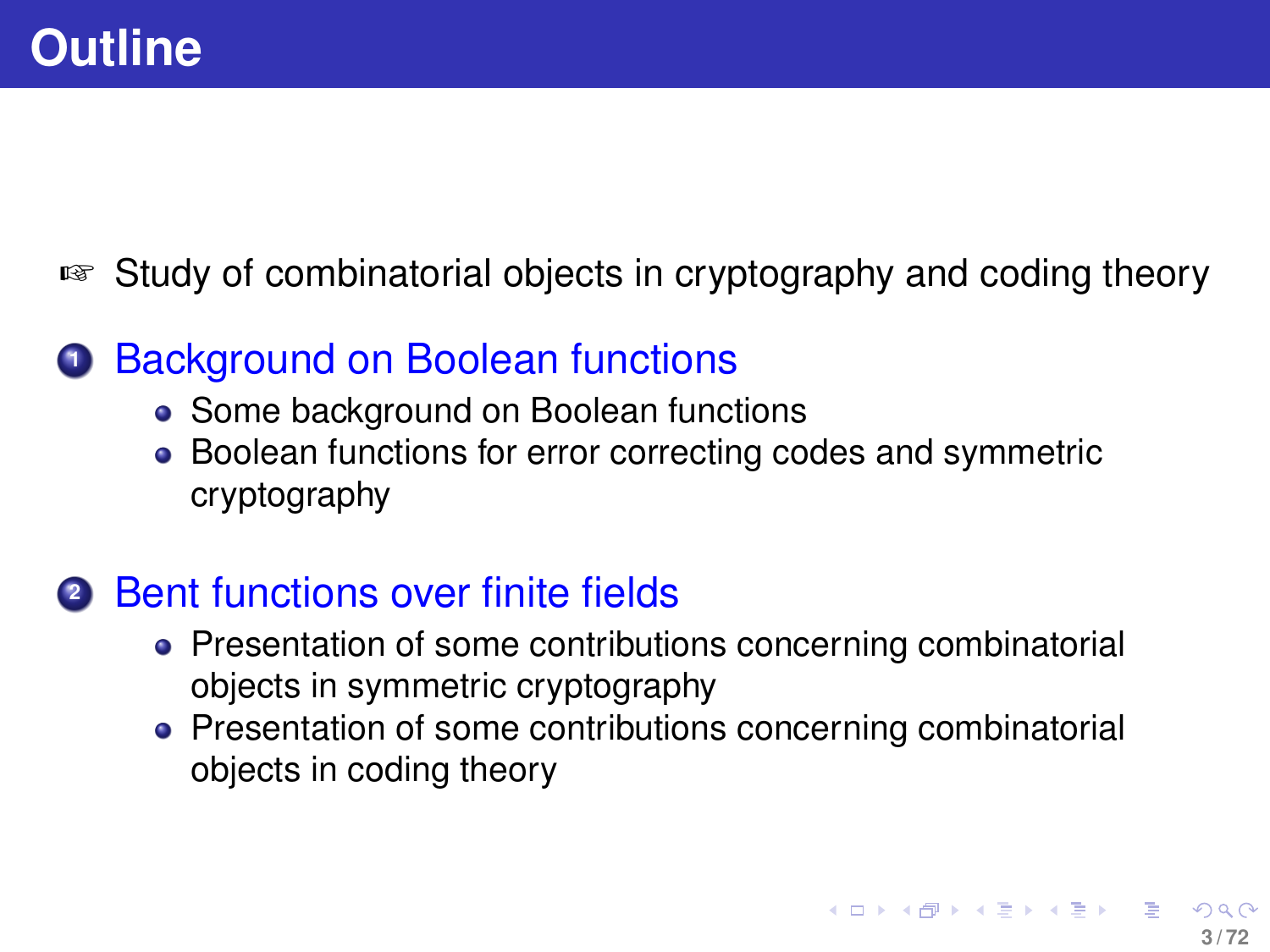# $f: \mathbb{F}_2^n \to \mathbb{F}_2$  an *n*-variable Boolean function.

*The truth-table* :

| $x_1$          | $x_2$ | $x_3$ | f(x) |
|----------------|-------|-------|------|
| $\overline{0}$ | 0     | 0     | 0    |
| 0              | 0     |       |      |
| $\overline{0}$ |       | 0     | 0    |
| 0              |       |       | 0    |
| 1              | 0     | 0     | 0    |
|                | 0     |       |      |
|                |       | 0     | 0    |
|                |       |       |      |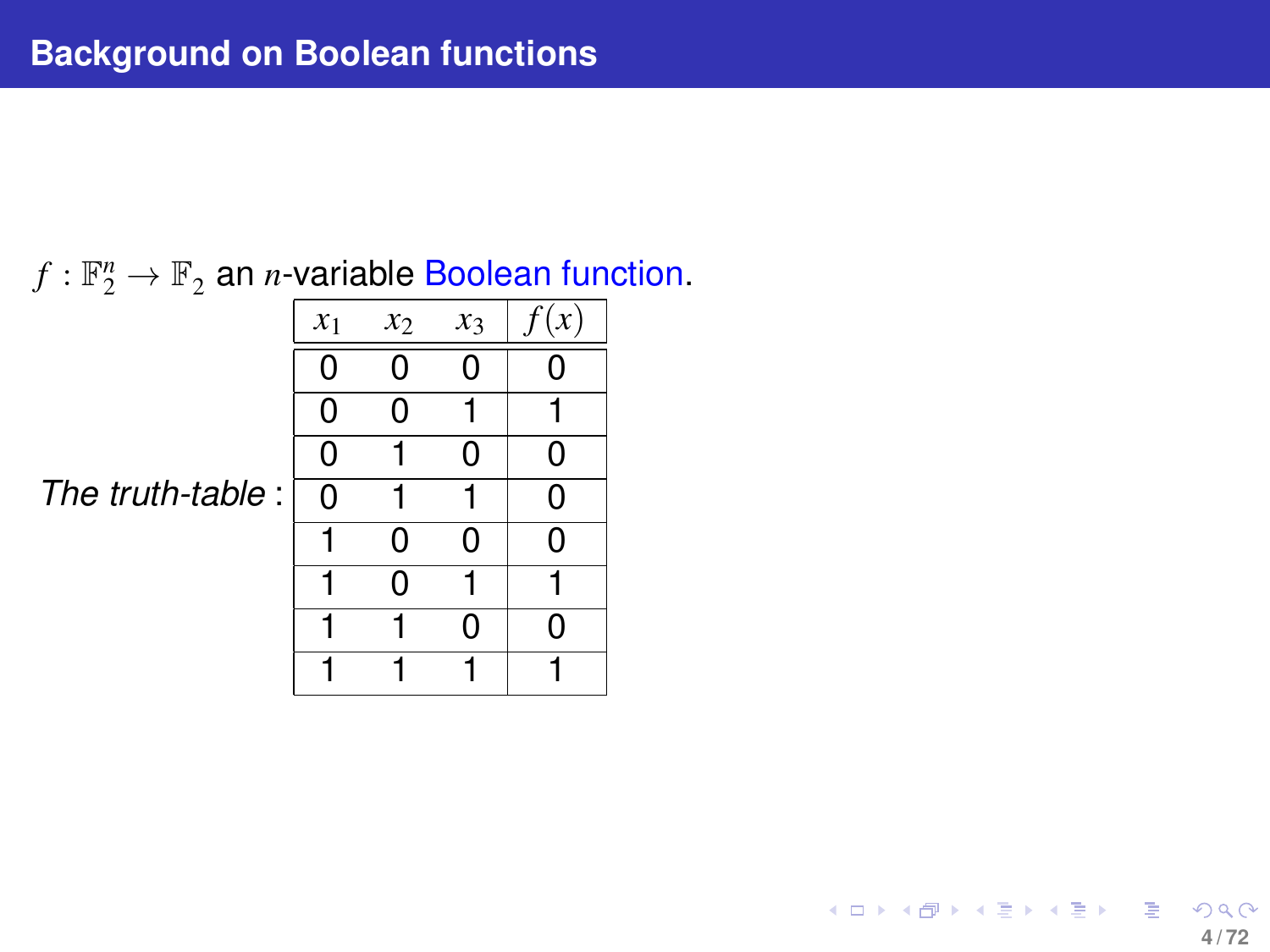# $f:\mathbb{F}_2^n\rightarrow\mathbb{F}_2$  an *n*-variable Boolean function

### DEFINITION (ALGEBRAIC NORMAL FORM (A.N.F), UNIQUE)

Let  $f: \mathbb{F}_2^n \to \mathbb{F}_2$  a Boolean function. Then  $f$  can be expressed as :

$$
f(x_1, \dots, x_n) = \bigoplus_{I \subset \{1, \dots, n\}} a_I \left( \prod_{i \in I} x_i \right) = \bigoplus_{u \in \mathbb{F}_2^n} a_u x^u, a_I \in \mathbb{F}_2
$$
  
where  $I = \text{supp}(u) = \{i = 1, \dots, n \mid u_i = 1\}$  and  $x^u = \prod_{i=1}^n x_i^{u_i}$ .  
The A N.F exists and is unique.

The A.N.F exists and is unique.

#### DEFINITION (THE ALGEBRAIC DEGREE)

The algebraic degree  $\deg(f)$  of f is the maximum weight of u such that  $a<sub>u</sub> \neq 0$ .

Affine functions  $f$  (deg( $f$ )  $\leq 1$ ) :  $f(x) = a_0 \oplus a_1x_1 \oplus a_2x_2 \oplus \cdots \oplus a_nx_n$ ,  $a_i \in \mathbb{F}_2$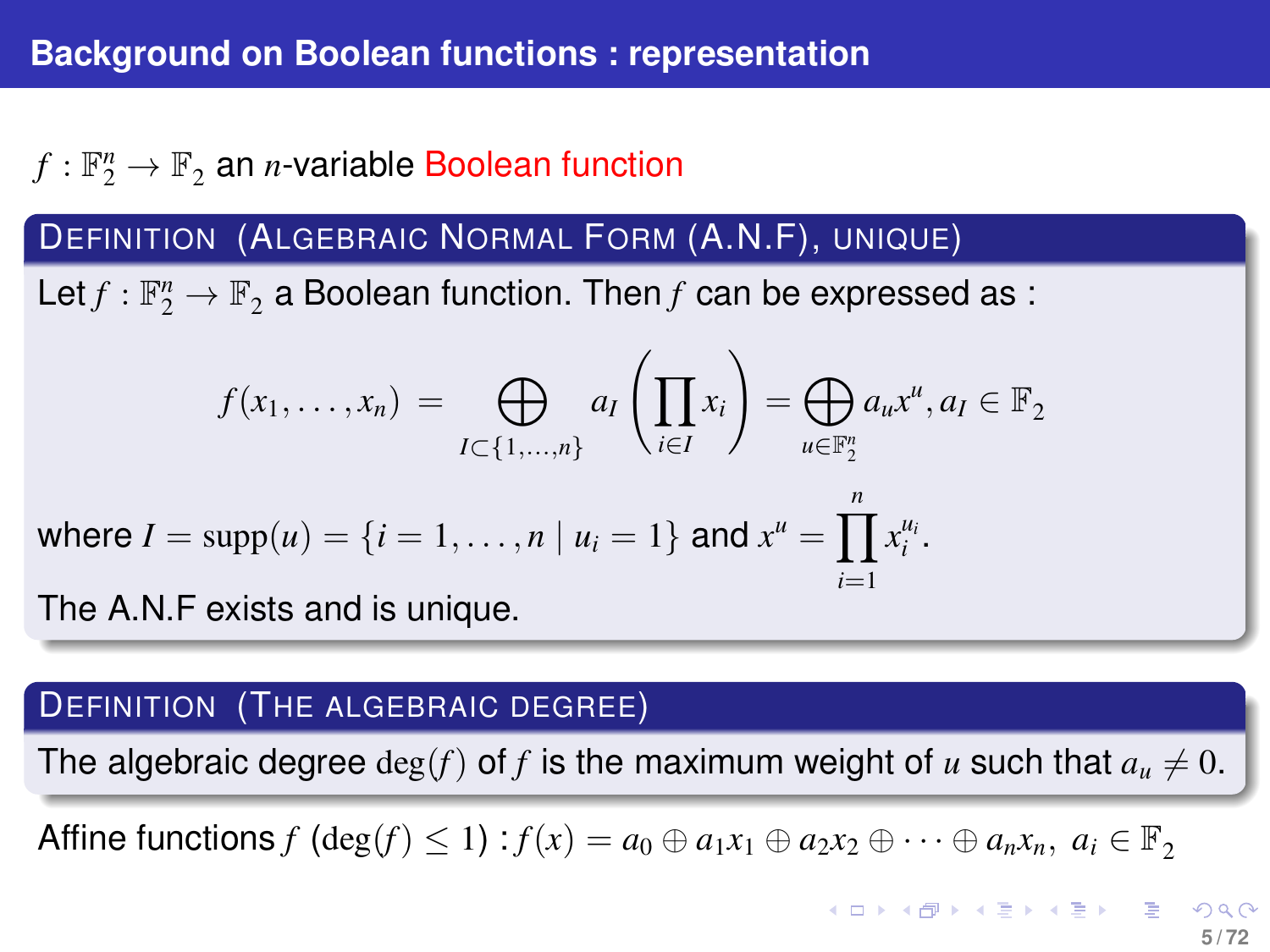$\mathbb{F}_2^n$  We identify the vectorspace  $\mathbb{F}_2^n$  with the Galois field  $\mathbb{F}_{2^n}$ 

Any function  $f : \mathbb{F}_{2^n} \to \mathbb{F}_{2^n}$  admits a unique representation :  $f(x) = \sum_{i=0}^{2^n-1}$  $\int_{j=0}^{2^n-1} a_j x^j \; ; a_j, x \in \mathbb{F}_{2^n}$ • *f* is Boolean iff  $a_0, a_{2^n-1} \in \mathbb{F}_2$  and  $a_{2j \mod 2^n-1} = (a_{j \mod 2^n-1})^2; 0 < j < 2^n-1$  $\bullet$   $[1, 2^n - 2] = \cup_{r=1}^c \Gamma_r^r$ ; where  $\Gamma_r = \{j_r \mod 2^n - 1, 2j_r \mod 2^n - 1, \cdots, 2^{o(j_r)-1}j_r \mod 2^n - 1\}$  $f(x) = a_0 + a_{2^n-1}x^{2^n-1} + \sum_c^n$ *r*=1 *o*(*j<sub>r</sub>*)−1<br> *Y s*=0  $a_{2^{s}j_{r}}$  *mod*  $2^{n}-1$ *x*<sup>2*sj<sub>r</sub>*</sub></sup>  $= a_0 + a_{2^n-1}x^{2^n-1} + \sum_{i=1}^c \sum_{j=1}^{o(j_r)-1} (a_{j_r \mod 2^n-1}x^{j_r})^{2^n}$ *r*=1  $c \quad o(j_r)-1$ *s*=0  $= a_0 + a_{2^n-1}x^{2^n-1} + \sum_{r=0}^{c} Tr_1^{o(j_r)}(a_{j_r \mod 2^n-1}x^{j_r})$ *r*=1

 $\mathsf{where} \ a_0, a_{2^n-1} \in \mathbb{F}_2, a_{j_r \ mod \ 2^n-1} \in \mathbb{F}_{2^{o(j_r)}}$ **KORK@RKERKER E 1090 6 / 72**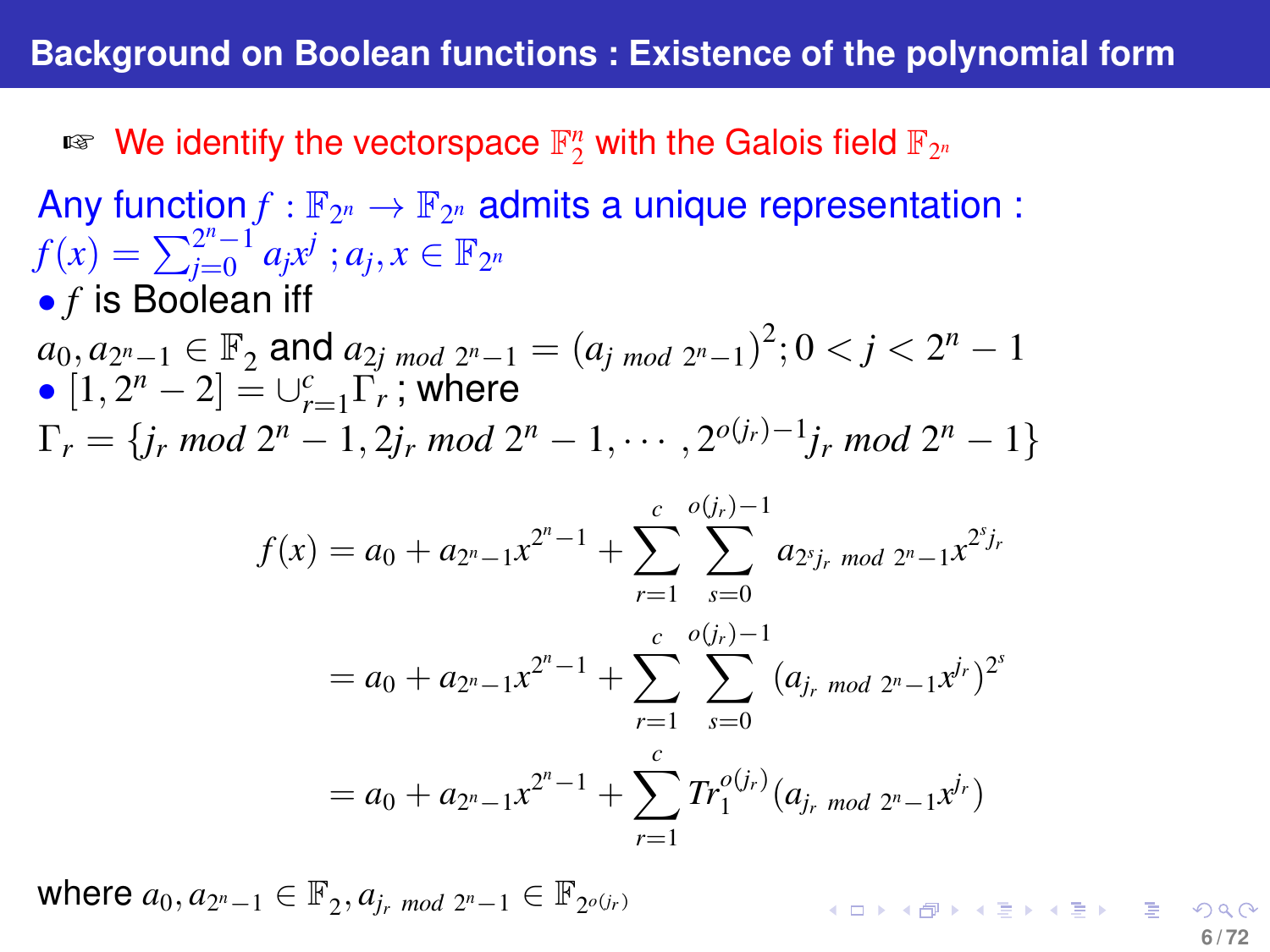# $\mathbb{F}_2^n$  We identify the vectorspace  $\mathbb{F}_2^n$  with the Galois field  $\mathbb{F}_{2^n}$

### **DEFINITION** (THE POLYNOMIAL FORM (UNIQUE))

Let *n* be a positive integer. Every Boolean function  $f$  defined on  $\mathbb{F}_{2^n}$  has a (unique) trace expansion called its **polynomial form :**

$$
\forall x \in \mathbb{F}_{2^n}, \quad f(x) = \sum_{j \in \Gamma_n} Tr_1^{o(j)}(a_j x^j) + \epsilon (1 + x^{2^n - 1}), \quad a_j \in \mathbb{F}_{2^{o(j)}}
$$

- Γ*<sup>n</sup>* is the set of representatives of each cyclotomic class of 2 modulo  $2^n - 1$ ,
- $\bullet$   $o(i)$  is the size of the cyclotomic coset containing *j*,
- $\epsilon = wt(f)$  modulo 2 (recall  $wt(f) := \#supp(f) := \# \{x \in \mathbb{F}_{2^n} | f(x) = 1\}$ ).

Recall :

 $\mathsf{DEFINITION}$  (Absolute trace of  $x \in \mathbb{F}_{2^k}$  over  $\mathbb{F}_2$ )

$$
Tr_1^k(x) := \sum_{i=0}^{k-1} x^{2^i} = x + x^2 + x^{2^2} + \dots + x^{2^{k-1}} \in \mathbb{F}_2
$$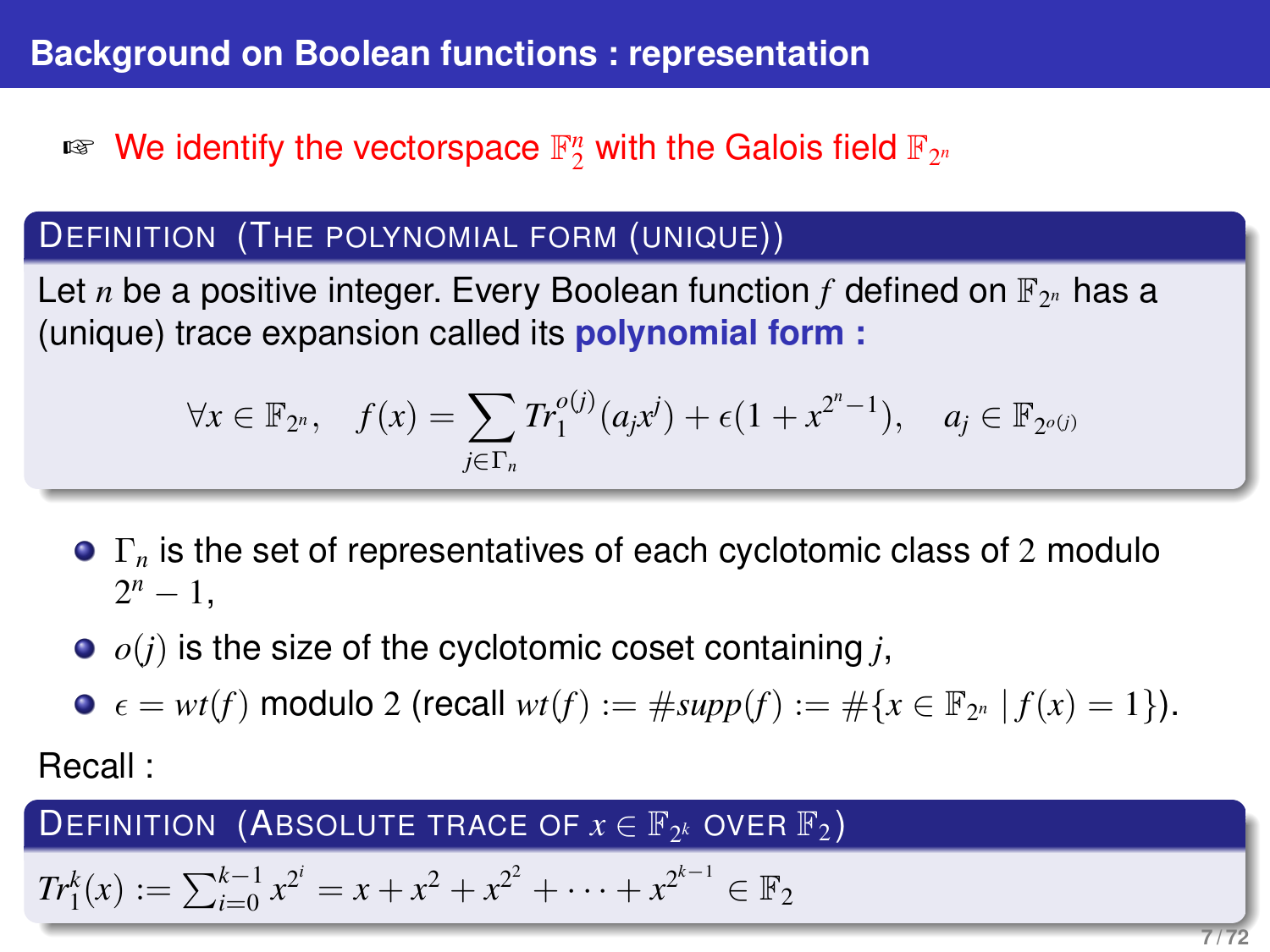Example : Let  $n = 4$ .  $f : \mathbb{F}_{2^4} \to \mathbb{F}_2$ ,  $f(x) = \sum_{j \in \Gamma_4} Tr_1^{o(j)}(a_j x^j) + \epsilon (1 + x^{15}), \quad a_j \in \mathbb{F}_{2^{o(j)}}.$  $\Gamma_4$  is the set obtained by choosing one element in each cyclotomic class of 2 modulo  $2^n - 1 = 2^4 - 1 = 15$ .  $C(j)$  the cyclotomic coset of 2 modulo 15 containing *j*.  $C(j) = \{j, j2, j2^2, j2^3, \cdots, j2^{o(j)-1}\}$  where  $o(j)$  is the smallest positive integer such that  $j2^{o(j)} \equiv j \pmod{2^n - 1}$ . The cyclotomic cosets modulo 15 are :  $C(0) = \{0\}$  $C(1) = \{1, 2, 4, 8\}$  $C(3) = \{3, 6, 12, 9\}$  $C(5) = \{5, 10\}$  $C(7) = \{7, 14, 11, 13\}$ We find  $\Gamma_4 = \{0, 1, 3, 5, 7\}$  $f(x) = Tr_1^{\rho(1)}(a_1x^1) + Tr_1^{\rho(3)}(a_3x^3) + Tr_1^{\rho(5)}(a_5x^5) + Tr_1^{\rho(7)}(a_7x^7) + a_0 + \epsilon(1+x^{15});$  $f(x) = Tr_1^4(a_1x) + Tr_1^4(a_3x^3) + Tr_1^2(a_5x^5) + Tr_1^4(a_7x^7) + a_0 + \epsilon(1 + x^{15})$ where  $a_1, a_3, a_7 \in \mathbb{F}_{2^4}$ ,  $a_5 \in \mathbb{F}_{2^2}$  and  $a_0, \epsilon \in \mathbb{F}_2$ ;  $Tr_1^4: \mathbb{F}_{2^4} \to \mathbb{F}_2$ ;  $x \mapsto x + x^2 + x^{2^2} + x^{2^3}$ ;  $Tr_1^2 : \mathbb{F}_{2^2} \to \mathbb{F}_2$ ;  $x \mapsto x + x^2$ . KO KKOKKEKKEK E 109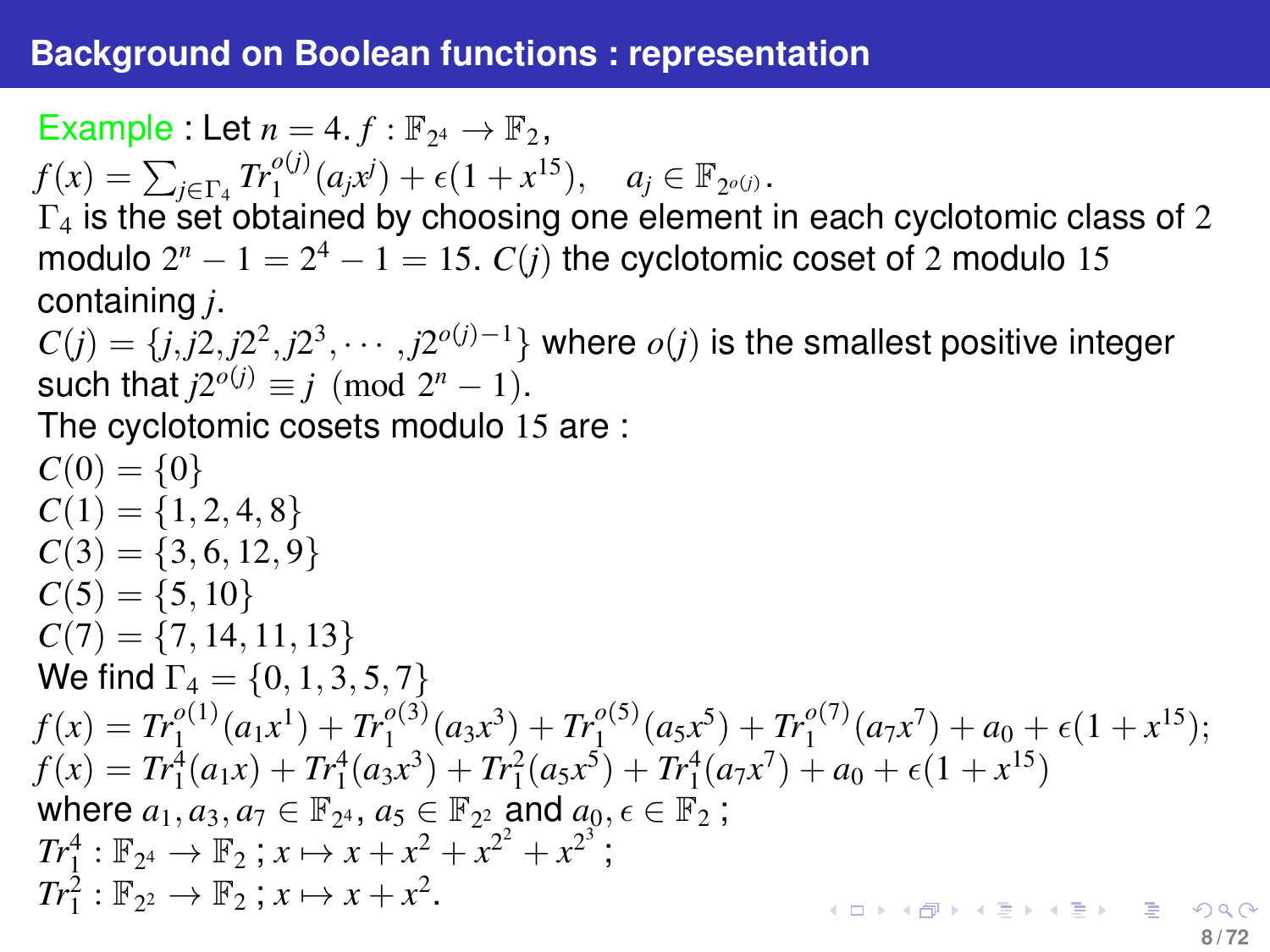#### **DEFINITION**

Let *n* be a positive integer. Every Boolean function  $f$  defined on  $\mathbb{F}_{2^n}$  has a (unique) trace expansion called its **polynomial form** :

$$
\forall x \in \mathbb{F}_{2^n}, \quad f(x) = \sum_{j \in \Gamma_n} Tr_1^{o(j)}(a_j x^j) + \epsilon (1 + x^{2^n - 1}), \quad a_j \in \mathbb{F}_{2^{o(j)}}
$$

☞ **The algebraic degree** of *f* denoted by deg(*f*), is the maximum Hamming weight of the binary expansion of an exponent *j* for which  $a_i \neq 0$  if  $\epsilon = 0$ and to *n* if  $\epsilon = 1$ .

**9 / 72**

イロト イ部 トイヨ トイヨ トー

Affine functions :  $Tr_1^n(ax) + \lambda$ ,  $a \in \mathbb{F}_{2^n}$ ,  $\lambda \in \mathbb{F}_{2^n}$ .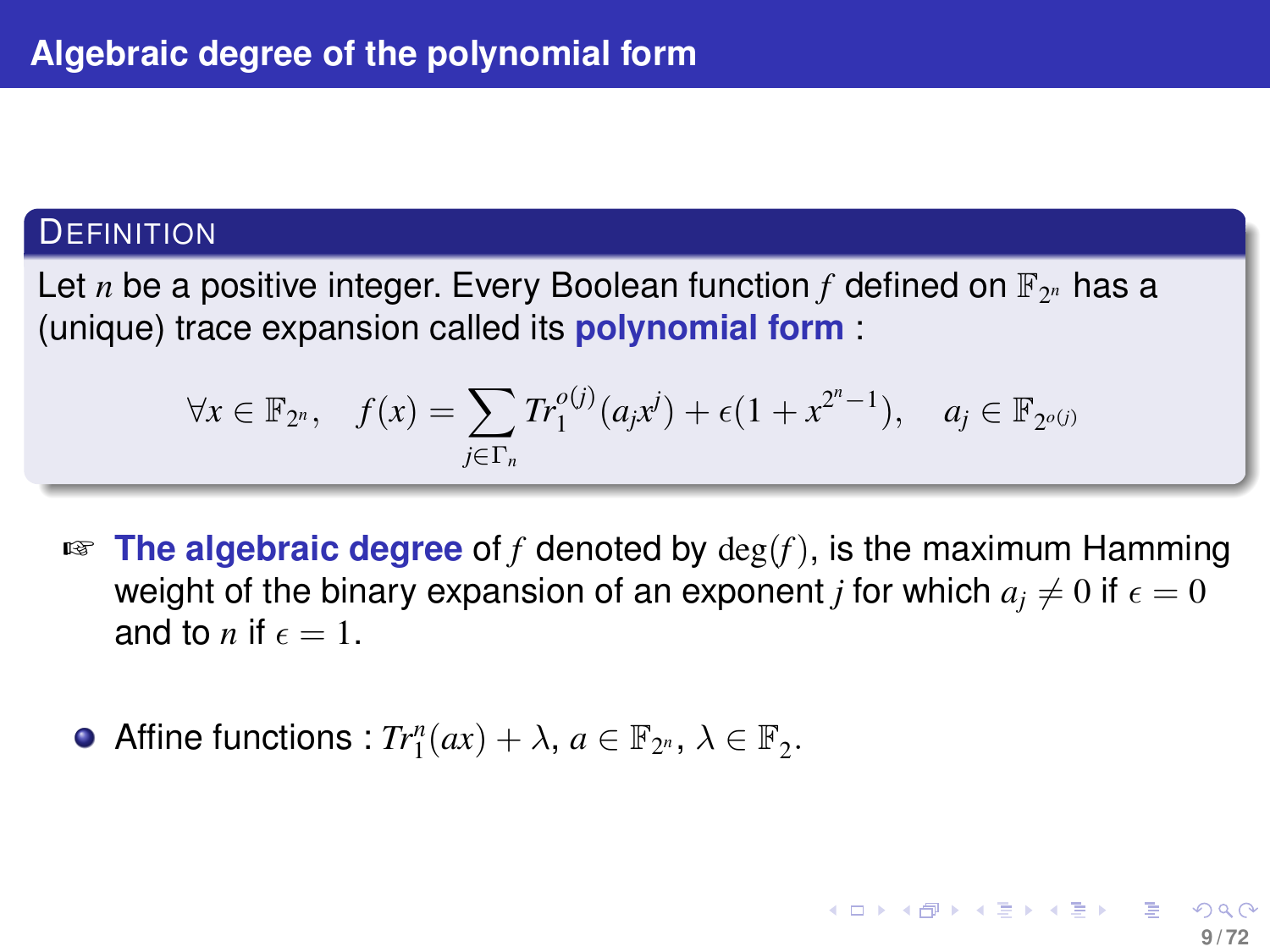☞ In both **Error correcting coding** and **Symmetric cryptography**, Boolean functions are important objects !

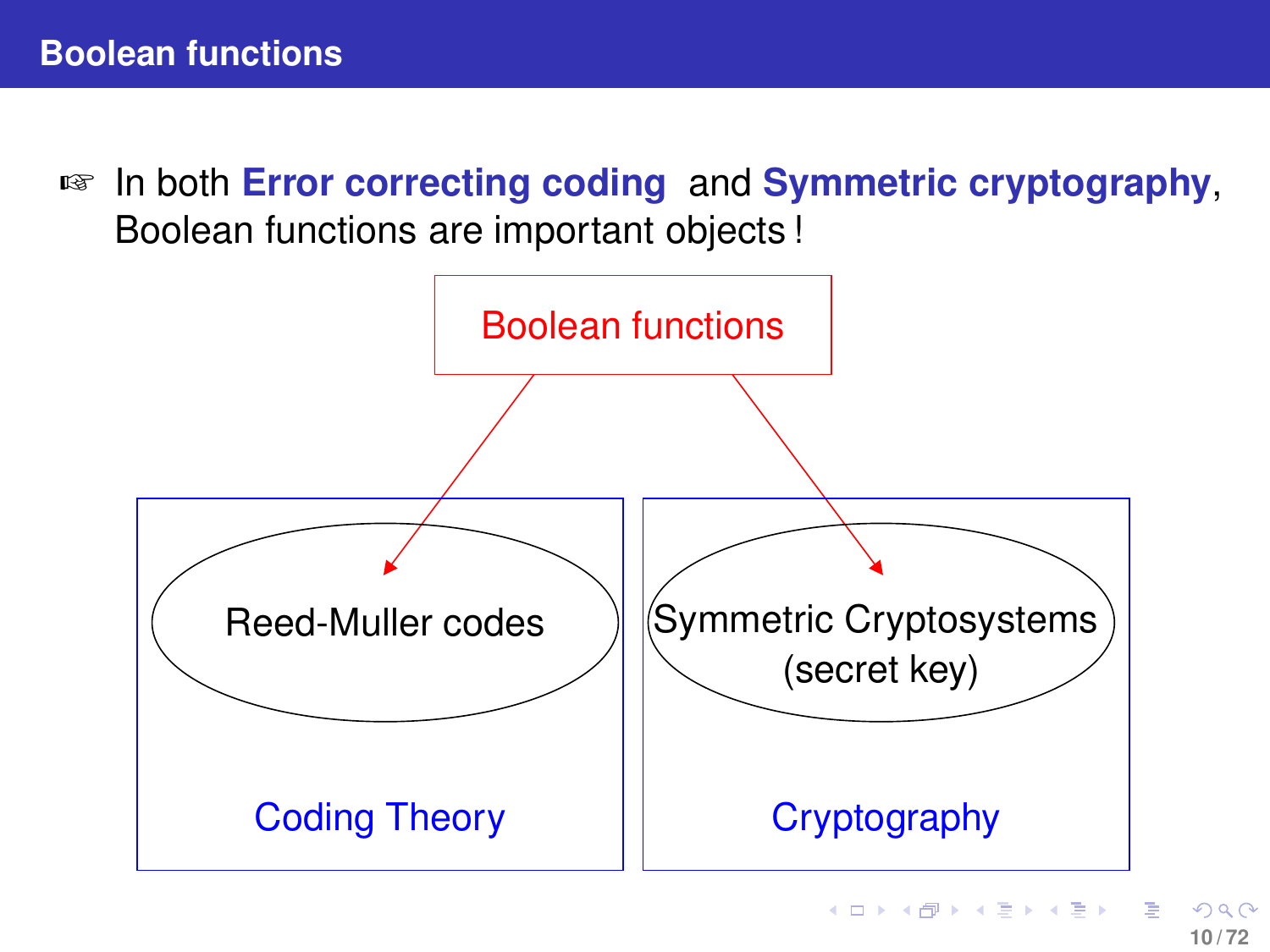Source 
$$
\longrightarrow
$$
  $(u_1, ..., u_k) \rightarrow$  Encoding  $\rightarrow$   $(x_1, ..., x_n)$   
 $\rightarrow$  noisy channel  $\rightarrow$   
 $(y_1, ..., y_n) \rightarrow$  Decoding  $\rightarrow$   $(v_1, ..., v_k)$ 

K ロ X x 伊 X x ミ X x モ X → ミ → つ Q Q → **11 / 72**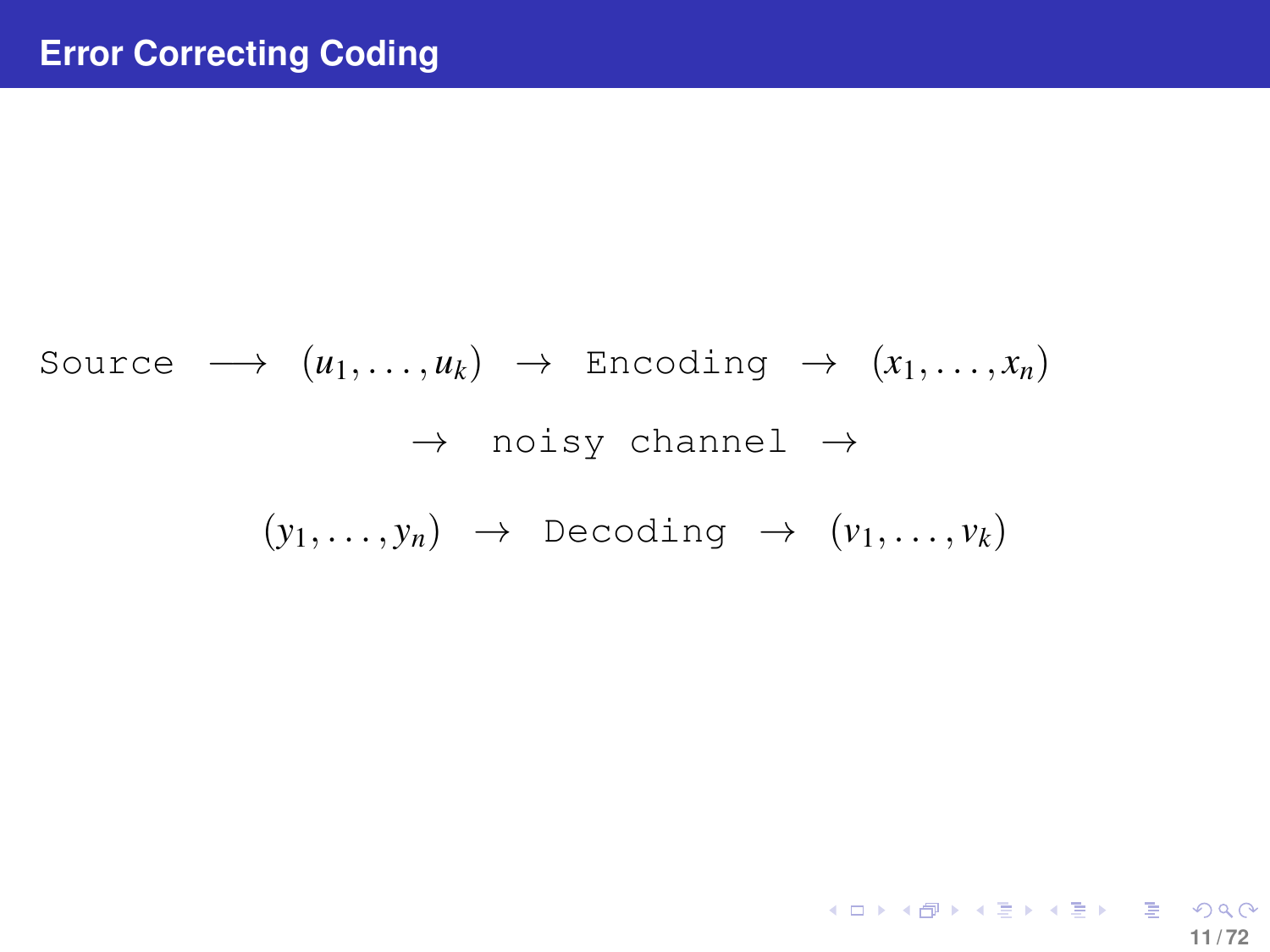$\mathcal{B}_n = \{f : \mathbb{F}_2^n \to \mathbb{F}_2\}$ 

- The Reed-Muller code RM(*r*, *n*) can be defined in terms of **Boolean functions** :  $\mathcal{RM}(r, n)$  is the set of all *n*-variable Boolean functions  $\mathcal{B}_n$  of algebraic degrees at most *r*. More precisely, it is the linear code of all binary words of length 2<sup>n</sup> corresponding to the truth-tables of these functions.
- **•** For every  $0 \le r \le n$ , the Reed-Muller code  $\mathcal{RM}(r, n)$  of order r, is a linear code :



**12 / 72**

メロトメ 御 トメ 君 トメ 君 トー 君一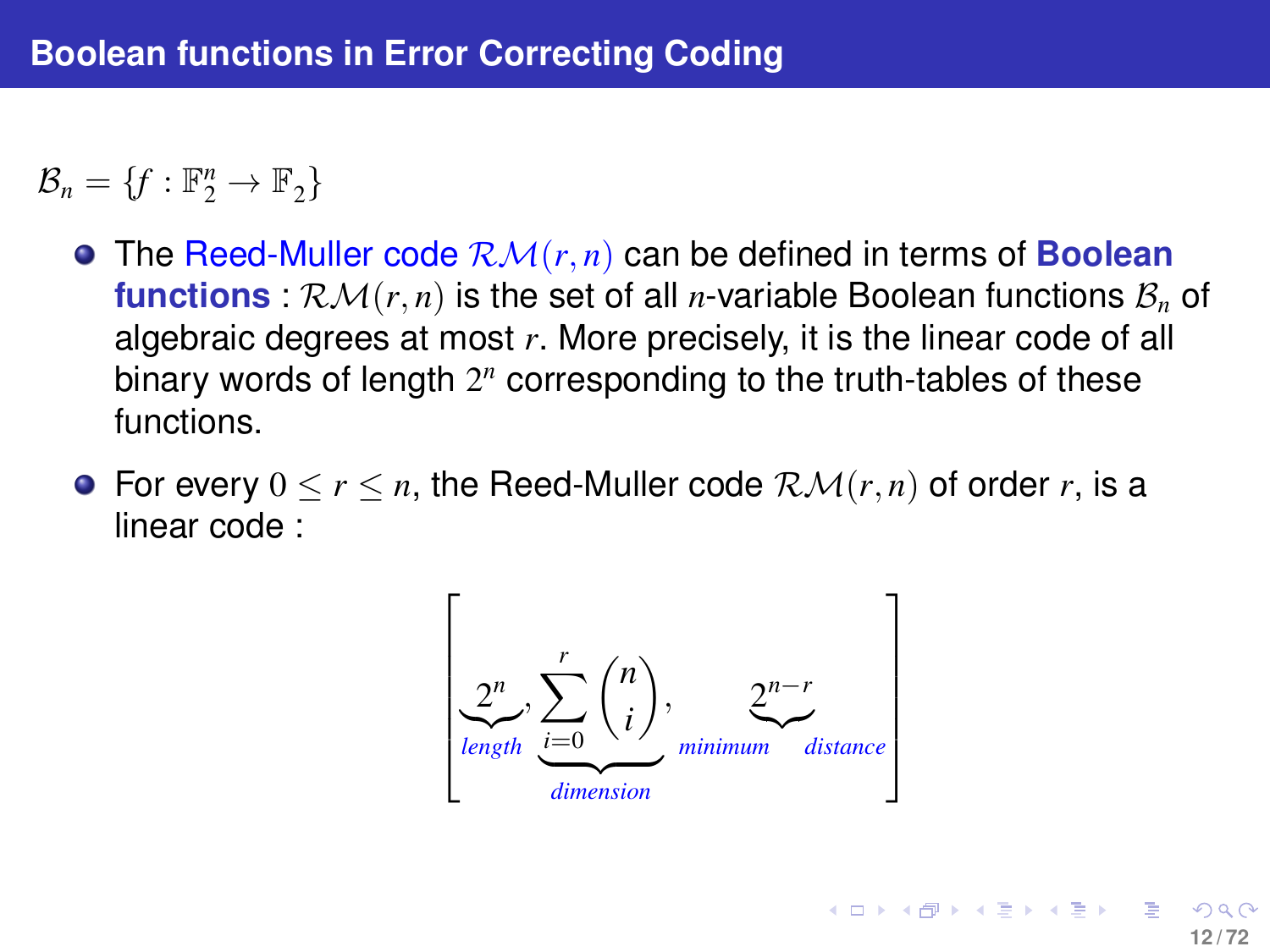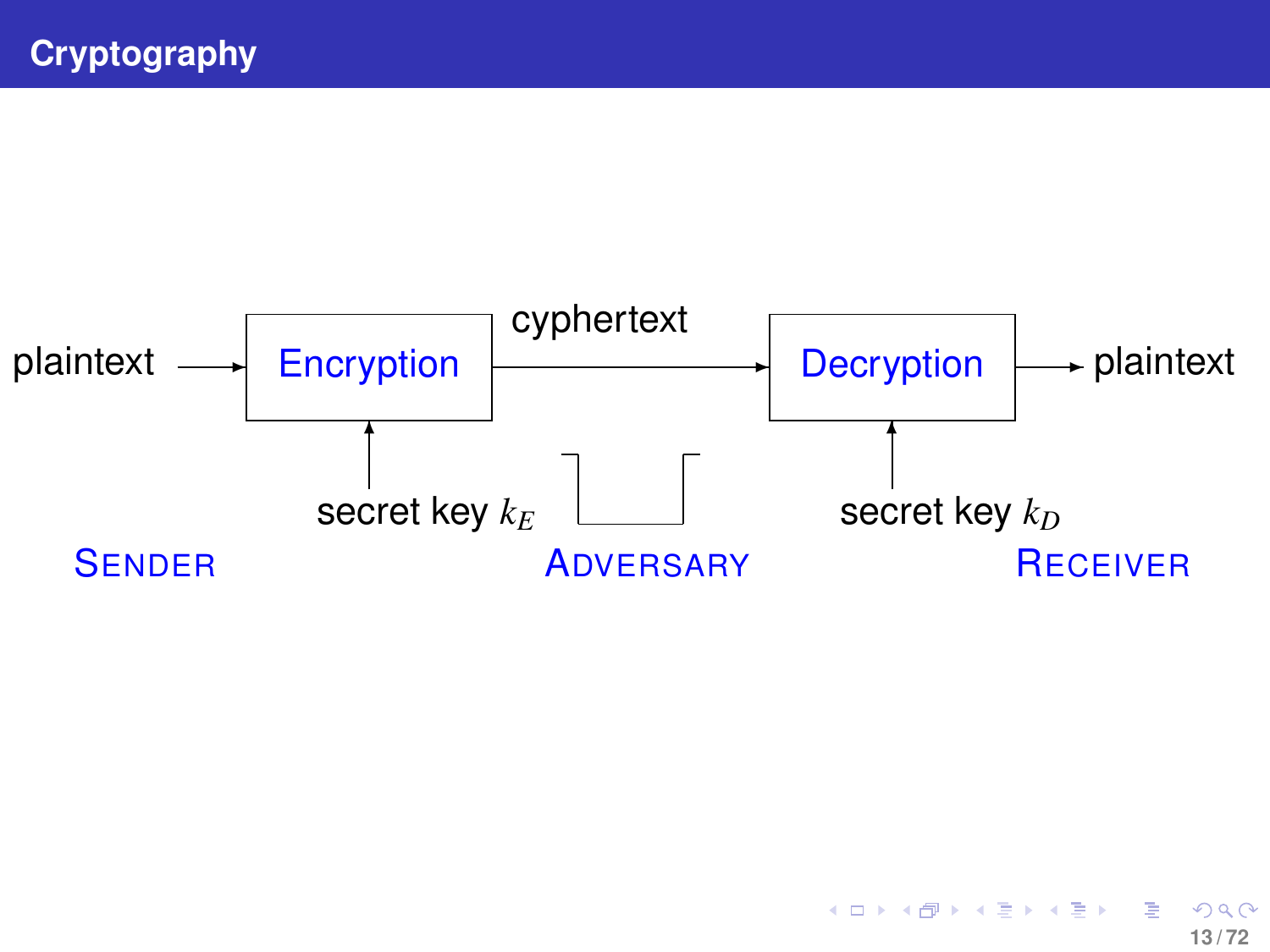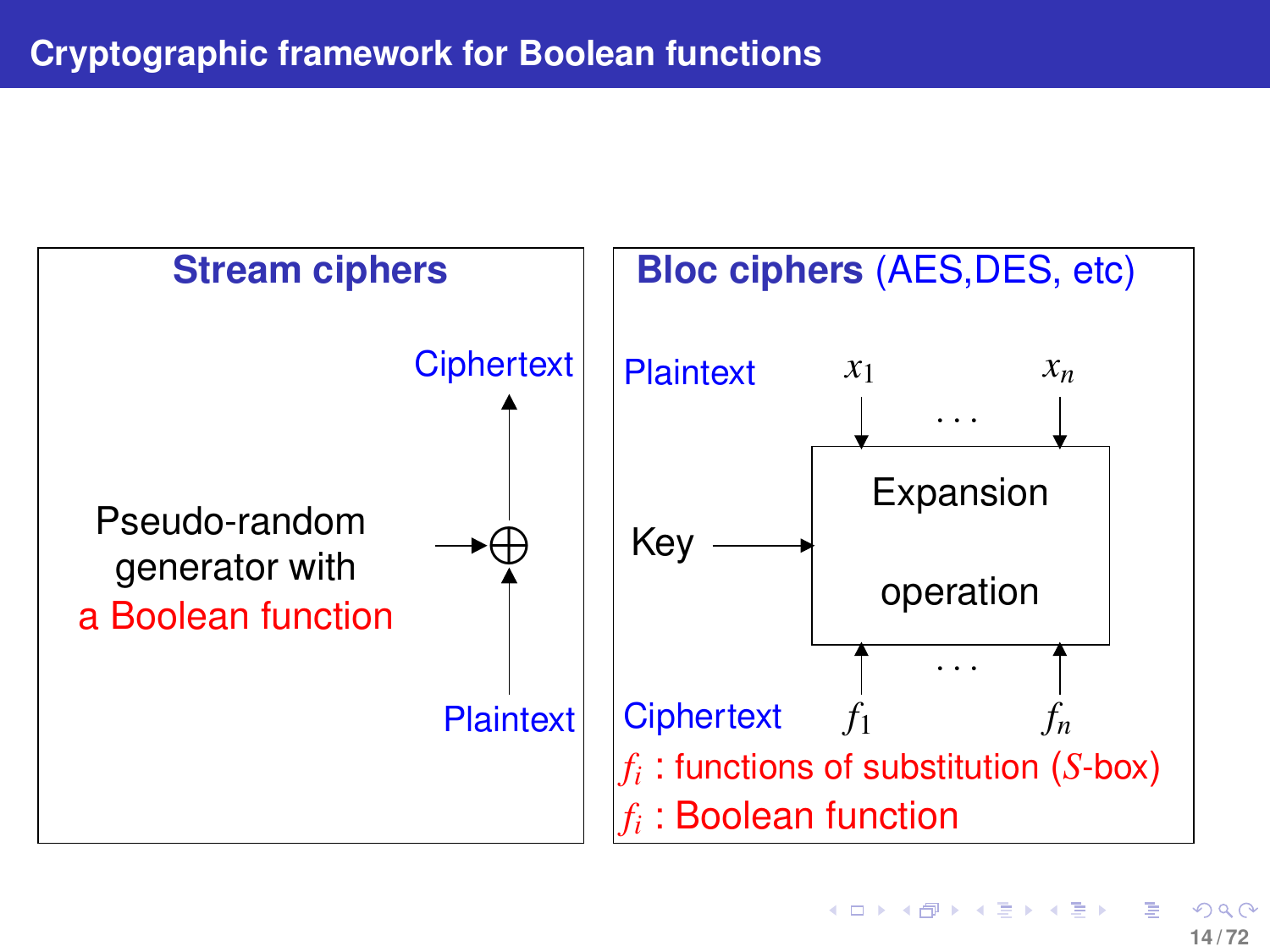The two models of pseudo-random generators with a Boolean function : COMBINER MODEL :



LFSR : Linear Feedback Shift Register

<span id="page-14-0"></span>• A Boolean function combines the outputs of several LFSR to produce the key stream : **a combining (Boolean) function** *f* . •The initial state of the LFSR's depends on a secret key.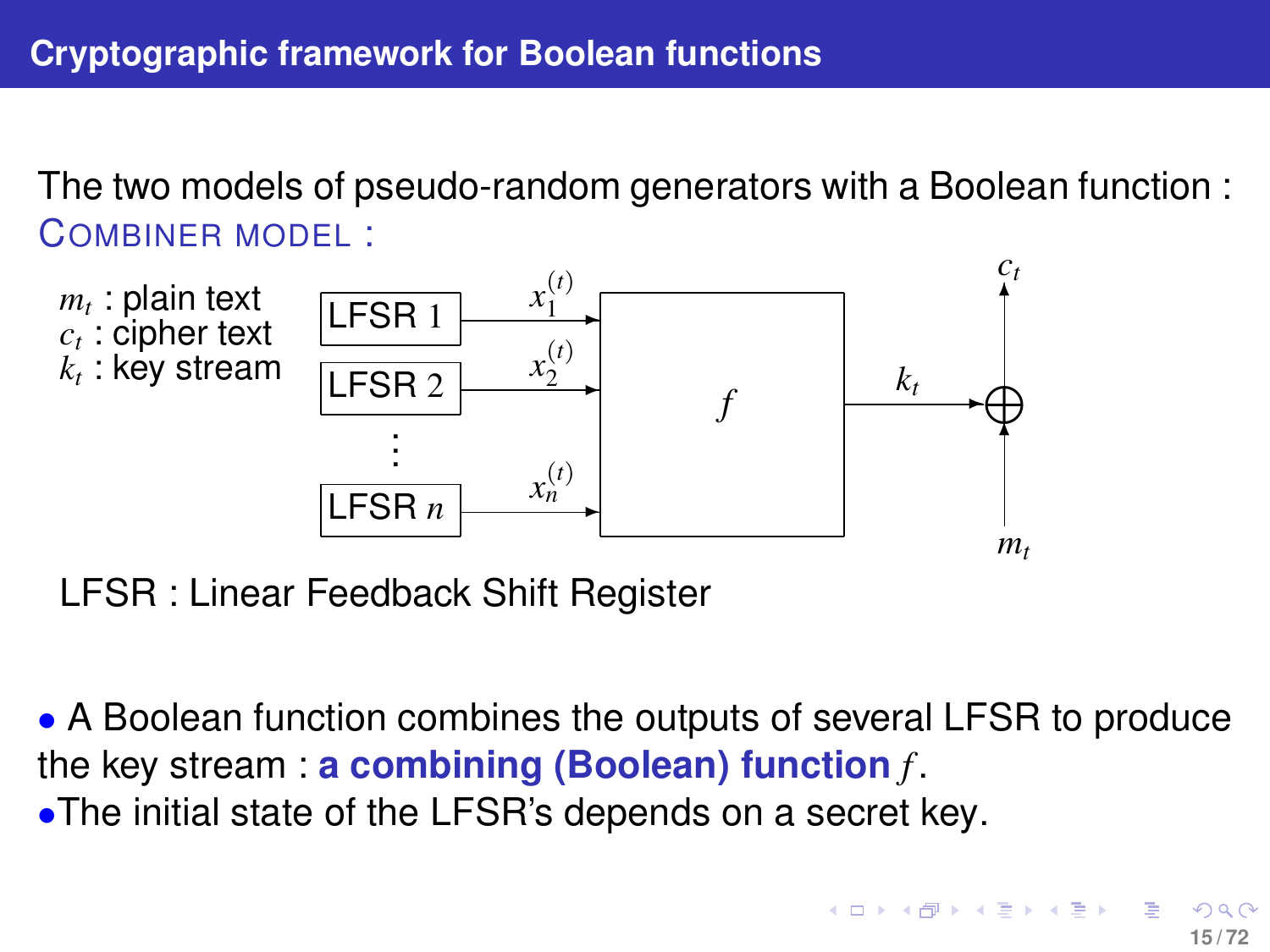## **Cryptographic framework for Boolean functions**

FILTER MODEL :



• A Boolean function takes as inputs several bits of a single LFSR to produce the key stream : **a filtering (Boolean) function** *f*

<span id="page-15-0"></span>☞ To make the cryptanalysis very difficult to implement, we have to pay attention when choosing the Boolean function, that has to follow several recommendations : **crypto[gra](#page-14-0)[p](#page-16-0)[h](#page-14-0)[ic](#page-15-0) [c](#page-16-0)[ri](#page-0-0)[ter](#page-71-0)[ia](#page-0-0)** [!](#page-71-0)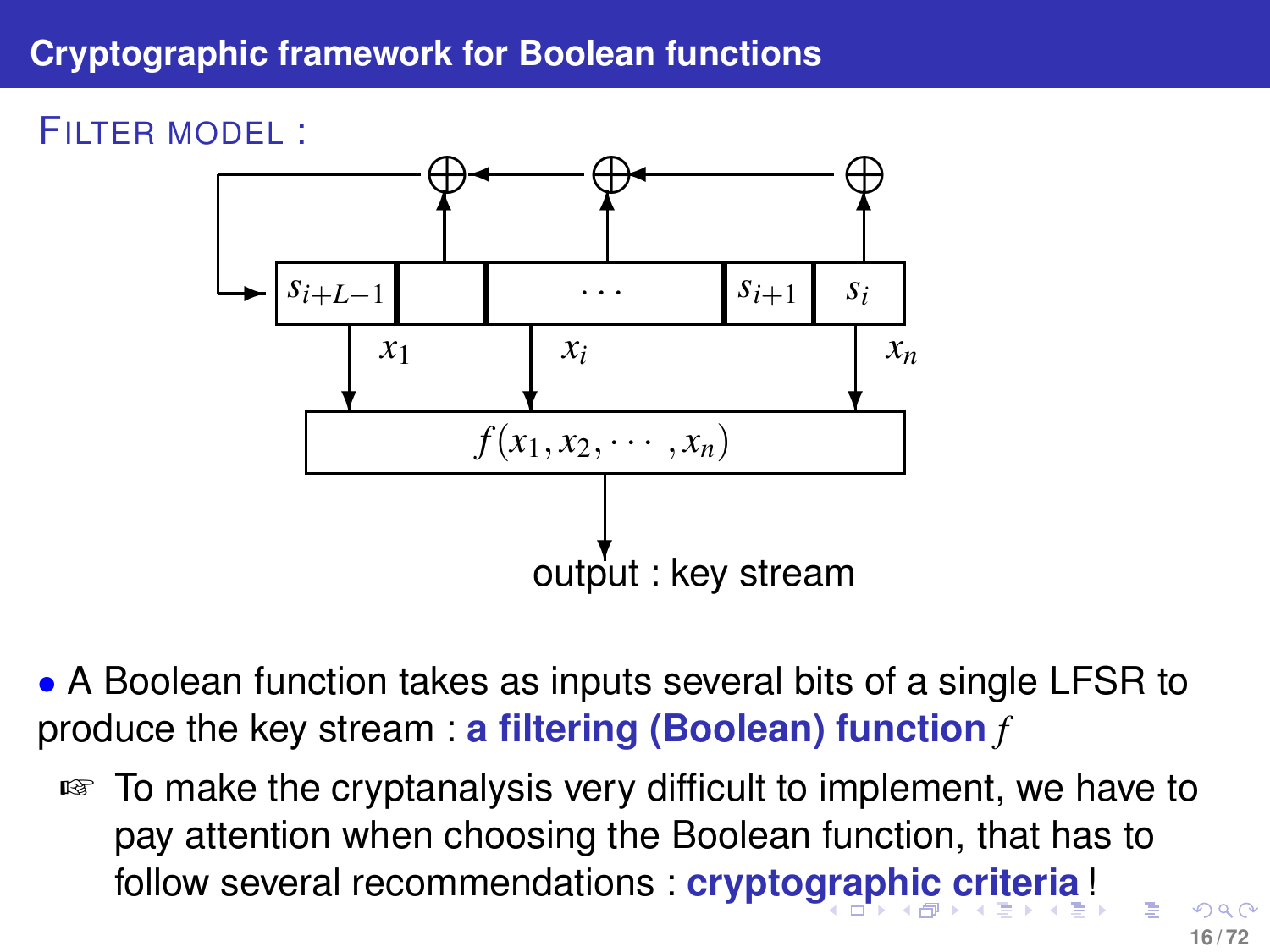• CRITERION 1 : To protect the system against distinguishing attacks, the cryptographic function must be balanced, that is, its Hamming weight is 2 *n*−1 .

• CRITERION 2: The cryptographic function must have an high algebraic degree to protect against the Berlekamp-Massey attack.

• The Hamming distance  $d_H(f, g) := \# \{ x \in \mathbb{F}_{2^n} \mid f(x) \neq g(x) \}.$ 

CRITERION 3 : To protect the system against linear attacks and correlation attacks, the Hamming distance from the cryptographic function to all affine functions must be large.

- CRITERION 4 : To be resistant to correlation attacks on combining registers, a combining function *f* must be *m*-resilient where *m* is as large as possible.
- Algebraic immunity of *f* : AI(*f*) is the lowest degree of any nonzero function *g* such that  $f \cdot g = 0$  or  $(1 + f) \cdot g = 0$ .

CRITERION 5 : To be resistant to algebraic attacks, *f* must be of high algebraic immunity that is, close to the maximum  $\lceil \frac{n}{2} \rceil$ . But this condition is not sufficient because of Fast Algebraic Attacks (FFA) : cryptographic functions should be resistant to FFA !

<span id="page-16-0"></span>**Some of these criteria are antagonistic ! Tradeoffs between all these criteria must be found.** K ロ ▶ K @ ▶ K 할 ▶ K 할 ▶ - 할 → 9 Q Q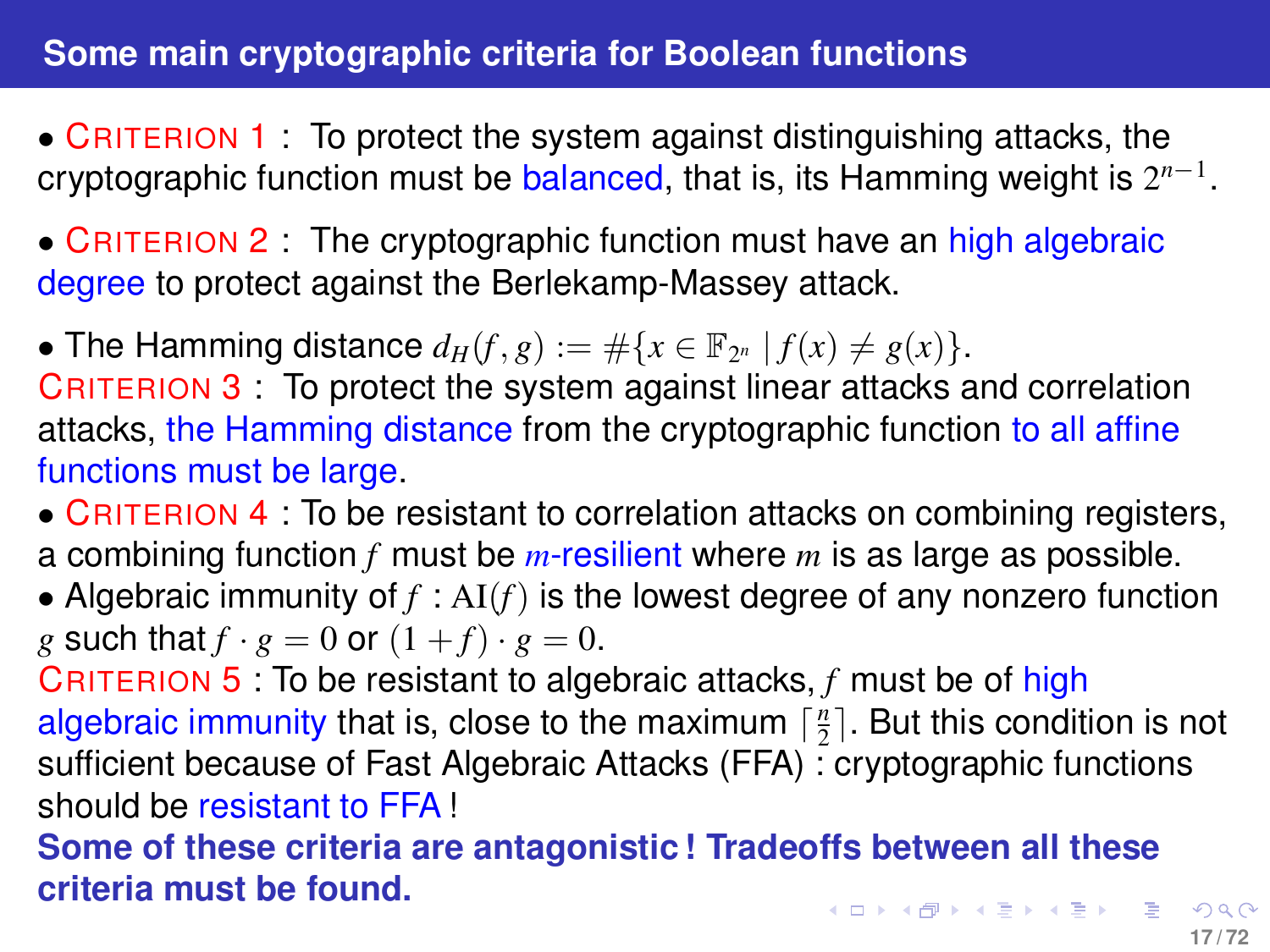Boolean functions meet the main cryptographic criteria provided that some combinatorial conjectures are correct.

## CONJECTURE (TU–DENG CONJECTURE)

For all 
$$
k \ge 2
$$
 and all  $t \in (\mathbb{Z}/(2^k - 1)\mathbb{Z})^*$ ,  
\n
$$
\#\{(a,b) \in (\mathbb{Z}/(2^k - 1)\mathbb{Z})^2 | a + b = t \text{ and } w_2(a) + w_2(b) \le k - 1\} \le 2^{k-1}.
$$

where  $w_2(a)$  denotes 2-weight of a.

- Many works : [Flori-Randriambololona-Cohen-SM 2010], [Flori-Randriambololona 2011-2012], [Flori-Cohen 2012], ect.
- **•** Serval conjectures have been derived...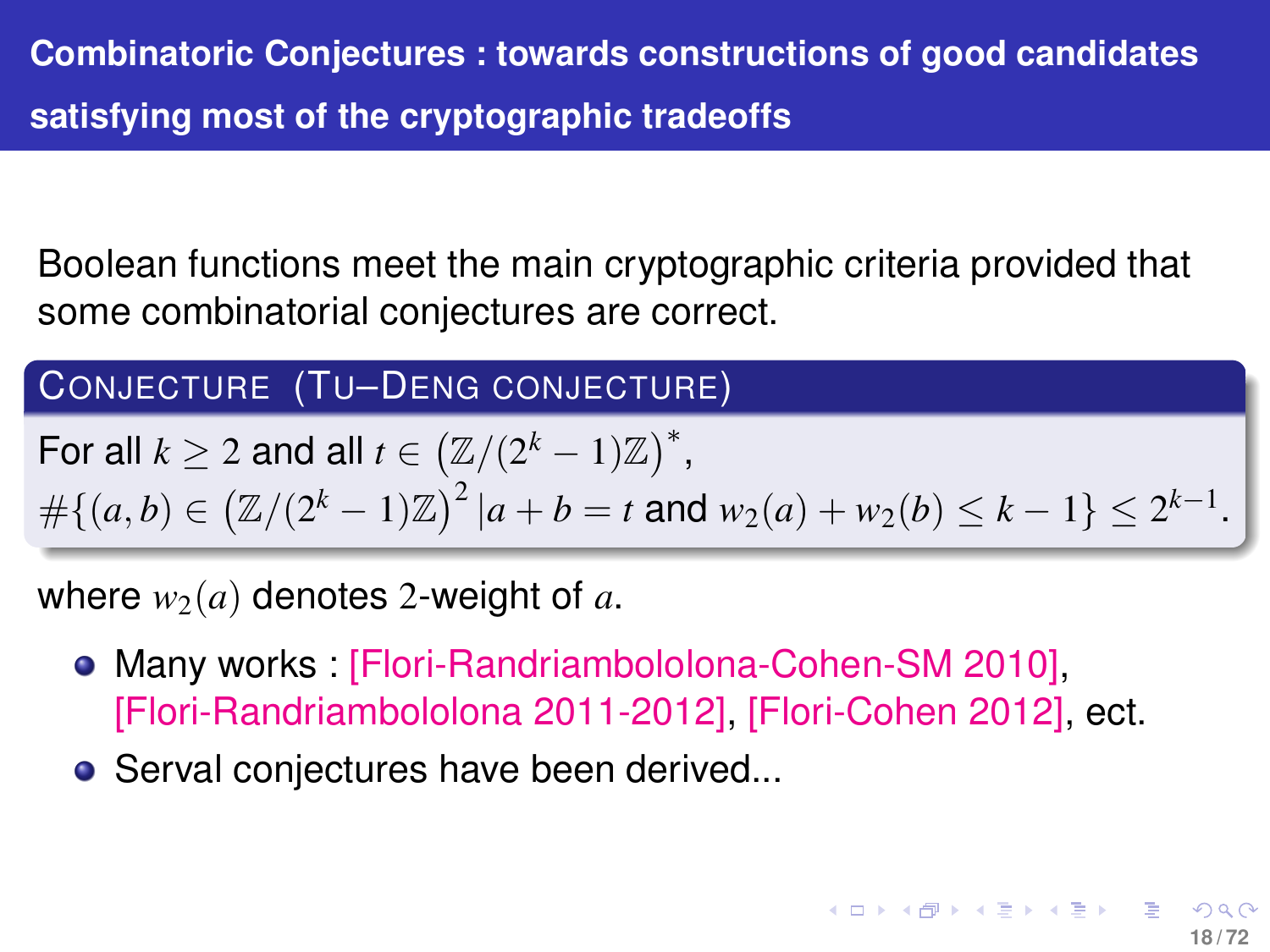### DEFINITION (THE DISCRETE FOURIER (WALSH) TRANSFORM)

$$
\widehat{\chi_f}(a) = \sum_{x \in \mathbb{F}_2^n} (-1)^{f(x) + a \cdot x}, \quad a \in \mathbb{F}_2^n
$$

where "." is the canonical scalar product in  $\mathbb{F}_2^n$  defined by  $x \cdot y = \sum_{i=1}^{n} x_i y_i, \forall x = (x_1, \ldots, x_n) \in \mathbb{F}_2^n, \quad \forall y = (y_1, \ldots, y_n) \in \mathbb{F}_2^n.$ 

or

## DEFINITION (THE DISCRETE FOURIER (WALSH) TRANSFORM)

$$
\widehat{\chi}_f(a) = \sum_{x \in \mathbb{F}_{2^n}} (-1)^{f(x) + Tr_1^n(ax)}, \quad a \in \mathbb{F}_{2^n}
$$

**19 / 72**

K ロ ト K 個 ト K 差 ト K 差 ト … 差

where " $Tr_1^n$ " is the absolute trace function on  $\mathbb{F}_{2^n}.$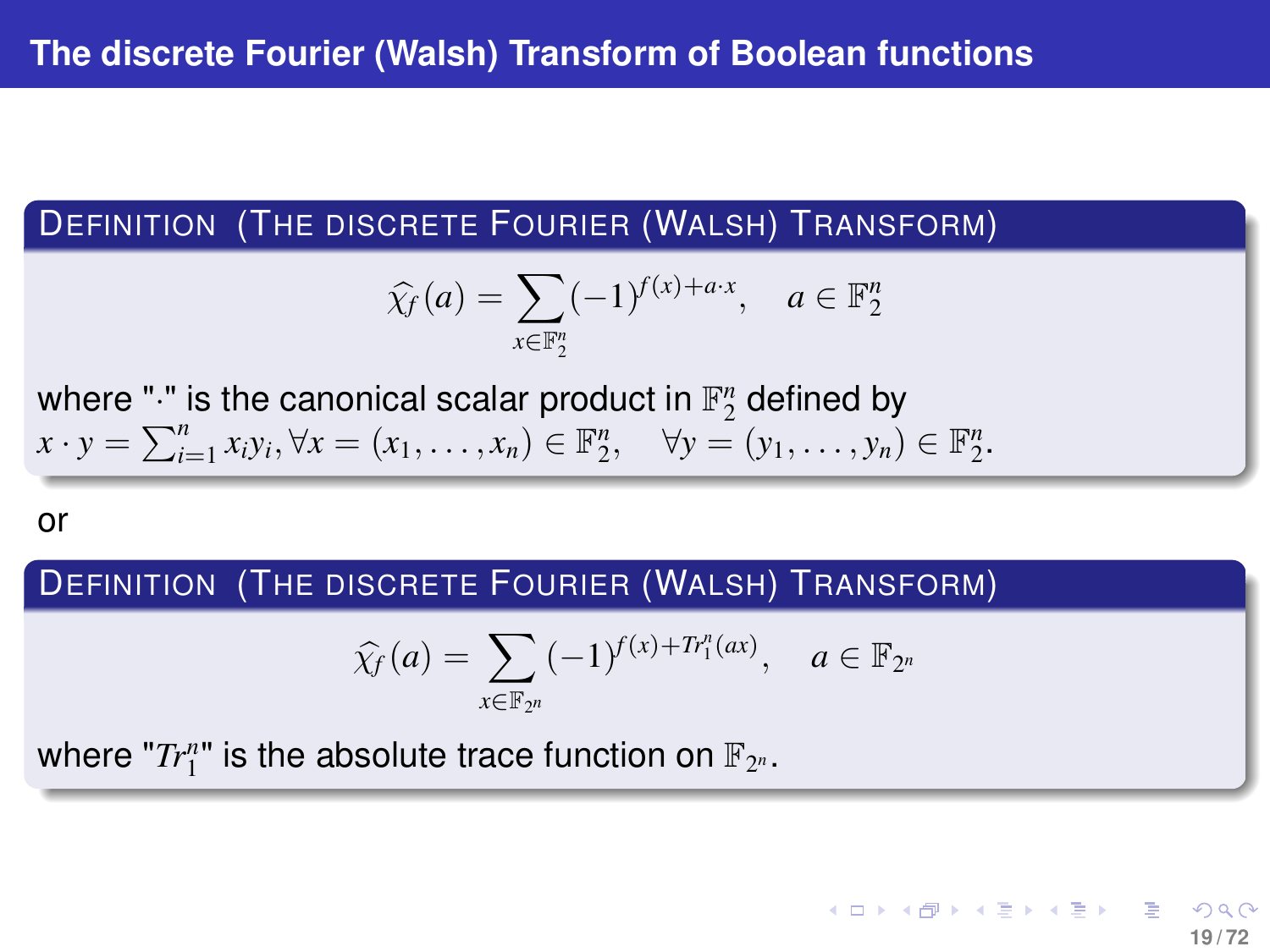DEFINITION (THE HAMMING DISTANCE BETWEEN TWO BOOLEAN FUNCTIONS)

$$
d_H(f,g) = wt(f \oplus g) = \#\{x \in \mathbb{F}_2^n \mid f(x) \neq g(x)\}\
$$

A CRYPTOGRAPHIC CRITERION : The distance of a cryptographic function to all affine functions must be high to protect the system against linear attacks and correlation attacks.

☞ The nonlinearity of *f* is the minimum Hamming distance to affine functions :

## DEFINITION (NONLINEARITY)

 $f:\mathbb{F}_{2^n}\rightarrow \mathbb{F}_2$  a Boolean function. The nonlinearity denoted by  $\mathrm{nl}(f)$  of  $f$  is

$$
\mathrm{nl}(f):=\min_{l\in A_n}d_H(f,l)
$$

where  $A_n$  : is the set of affine functions over  $\mathbb{F}_{2^n}$ .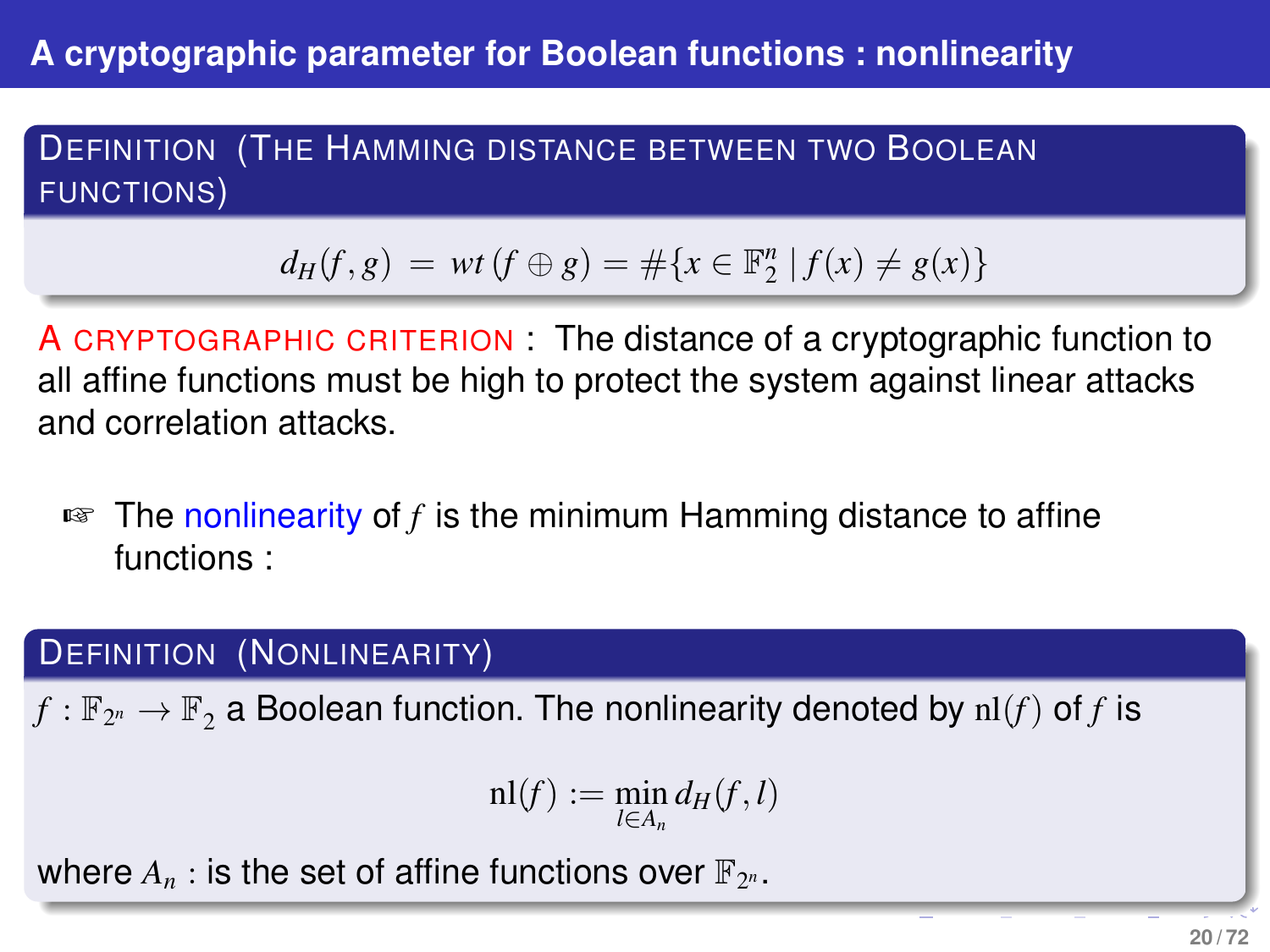The Nonlinearity of *f* is equals :

$$
\mathrm{nl}(f) \,=\, 2^{n-1} - \frac{1}{2} \max_{a \in \mathbb{F}_2^n} |\widehat{\chi_f}(a)|
$$

→Thanks to Parseval's relation :  $\sum_{a \in \mathbb{F}_2^n} \widehat{\chi_f}^2(a) = 2^{2n}$ we have :  $\max_{a \in \mathbb{F}_2^n} (\widehat{\chi_f}(a))^2 \geq 2^n$ 

Hence : for every *n*-variable Boolean function *f*, the nonlinearity is always upper bounded by  $2^{n-1} - 2^{\frac{n}{2}-1}$ 

 $\rightarrow$ It can reach this value if and only if n is even.

→ The functions used as combining or filtering functions must have nonlinearity close to this maximum.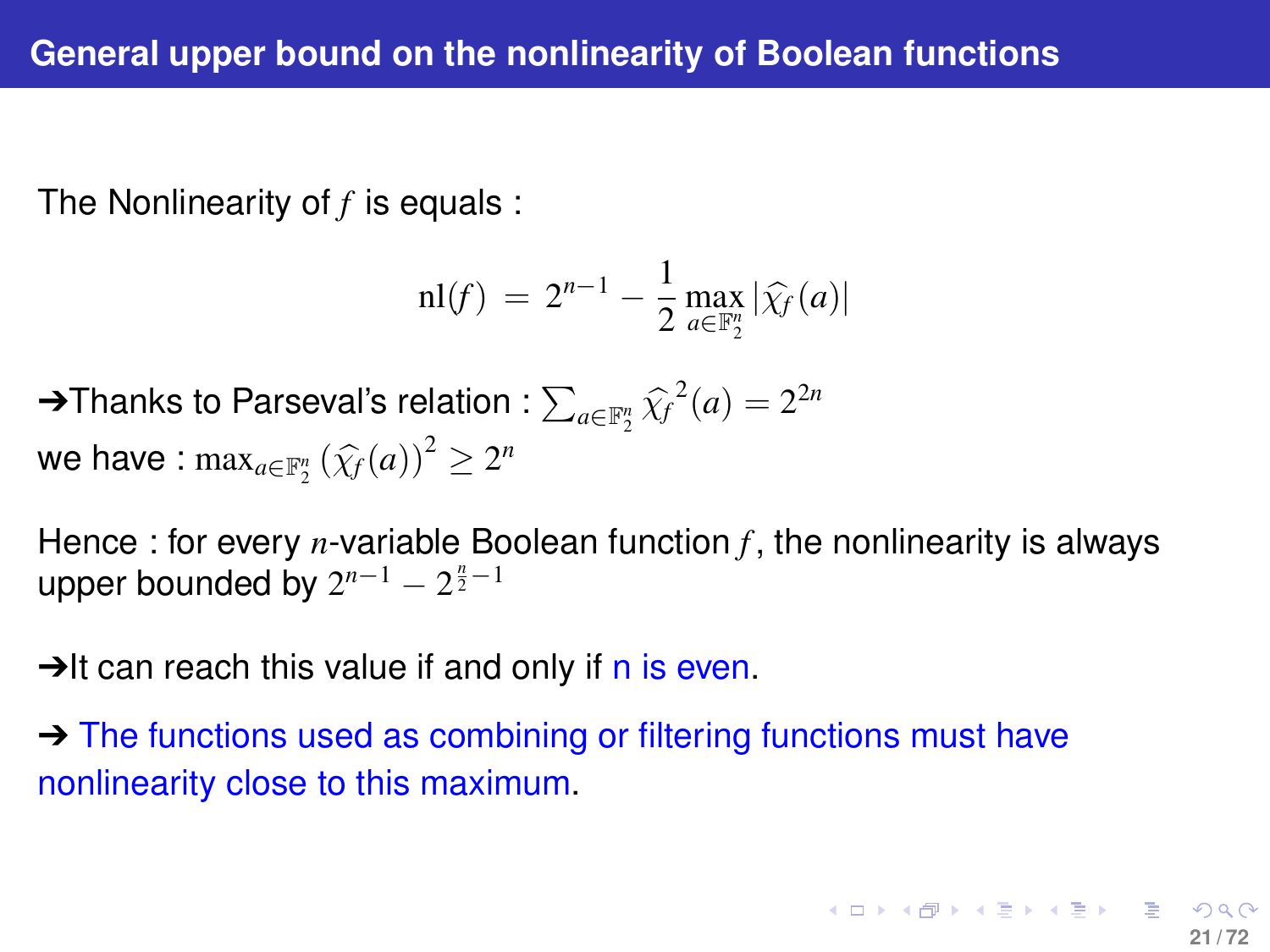**General upper bound on the nonlinearity of any** *n***-variable Boolean function** :  $\text{nl}(f) \leq 2^{n-1} - 2^{\frac{n}{2} - 1}$ 

#### **DEFINITION (BENT FUNCTION [ROTHAUS, 76])**

 $f: \mathbb{F}_2^n \to \mathbb{F}_2$  (*n* even) is said to be a bent function if  $nl(f) = 2^{n-1} - 2^{\frac{n}{2}-1}$ 

Bent functions have been studied for 35 years (initiators : Dillon 1974 ; Rothaus 1976).

**A main characterization of "bentness" :**

 $(f \text{ is bent }) \iff \hat{\chi_f}(\omega) = \pm 2^{\frac{n}{2}}, \quad \forall \omega \in \mathbb{F}_2^n$ 

**22 / 72**

メロトメ部 トメミトメミト ニミック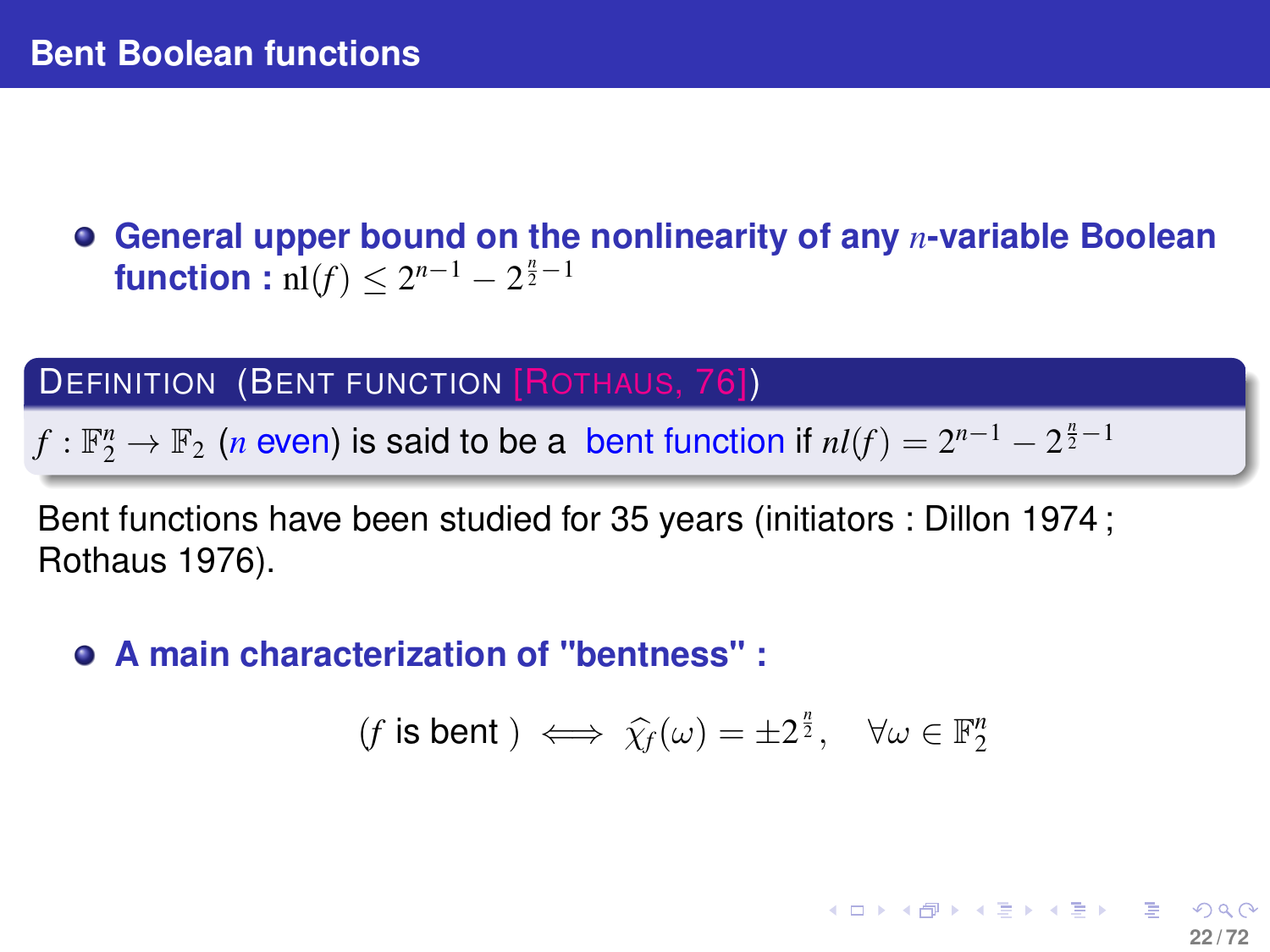## Bent functions are combinatorial objects :

### **DEFINITION**

 $\bullet$  Let *G* be a finite (abelian) group of order  $\mu$ . A subset *D* of *G* of cardinality *k* is called  $(\mu, k, \lambda)$ -difference set in *G* if every element  $g \in G$ , different from the identity, can be written as  $d_1 - d_2$ ,  $d_1, d_2 \in D$ , in exactly  $\lambda$ different ways.

Hadamard difference set in elementary abelian 2-group :  $(\mu, k, \lambda) = (2^n, 2^{n-1} \pm 2^{\frac{n}{2}-1}, 2^{n-2} \pm 2^{\frac{n}{2}-1}).$ 

#### **THEOREM**

A Boolean function  $f$  over  $\mathbb{F}_2^n$  is bent if and only if  $supp(f) := \{x \in \mathbb{F}_2^n \mid f(x) = 1\}$  is a Hadamard difference set in  $\mathbb{F}_2^n$ .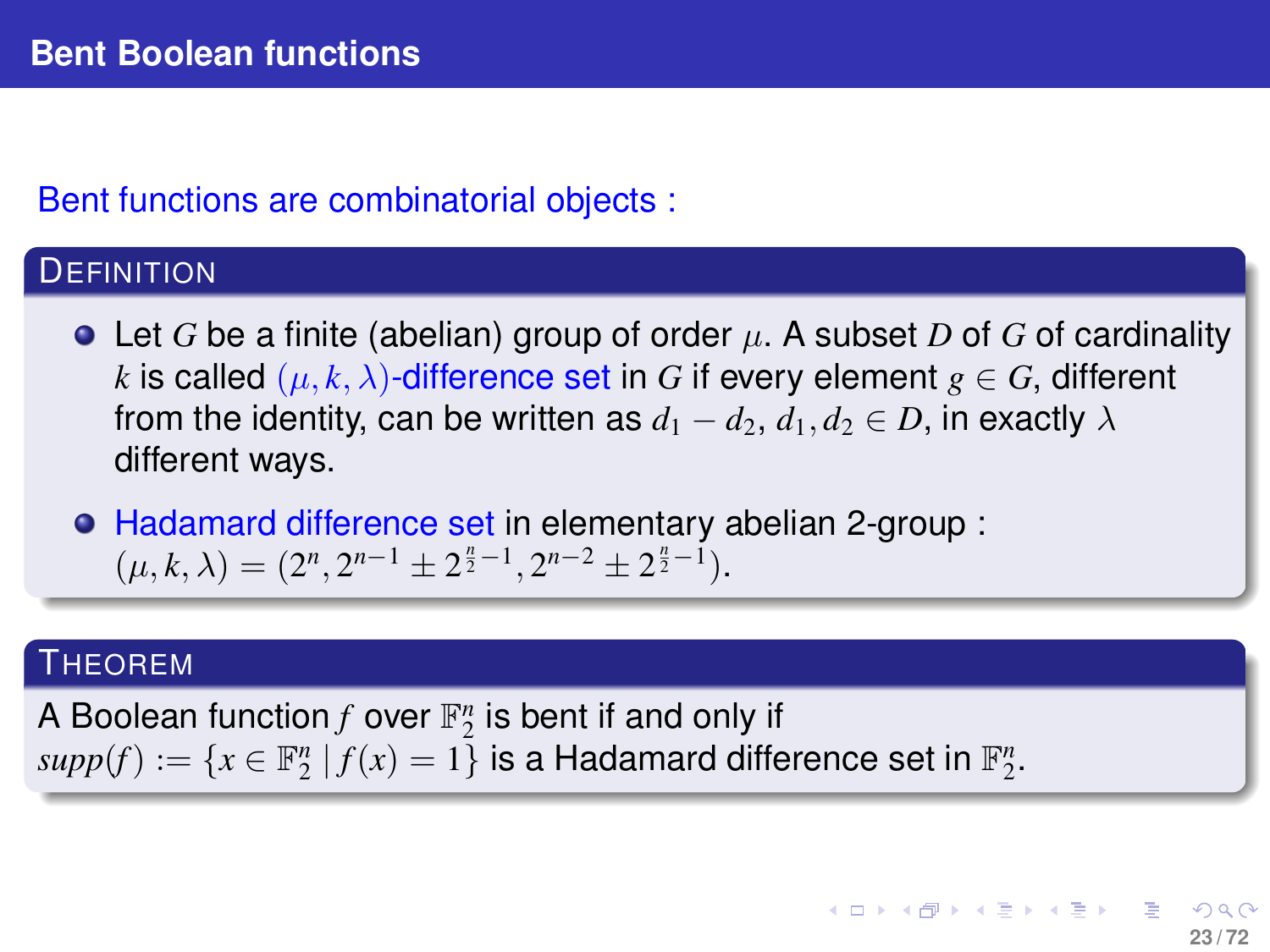Example : Let *f* a Boolean function defined on  $\mathbb{F}_2^4$  (*n* = 4) by  $f(x_1, x_2, x_3, x_4) = x_1x_4 + x_2x_3$  The support of *f* is  $Supp(f) = \{(1, 0, 0, 1), (1, 0, 1, 1), (1, 1, 0, 1), (0, 1, 1, 0), (0, 1, 1, 1), (1, 1, 1, 0)\}\$ is a Hadamard  $(16, 6, 2)$ -difference set of  $\mathbb{F}_2^4$ .

| $d_1$ | $d_2$ | $d_1 + d_2$ |
|-------|-------|-------------|
| 1001  | 1011  | 0010        |
| 1001  | 1101  | 0100        |
| 1001  | 0110  | 1111        |
| 1001  | 0111  | 1110        |
| 1001  | 1110  | 0111        |
| 1011  | 1101  | 0110        |
| 1011  | 0110  | 1101        |
| 1011  | 0111  | 1100        |
| 1011  | 1110  | 0101        |
| 1101  | 0110  | 1011        |
| 1101  | 0111  | 1010        |
| 1101  | 1110  | 0011        |
| 0110  | 0111  | 0001        |
| 0110  | 1110  | 1000        |
| 0111  | 1110  | 1001        |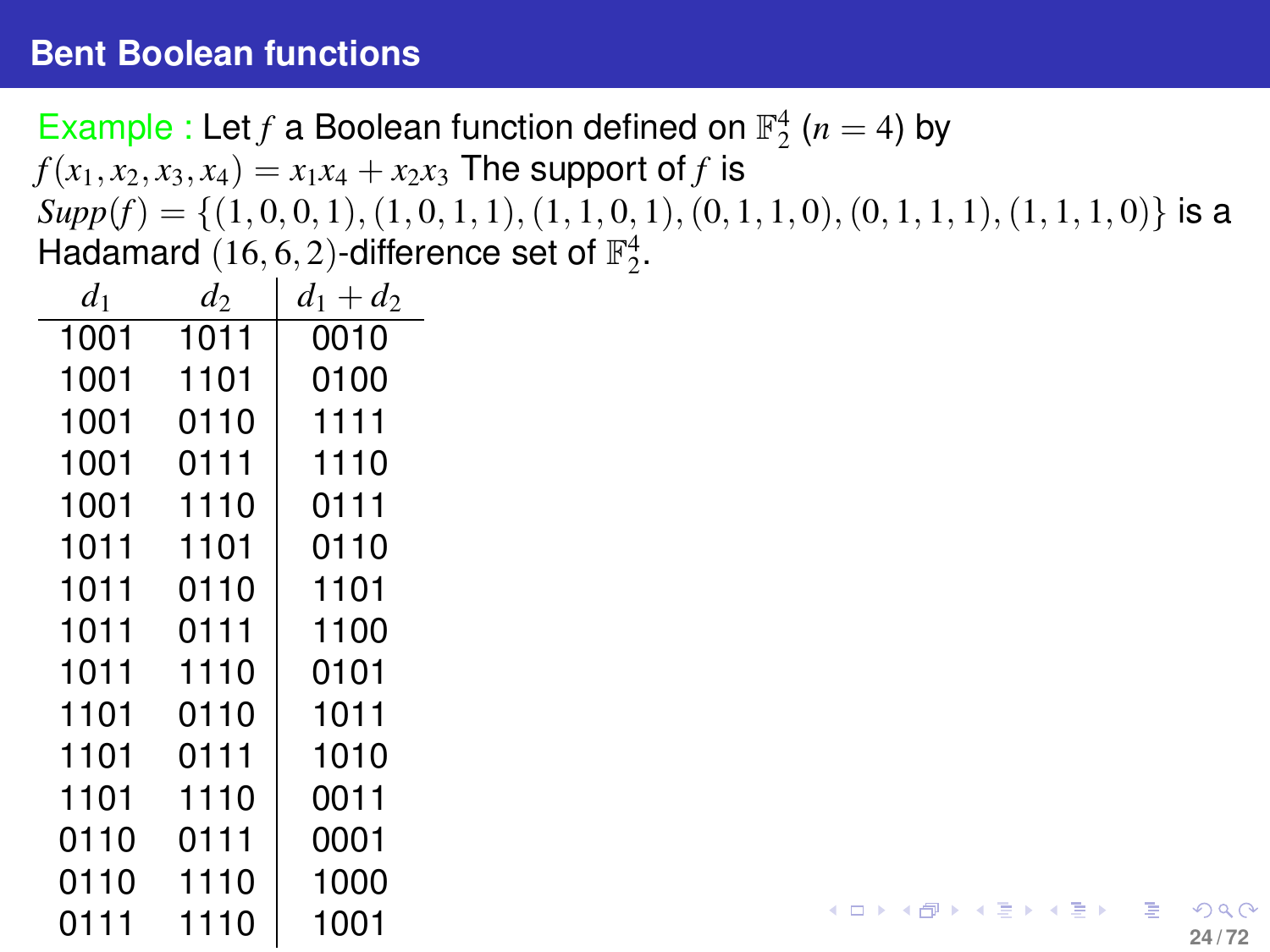- $\mathbb{F}$  The Covering radius  $\rho(1,n)$  of the Reed-Muller code  $\mathcal{RM}(1,n)$  coincides with the maximum nonlinearity *nl*(*f*).
- **Example 13** General upper bound on the nonlinearity :  $nl(f) \leq 2^{n-1} 2^{\frac{n}{2}-1}$
- When *n* is odd,  $\rho(1, n) < 2^{n-1} 2^{\frac{n}{2} 1}$
- When *n* is even,  $\rho(1, n) = 2^{n-1} 2^{\frac{n}{2} 1}$  and the associated *n*-variable Boolean functions are the bent functions.

**25 / 72**

イロトメ 倒 トメミトメミト ニミーの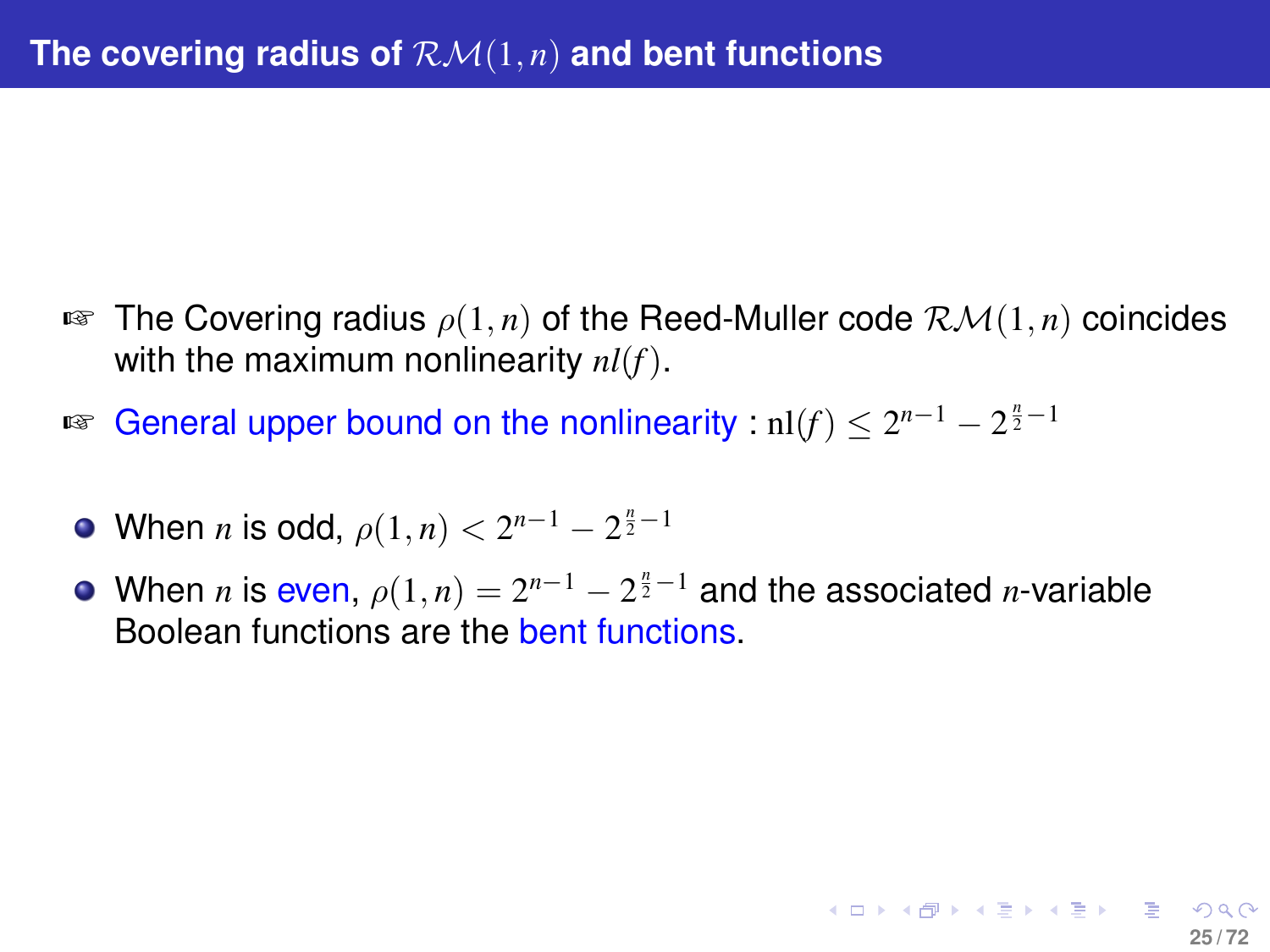☞ The maximal nonlinearity of order *r* of n-variable Boolean functions coincides with the covering radius of  $\mathcal{RM}(r, n)$ .

### DEFINITION (COVERING RADIUS OF THE REED-MULLER CODE RM(*r*, *n*))

Covering radius of the Reed-Muller code  $\mathcal{RM}(r, n)$  of order  $r$  and length  $2^n$ :

$$
\bullet \rho(r,n) := \max_{f \in \mathcal{B}_n} \min_{g \in \mathcal{RM}(r,n)} d_H(f,g) = \max_{f \in \mathcal{B}_n} n l_r(f)
$$

where  $\mathcal{B}_n := \{f : \mathbb{F}_2^n \to \mathbb{F}_2\}$ . Or :

$$
\bullet \rho(r,n) := \min \{ d \in \mathbb{N} \mid \cup_{x \in \mathcal{RM}(r,n)} B(x,d) = \mathbb{F}_2^n \}
$$

where  $B(x, d) := \{y \in \mathbb{F}_2^n \mid d_H(x, y) \leq d\}$  (Hamming ball)

☞ The covering radius plays an important role in error correcting codes : measures the maximum errors to be corrected in the context of maximum-likelihood decoding.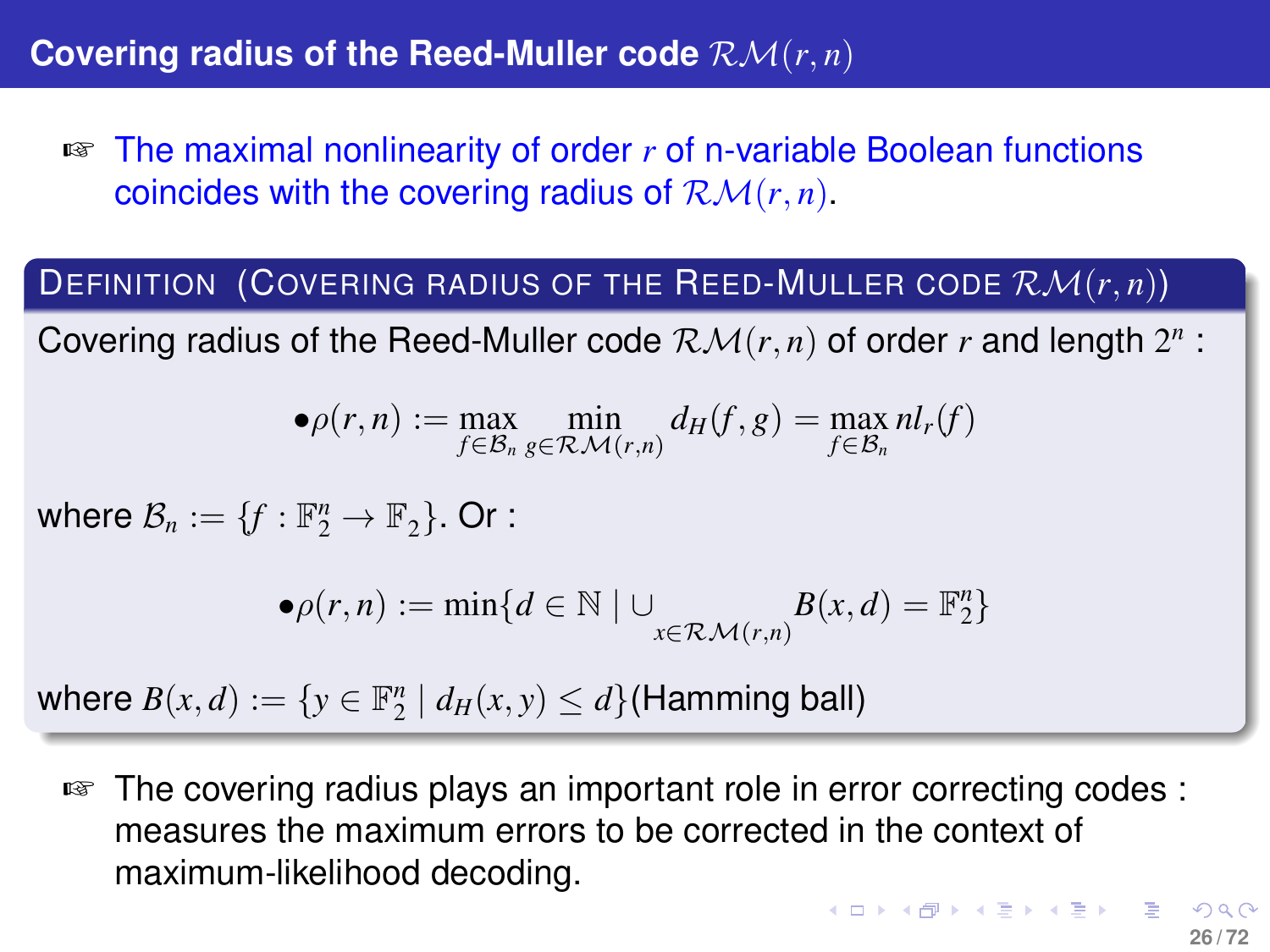### THEOREM ([CARLET-SM 2007])

Let *r* > 1. The covering radius of the Reed-Muller code of order *r* satisfies asymptotically : $\rho(r,n) \leq 2^{n-1} - \frac{\sqrt{15}}{2} \cdot (1 +$ √  $(2)^{r-2} \cdot 2^{n/2} + O(n^{r-2})$ 

**Our results have improved the best known upper bounds dating from 15 years ago. Up to now, our bounds are the best bounds known in the literature**.

Our results are obtained by induction on *r* thanks to improved upper bounds on the covering radius  $\rho(2, n)$ :

#### THEOREM ([CARLET-SM 2007 ])

For every positive integer  $n > 17$ , the covering radius  $\rho(2, n)$  of the second-order Reed-Muller code  $\mathcal{RM}(2, n)$  is upper bounded by

$$
\left[2^{n-1}-\frac{\sqrt{15}}{2}\cdot 2^{\frac{n}{2}}\cdot \left(1-\frac{122929}{21\cdot 2^n}-\frac{155582504573}{4410\cdot 2^{2n}}\right)\right]
$$

(1)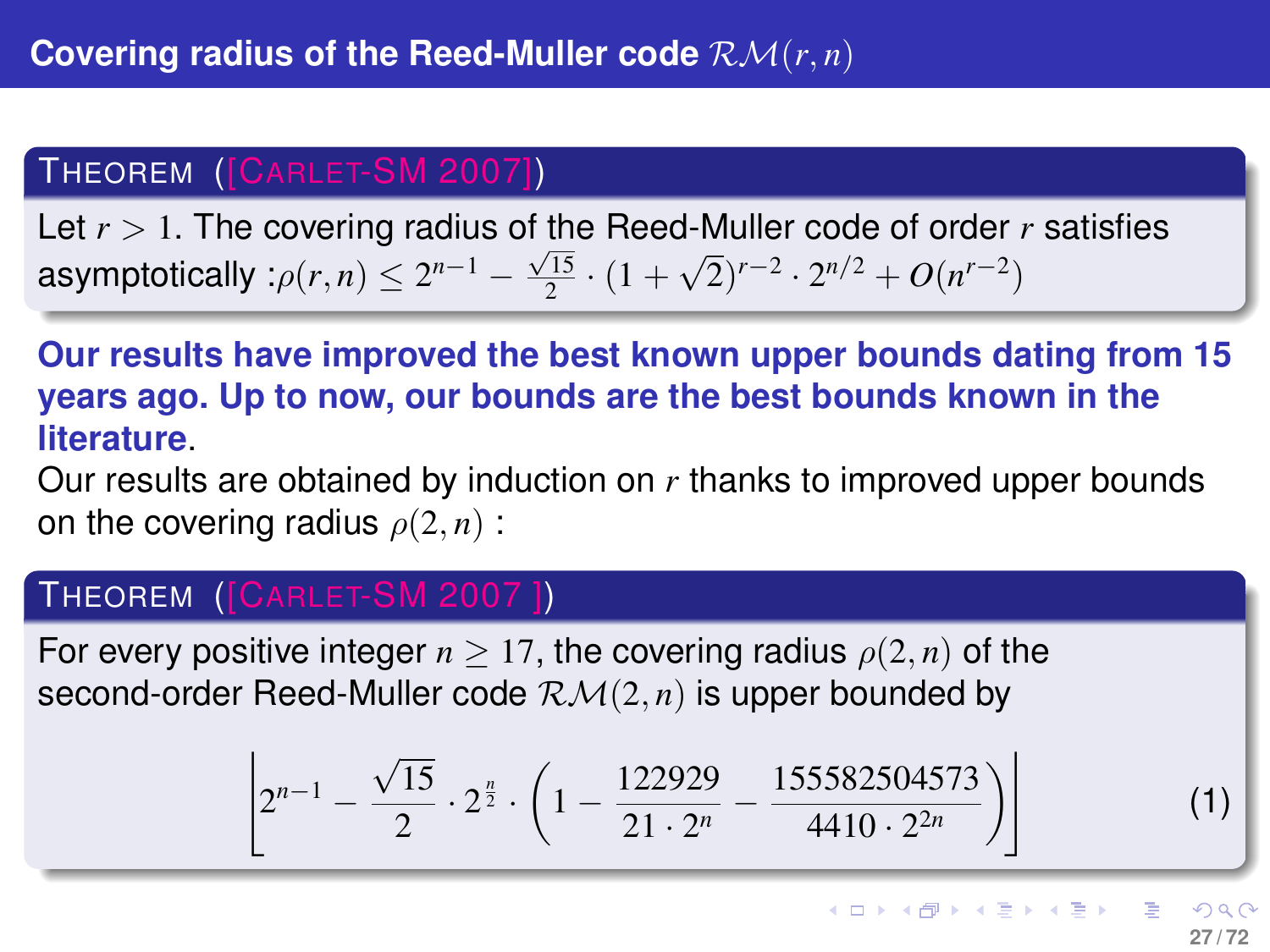$B_n := \{f : \mathbb{F}_2^n \to \mathbb{F}_2\}.$ 

We prove an asymptotic upper bound on the covering radius  $\rho(2, n)$  of the Reed-Muller code of order 2 :

$$
\rho(2,n) \le 2^{n-1} - \sqrt{15} \, 2^{\frac{n}{2}-1} + O(1).
$$

Indeed, we have :

$$
\forall k \in \mathbb{N}, \quad \rho(2, n) \le 2^{n-1} - \frac{1}{2} \min_{f \in \mathcal{B}_n} \sqrt{\frac{\mathcal{S}_{k+1}(f)}{\mathcal{S}_k(f)}}
$$

where

$$
\mathcal{S}_k(f) = \sum_{g \in \mathcal{RM}(2,n)} \left( \sum_{x \in \mathbb{F}_2^n} (-1)^{f(x)+g(x)} \right)^{2k}, f \in \mathcal{B}_n, k \in \mathbb{N}
$$

<span id="page-27-0"></span>K ロ ▶ K 個 ▶ K 君 ▶ K 君 ▶ ○ 君 **28 / 72**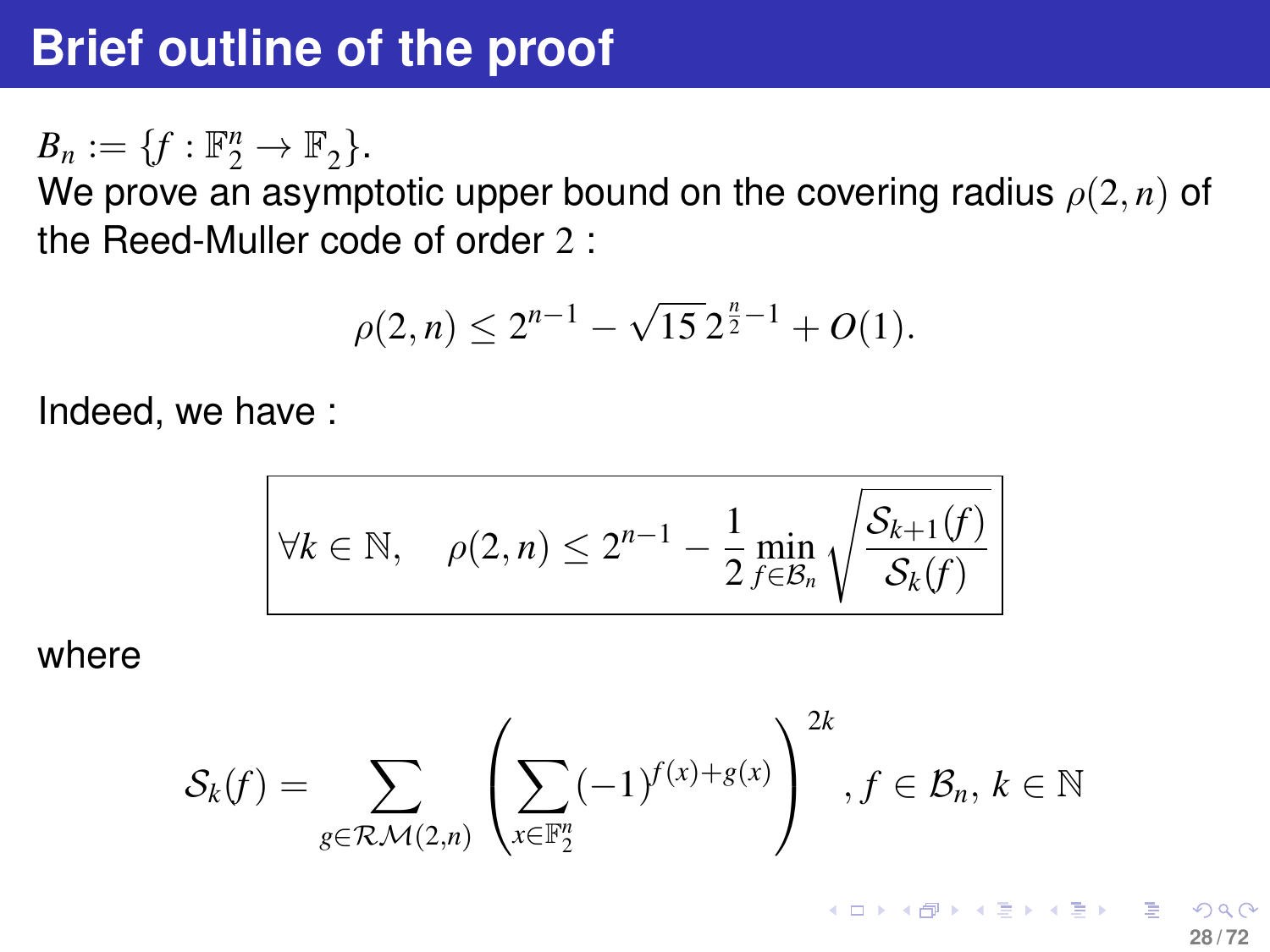$$
\forall k \in \mathbb{N}, \quad \rho(2, n) \leq 2^{n-1} - \frac{1}{2} \min_{f \in \mathcal{B}_n} \sqrt{\frac{\mathcal{S}_{k+1}(f)}{\mathcal{S}_k(f)}}
$$

**1** Decomposition of  $S_k(f)$  into sums of characters :  $S_k(f) = \sum_{w=0}^k N_k^{(2w)} M_f^{(2w)}$  where  $M_f^{(2w)} = \sum_{g \in \mathcal{RM}(n-3,n)} (-1)^{\langle f, g \rangle}$  $wt(g)=2w$ 

and  $N_k^{(2w)}$  $\binom{2w}{k}$  is an integer independent of *f* 

- **2** Lower bound of the sums of characters  $M_f^{(2w)}$  $f_f^{(2W)}$  thanks to the characterization of the words of Reed-Muller codes given by Kasami, Tokura and Azumi :  $\forall f \in \mathcal{B}_n, M_f^{(2w)} \geq M_{min}^{(2w)}.$
- <span id="page-28-0"></span>**3** Lower bound of  $\frac{\mathcal{S}_{k+1}(f)}{\mathcal{S}_{k}(f)}, \forall f,$  leading to an upper bound  $\rho(2,n) \leq 2^{n-1} - \frac{1}{2}$ 2  $\sqrt{\frac{S_{k+1}^{min}}{S_{k}^{min}}}$  for  $k \leq \mathrm{k}_n$  where  $\mathrm{k}_n$  varies according to *k* the value of *n* and  $\mathcal{S}_k^{min} = \sum_{w=0}^k N_k^{(2w)} M_{min}^{(2w)}$  [.](#page-27-0)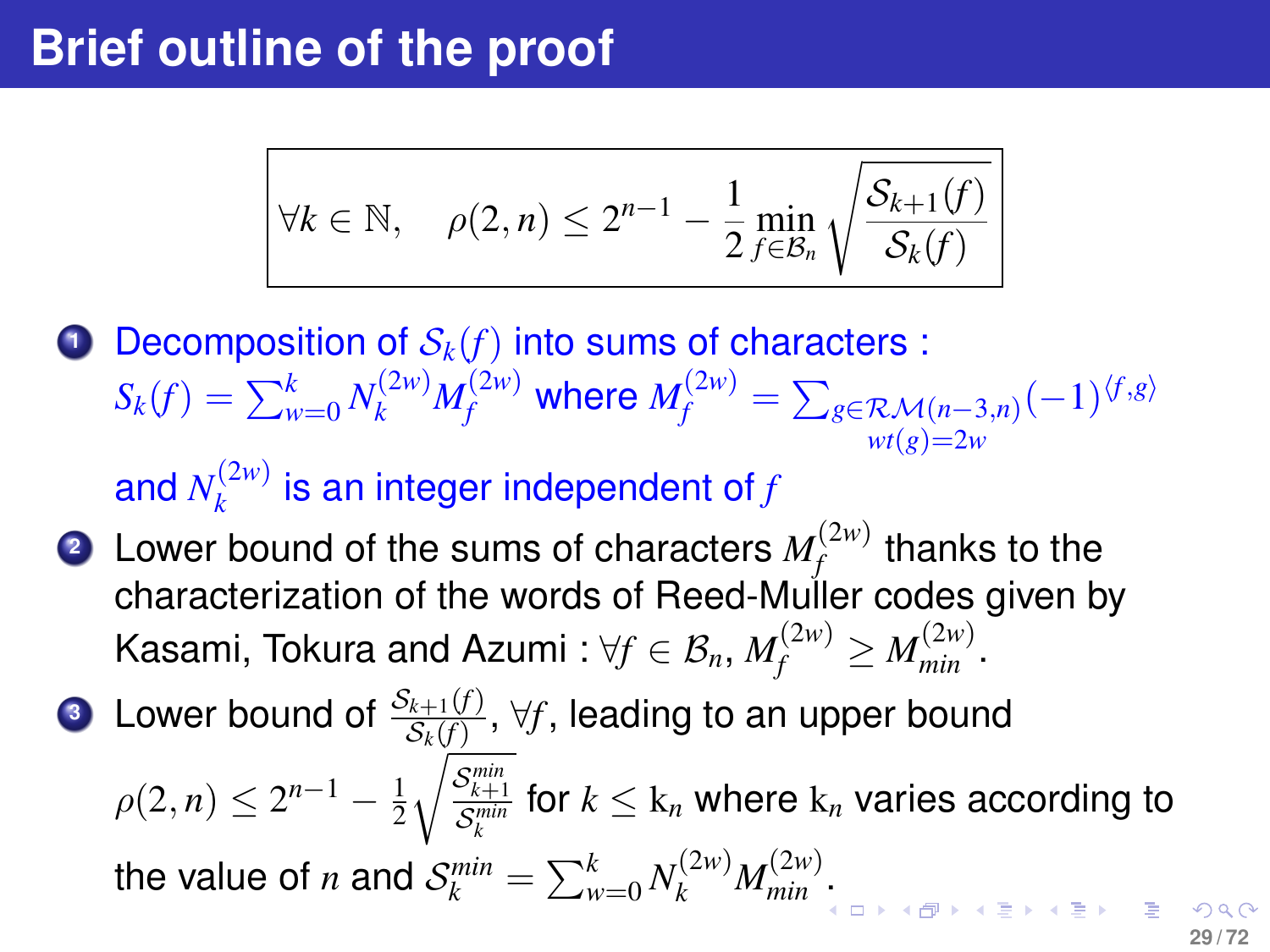$$
\forall k \in \mathbb{N}, \quad \rho(2, n) \leq 2^{n-1} - \frac{1}{2} \min_{f \in \mathcal{B}_n} \sqrt{\frac{\mathcal{S}_{k+1}(f)}{\mathcal{S}_k(f)}}
$$

**1** Decomposition of  $S_k(f)$  into sums of characters :  $S_k(f) = \sum_{w=0}^k N_k^{(2w)} M_f^{(2w)}$  where  $M_f^{(2w)} = \sum_{g \in \mathcal{RM}(n-3,n)} (-1)^{\langle f,g \rangle}$  $wt(e) = 2w$ 

and  $N_k^{(2w)}$  $\binom{p}{k}$  is an integer independent of *f* 

- **2** Lower bound of the sums of characters  $M_f^{(2w)}$  $f_f^{(2W)}$  thanks to the characterization of the words of Reed-Muller codes given by Kasami, Tokura and Azumi :  $\forall f \in \mathcal{B}_n, M_f^{(2w)} \geq M_{min}^{(2w)}.$
- <span id="page-29-0"></span>**3** Lower bound of  $\frac{\mathcal{S}_{k+1}(f)}{\mathcal{S}_{k}(f)}, \forall f,$  leading to an upper bound  $\rho(2,n) \leq 2^{n-1} - \frac{1}{2}$ 2  $\sqrt{\frac{S_{k+1}^{min}}{S_{k}^{min}}}$  for  $k \leq \mathrm{k}_n$  where  $\mathrm{k}_n$  varies according to *k* the value of *n* and  $\mathcal{S}_k^{min} = \sum_{w=0}^k N_k^{(2w)} M_{min}^{(2w)}$  [.](#page-28-0)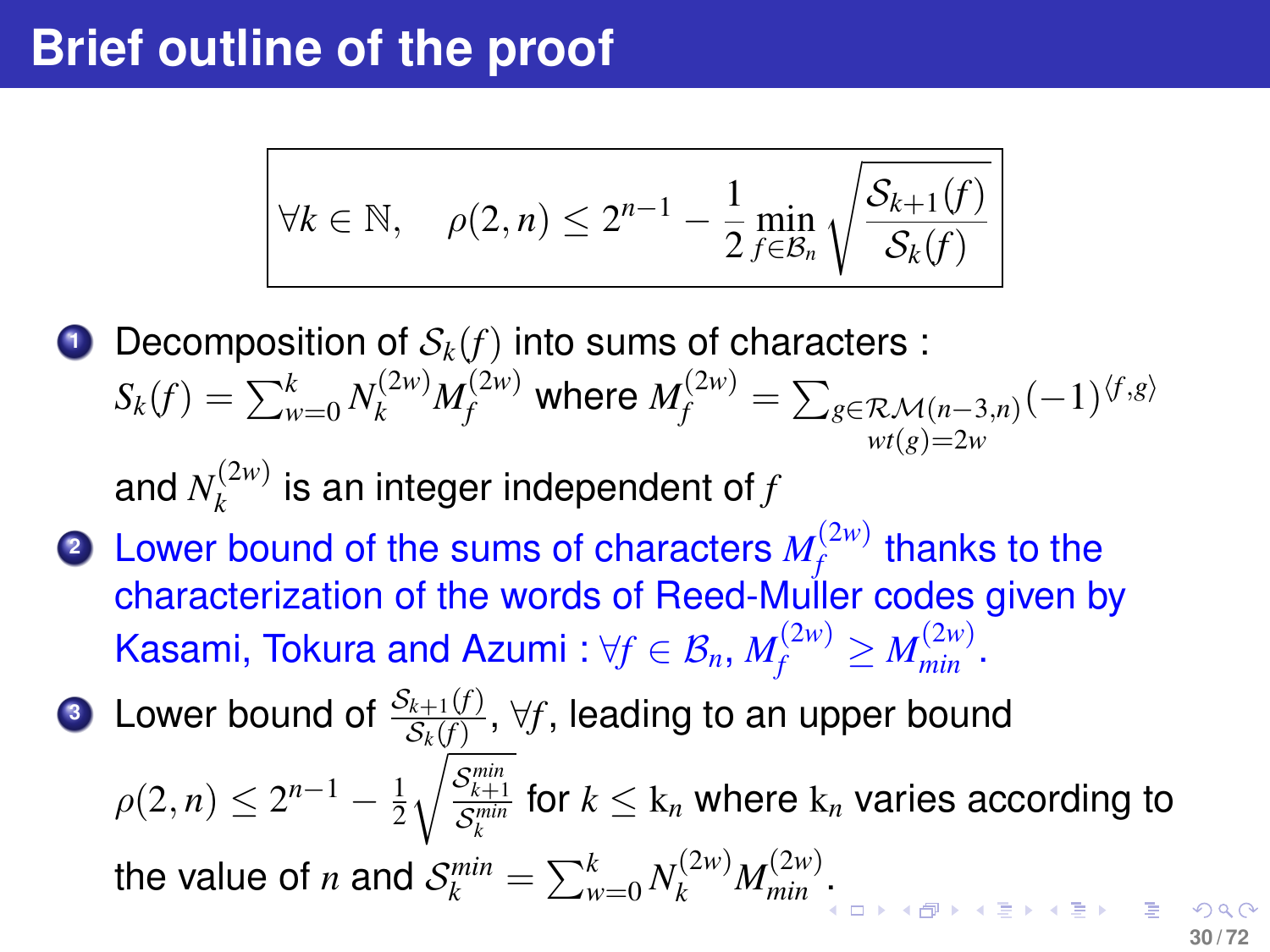$$
\forall k \in \mathbb{N}, \quad \rho(2, n) \leq 2^{n-1} - \frac{1}{2} \min_{f \in \mathcal{B}_n} \sqrt{\frac{\mathcal{S}_{k+1}(f)}{\mathcal{S}_k(f)}}
$$

**1** Decomposition of  $S_k(f)$  into sums of characters :  $S_k(f) = \sum_{w=0}^k N_k^{(2w)} M_f^{(2w)}$  where  $M_f^{(2w)} = \sum_{g \in \mathcal{RM}(n-3,n)} (-1)^{\langle f,g \rangle}$  $wt(e) = 2w$ 

and  $N_k^{(2w)}$  $\binom{p}{k}$  is an integer independent of *f* 

- **2** Lower bound of the sums of characters  $M_f^{(2w)}$  $f_f^{(2W)}$  thanks to the characterization of the words of Reed-Muller codes given by Kasami, Tokura and Azumi :  $\forall f \in \mathcal{B}_n, M_f^{(2w)} \geq M_{min}^{(2w)}.$
- <span id="page-30-0"></span>**3** Lower bound of  $\frac{\mathcal{S}_{k+1}(f)}{\mathcal{S}_{k}(f)}$ ,  $\forall f$ , leading to an upper bound  $\rho(2,n) \leq 2^{n-1} - \frac{1}{2}$ 2  $\sqrt{\frac{S_{k+1}^{min}}{S_{k}^{min}}}$  for  $k \leq \mathrm{k}_n$  where  $\mathrm{k}_n$  varies according to *k* the value of *n* and  $\mathcal{S}_k^{min} = \sum_{w=0}^k N_k^{(2w)} M_{min}^{(2w)}$ [.](#page-29-0)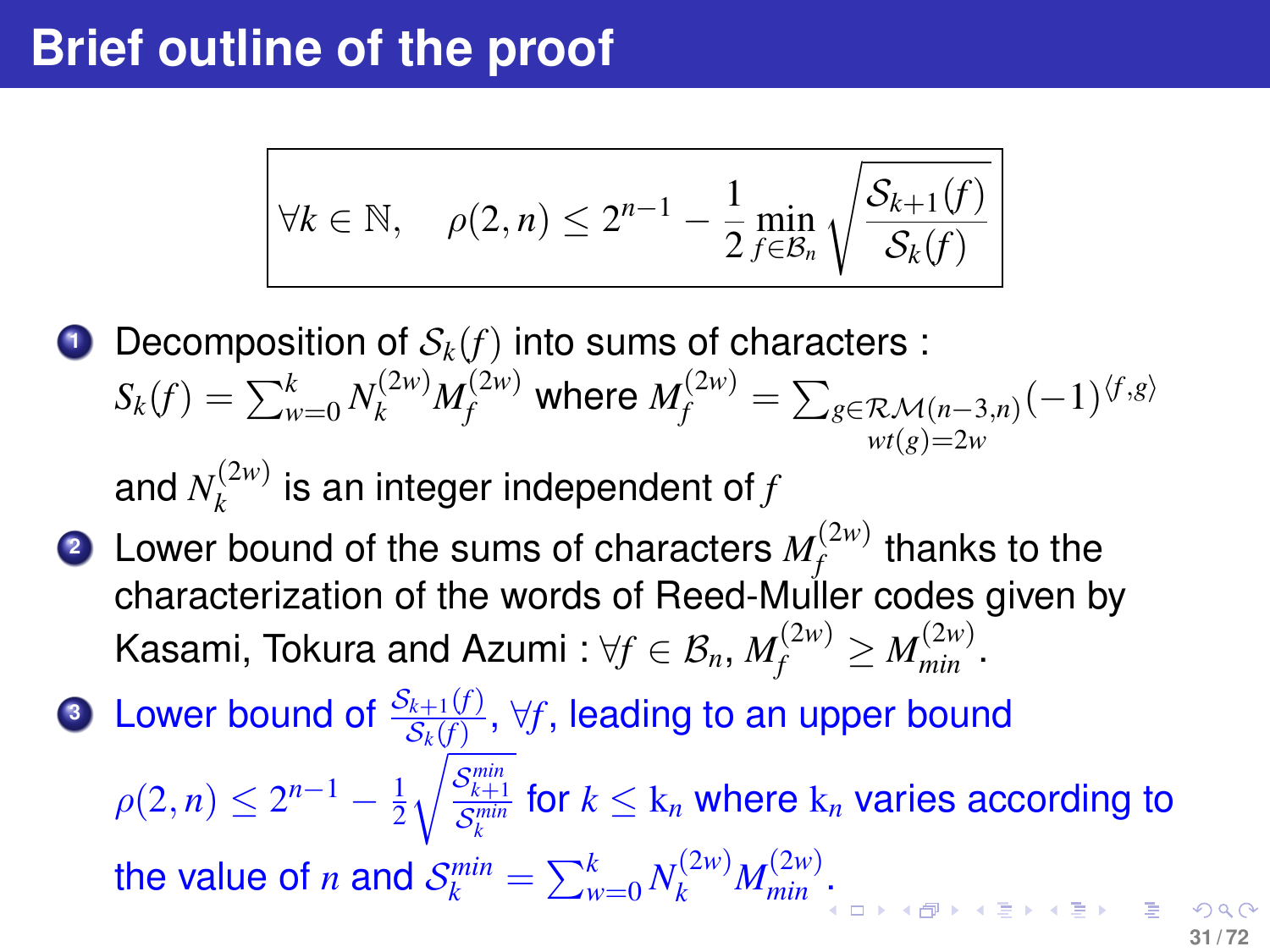## **Final remarks :**

• 
$$
\rho(2, n) \le 2^{n-1} - \frac{1}{2} \sqrt{\frac{S_{k+1}^{\min}}{S_k^{\min}}}
$$
 for  $k \le k_n$  where  $k_n$  varies according to the value of *n*:

<span id="page-31-0"></span>

| $3 - 8$ | $9 - 11 + 12 - 13$ | $\vert \rangle$ |
|---------|--------------------|-----------------|
|         |                    |                 |

- The greater we take the value of *k*, the better the upper bound obtained. Moreover, using Cauchy-Schwartz's inequality in the Euclidean space  $\mathbb{R}^{\mathcal{RM}(r,n)}$  and tends  $k$  to infinity show that the exact value of  $\rho(2,n)$  is reached. Unfortunately, we are brought to restrict the choice of *k* and we get only a bound.
- $\bullet$  Our method could be applied directly to  $\rho(r, n)$  but the best result is obtained with our method to  $\rho(2, n)$ . Indeed, we are able to improve the upper bound thanks the knowledge of the codewords in the dual code  $\mathcal{RM}(n-3,n)$ . For  $r > 2$  the knowledge of the codewords of  $\mathcal{RM}(n-r-1,n)$  is not enough to improve the upper bounds.
- We can further i[m](#page-31-0)prove  $\rho(2,n)$  thanks to a go[od](#page-30-0) [es](#page-32-0)[ti](#page-30-0)m[at](#page-32-0)[io](#page-0-0)[n o](#page-71-0)[f](#page-71-0)  $M_f^{(2w)}$  $M_f^{(2w)}$  $M_f^{(2w)}$  $M_f^{(2w)}$  . combinatorial idea are needed ! **32 / 72**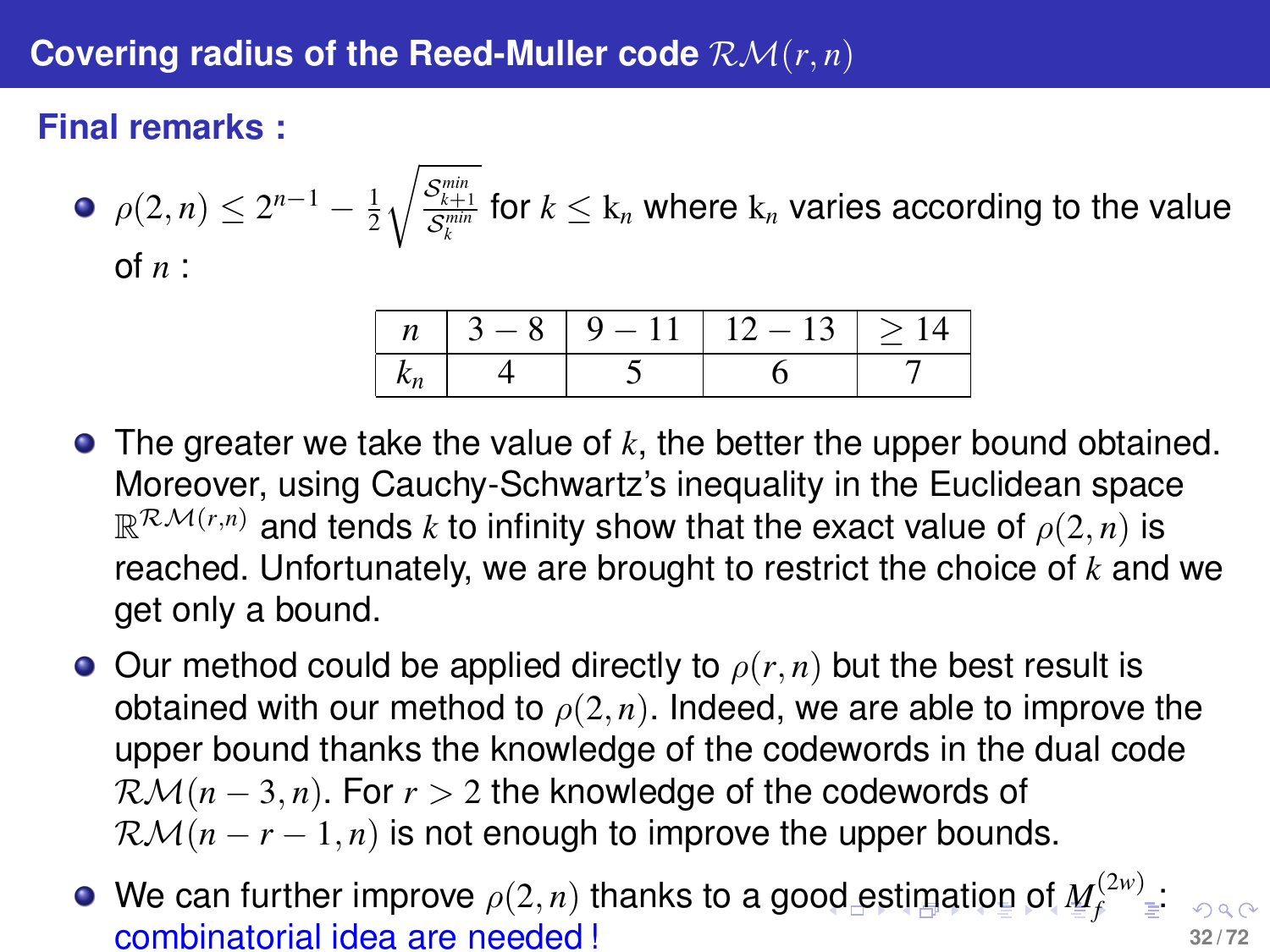Some properties are known. **Properties of bent functions :**

**•** The bentness is an affine invariant. If *f* is bent and  $\ell$  is affine, then  $f + \ell$  is bent. The *automorphism group* of the set of bent functions

<span id="page-32-0"></span> $\{\sigma \text{ permutation s.t.} f \circ \sigma \text{ bent}, \forall f \text{ bent} \}$ 

is the general affine group.

A class of bent functions is called *complete* if it is globally invariant under the action of the general affine group and under the addition of affine functions.

Two functions  $f$  and  $f \circ \sigma +$  affine are called EA-equivalent.

- If *f* is bent then  $\deg f \leq \frac{n}{2}$ .
- if *f* is bent then  $wt(f) = 2^{n-1} \pm 2^{\frac{n}{2}-1}$ .
- If *f* is bent then  $\hat{\chi}_f(\omega) = 2^{\frac{n}{2}}(-1)^{\tilde{f}(\omega)}$ , for all  $\omega \in \mathbb{F}_2^n$ , defines the dual function  $\tilde{\kappa}$  of f. The dual is bent too. function  $\tilde{f}$  of  $f$ . The dual is bent too.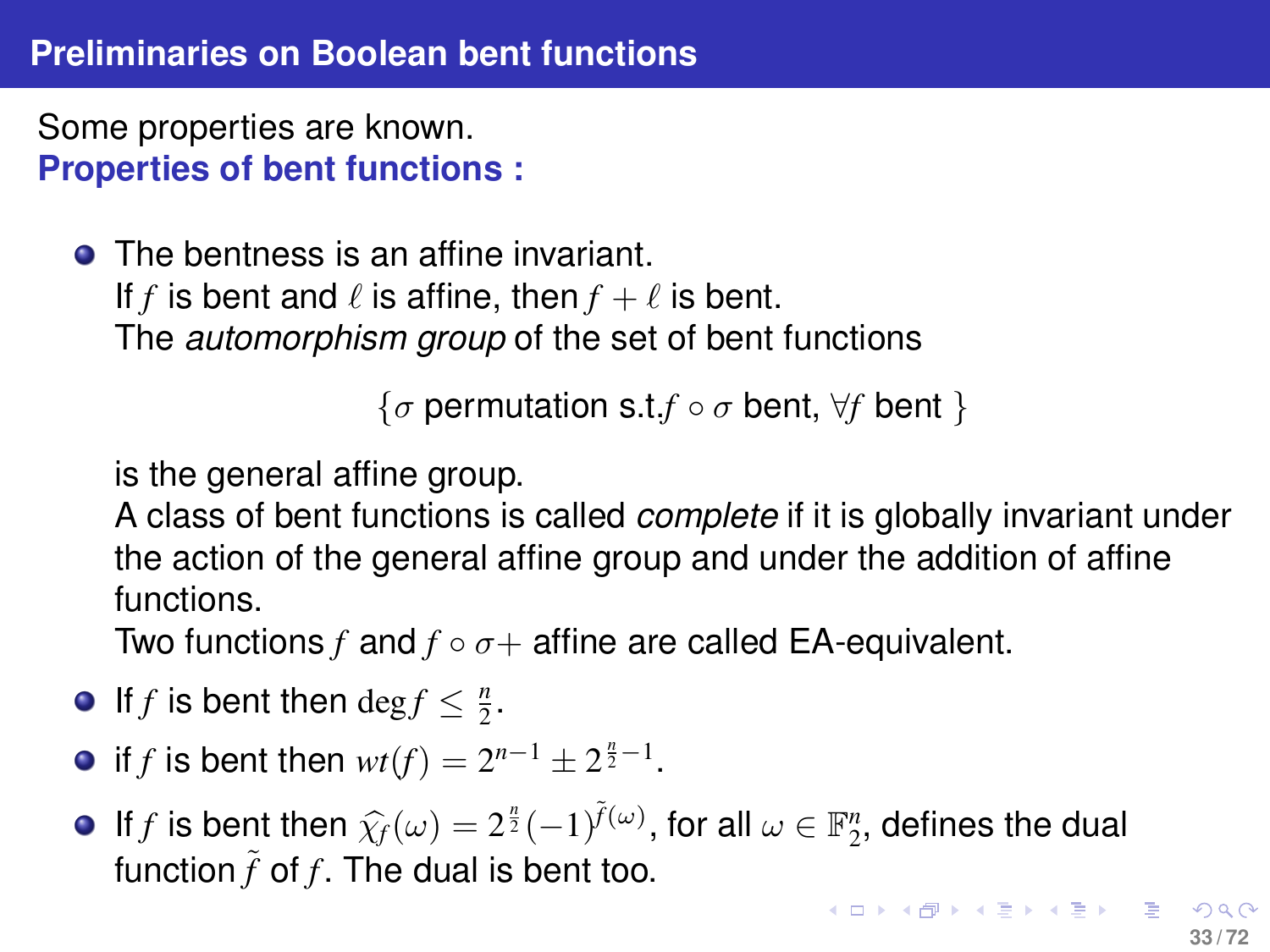## **Classification and enumeration :**

- ☞ The classification of bent functions for *n* ≥ 10 and even counting them are still wide open problems.
	- **•** The number of bent functions is known for  $n \leq 8$ . For  $n = 8$ , it equals approximately 2 106.3 [Langevin-Leander-Rabizzoni-Veron-Zanotti 08].
	- Only bounds on their number are known (cf. [Carlet-Klapper 02]).
	- **•** The problem of determining an efficient lower bound on the number of n-variable bent functions is open.
	- **Few constructions are known.**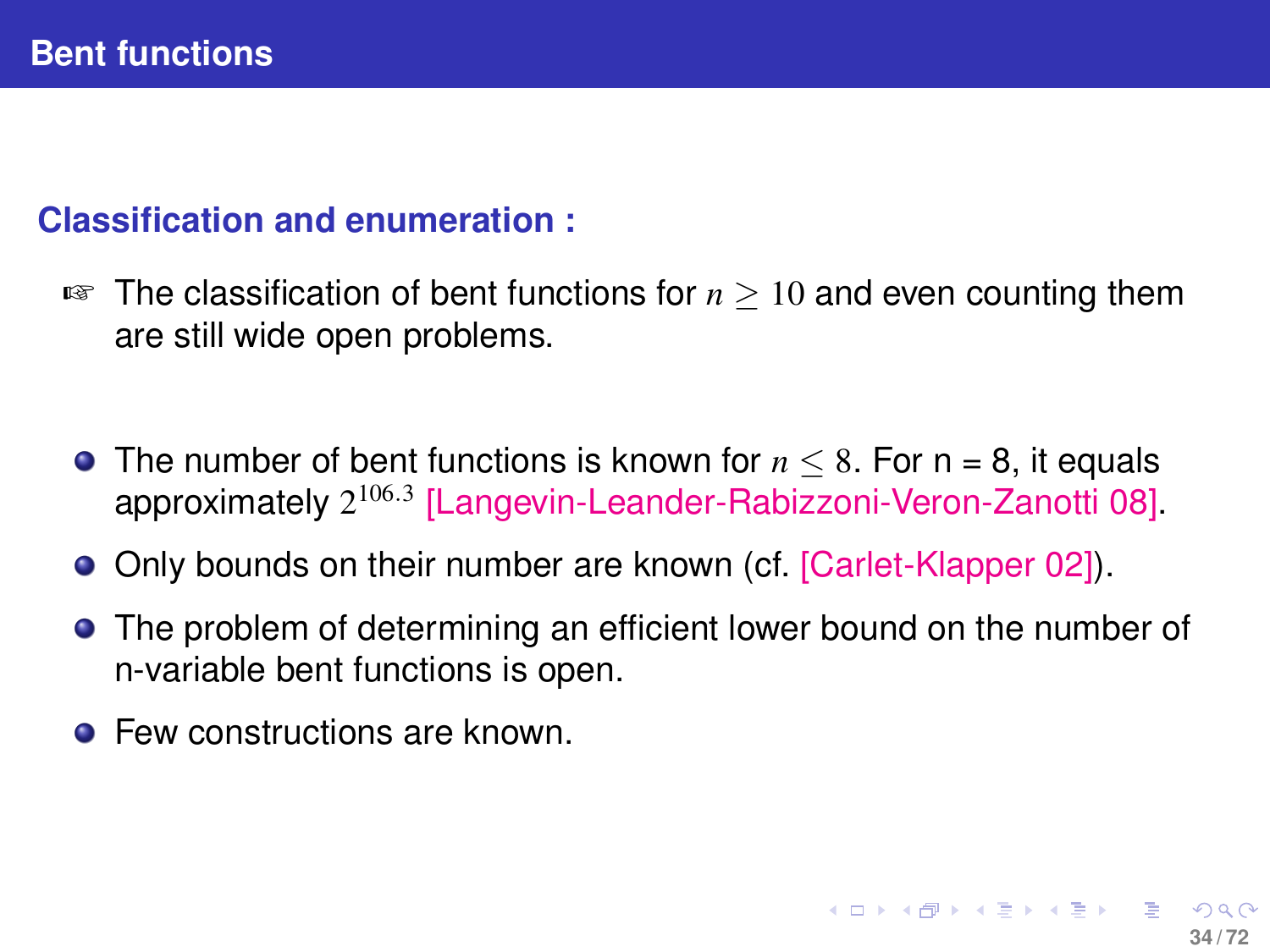$\infty$  From now,  $n = 2m$  be an (even) integer.

The bivariate representation (unique) :  $n = 2m$ 

.

$$
\mathbb{F}_{2^n}\approx\mathbb{F}_{2^m}\times\mathbb{F}_{2^m}
$$

$$
f(x, y) = \sum_{0 \le i, j \le 2^m - 1} a_{i,j} x^i y^j; \ a_{i,j} \in \mathbb{F}_{2^m}
$$

- Then the algebraic degree of *f* equals  $\max_{(i,j)|a_i\neq 0}(w_2(i) + w_2(j)).$
- And *f* being Boolean, its bivariate representation can be written in the form  $f(x, y) = Tr_1^m(P(x, y))$  where  $P(x, y)$  is some polynomial over  $\mathbb{F}_{2^m}$ .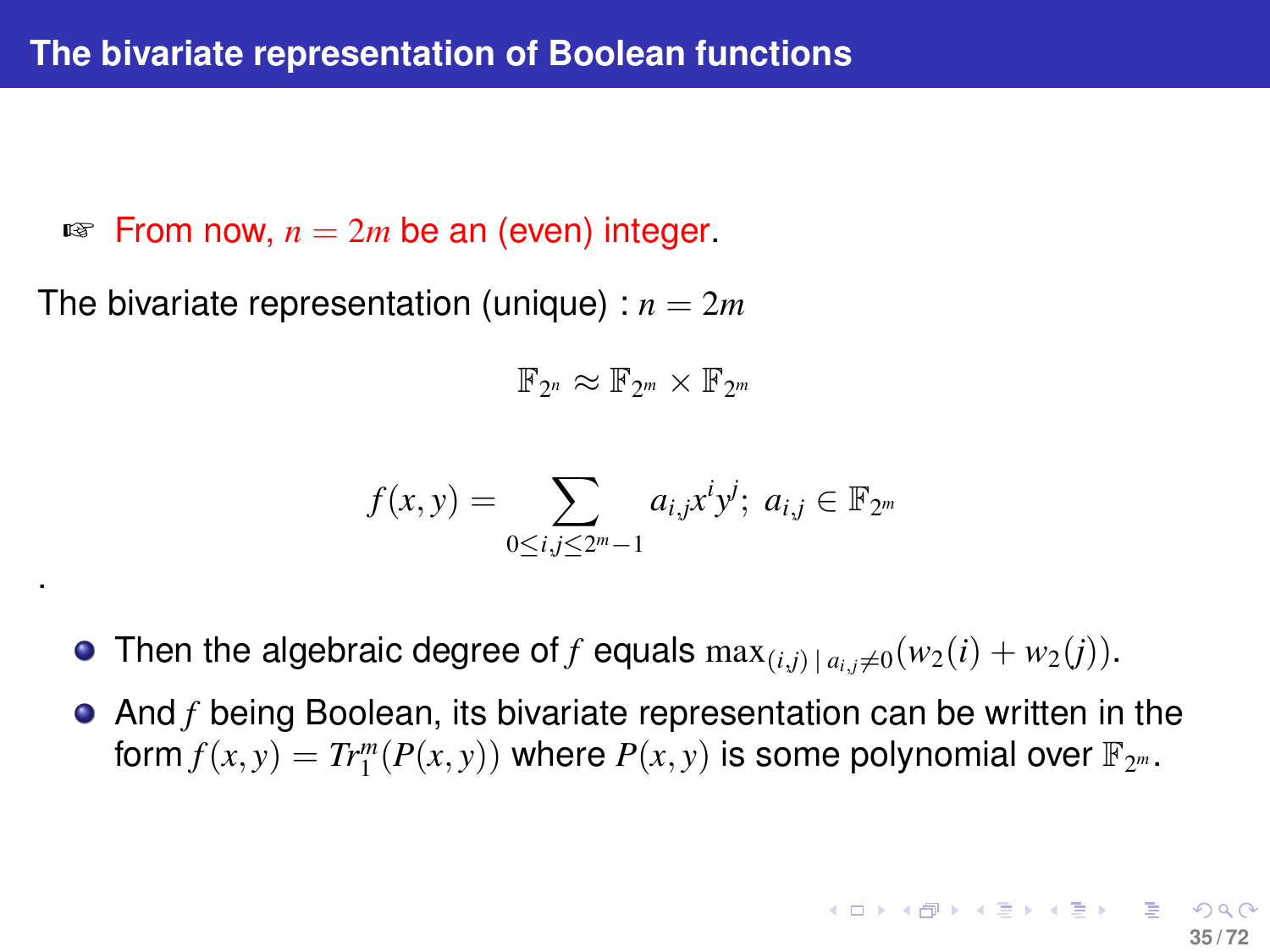- **Maiorana-Mc Farland's class** M : the best known construction of bent functions defined in bivariate form (explicit construction).  $f_{\pi,g}(x,y) = x \cdot \pi(y) + g(y)$ , with  $\pi : \mathbb{F}_2^m \to \mathbb{F}_2^m$  be a permutation and  $g: \mathbb{F}_2^m \to \mathbb{F}_2$  any mapping.
- **Dillon's Partial Spreads class** PS<sup>−</sup> : well known construction of bent functions functions whose bentness is achieved under a condition based on a decomposition of its supports (not explicit construction) :  $supp(f) = \bigcup_{i=1}^{2^{m-1}} E_i^\star$  where  $\{E_i, 1 \leq i \leq 2^{m-1}\}$  are *m*-dimensional subspaces with  $E_i \cap E_j = \{0\}$ .
- **Dillon's Partial Spreads class** PS*ap* : a subclass of PS<sup>−</sup>'s class. Functions in  $PS_{an}$  are defined explicitly in bivariate form :  $f(x,y) = g(xy^{2^m-2})$  with  $g$  is a balanced Boolean function on  $\mathbb{F}_{2^m}$  which vanishes at 0.
- **Dillon's class** *H* : a nice original construction of bent functions in bivariate representation but less known because Dillon could only exhibit functions which already belonged to the well known Maiorana-Mc Farland class. The bentness is achieved under some non-obvious conditions. K ロ ▶ K @ ▶ K 할 ▶ K 할 ▶ - 할 → 9 Q Q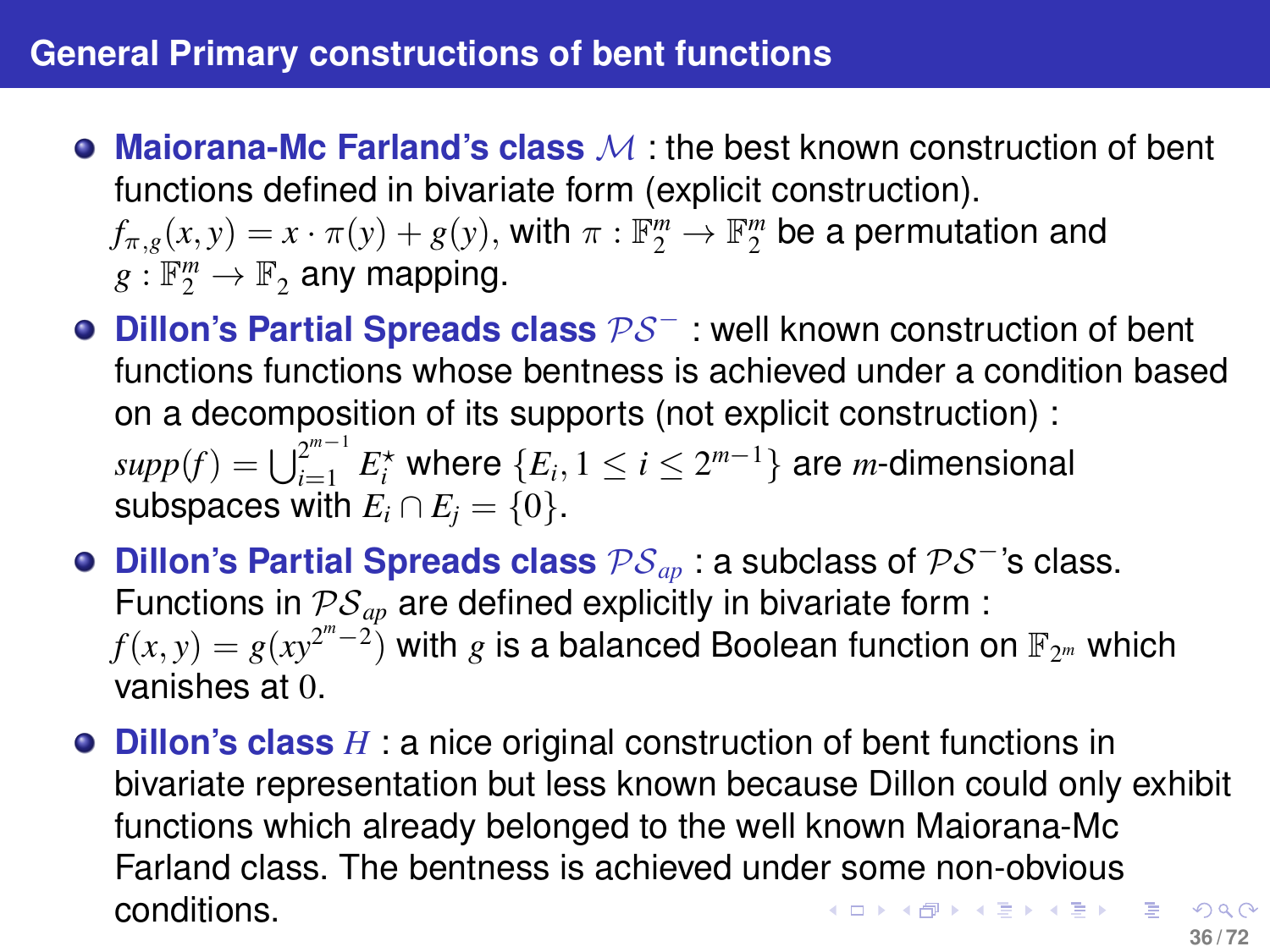## DEFINITION (SPREAD)

A *m*-spread of  $\mathbb{F}_{2^n}$  is a set of pairwise supplementary *m*-dimensional subspaces of  $\mathbb{F}_{2^n}$  whose union equals  $\mathbb{F}_{2^n}$ 

#### EXAMPLE (A CLASSICAL EXAMPLE OF *m*-SPREAD)

- $\inf_{x_2}$  :  $\{u\mathbb{F}_{2^m}, u \in U\}$  where  $U := \{u \in \mathbb{F}_{2^n} \mid u^{2^m+1} = 1\}$
- $\mathsf{in} \ \mathbb{F}_{2^n} \approx \mathbb{F}_{2^m} \times \mathbb{F}_{2^m} : \{E_a, a \in \mathbb{F}_{2^m}\} \cup \{E_\infty\}$  where  $E_a := \{(x, ax) \, ; \, x \in \mathbb{F}_{2^m}\}$ and  $E_{\infty} := \{(0, y) \, ; \, y \in \mathbb{F}_{2^m}\} = \{0\} \times \mathbb{F}_{2^m}.$
- **<sup>a</sup>** We were interested in bent functions g defined on  $\mathbb{F}_{2^m} \times \mathbb{F}_{2^m}$ , whose restrictions to elements of the *m*-spread  $\{E_a, E_\infty\}$  are linear.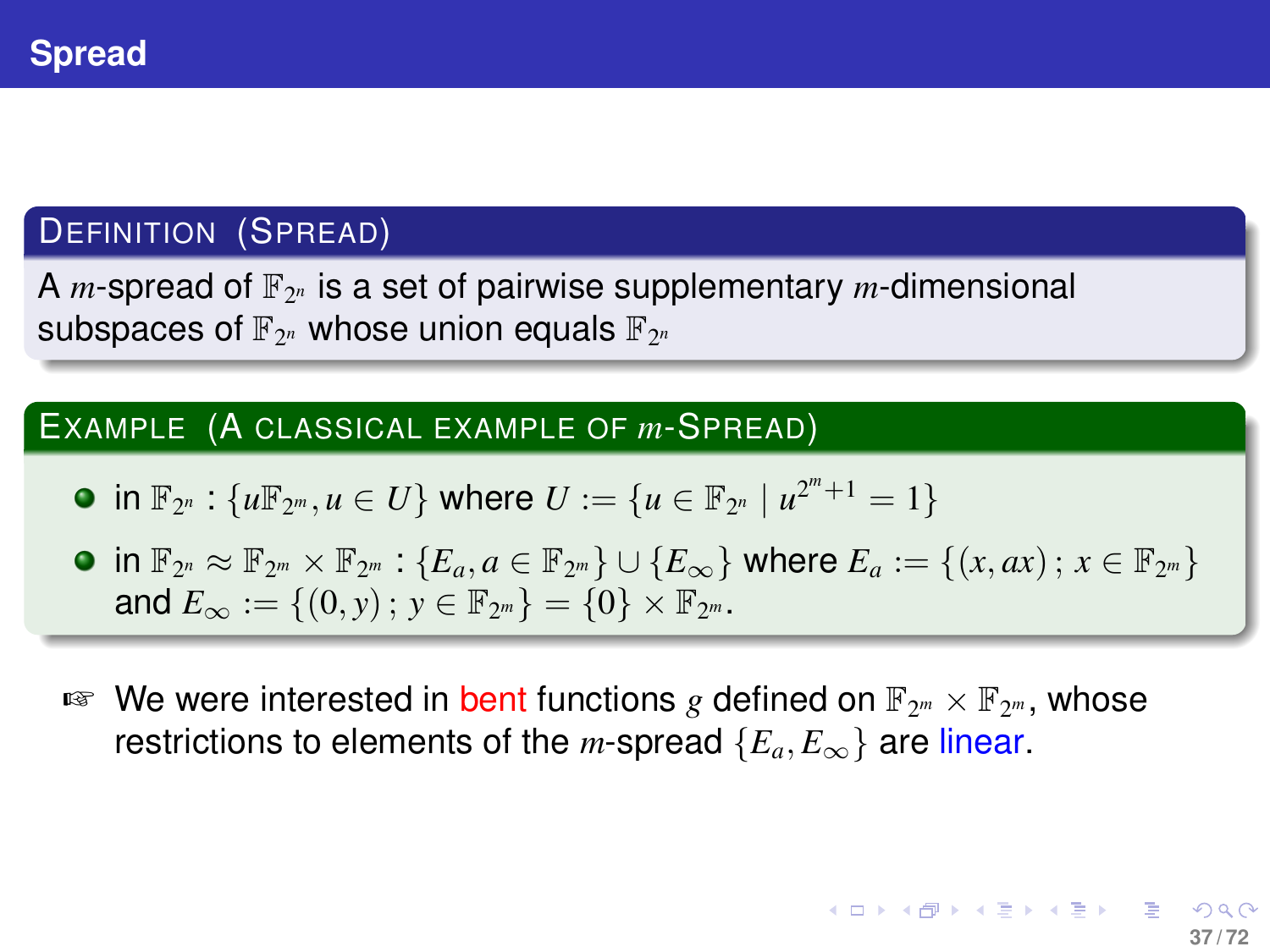#### **Class** H

Functions g defined on  $\mathbb{F}_{2^m}\times\mathbb{F}_{2^m}$  whose restrictions to elements of the *m*-spread  ${E_a, E_{\infty}}$  are linear, are of the form (2)

<span id="page-37-0"></span>
$$
g(x, y) = \begin{cases} Tr_1^m (x\psi(\frac{y}{x})) & \text{if } x \neq 0\\ Tr_1^m(\mu y) & \text{if } x = 0 \end{cases}
$$
 (2)

where  $\psi: \mathbb{F}_{2^m} \to \mathbb{F}_{2^m}$  and  $\mu \in \mathbb{F}_{2^m}$ .

#### PROPOSITION ([CARLET-SM 2012])

Let *g* be a function defined on  $\mathbb{F}_{2^m}\times\mathbb{F}_{2^m}$  by [\(2\)](#page-37-0) : Then *g* is bent iff

 $G(z) := \psi(z) + \mu z$  is a permutation on  $\mathbb{F}_{2^m}$ 

 $\forall \beta \in \mathbb{F}_{2^m}^{\star}$ , the function  $z \mapsto G(z) + \beta z$  is 2-to-1 on  $\mathbb{F}_2$ 

## **DEFINITION (CLASS**  $H$  **[CARLET-SM 2012])**

We call H the class of functions of the form (2) satisfying (3) and (4).

**• The class** *H* of Dillon is a subclass of H.

*<sup>m</sup>* (3)

 $(4)$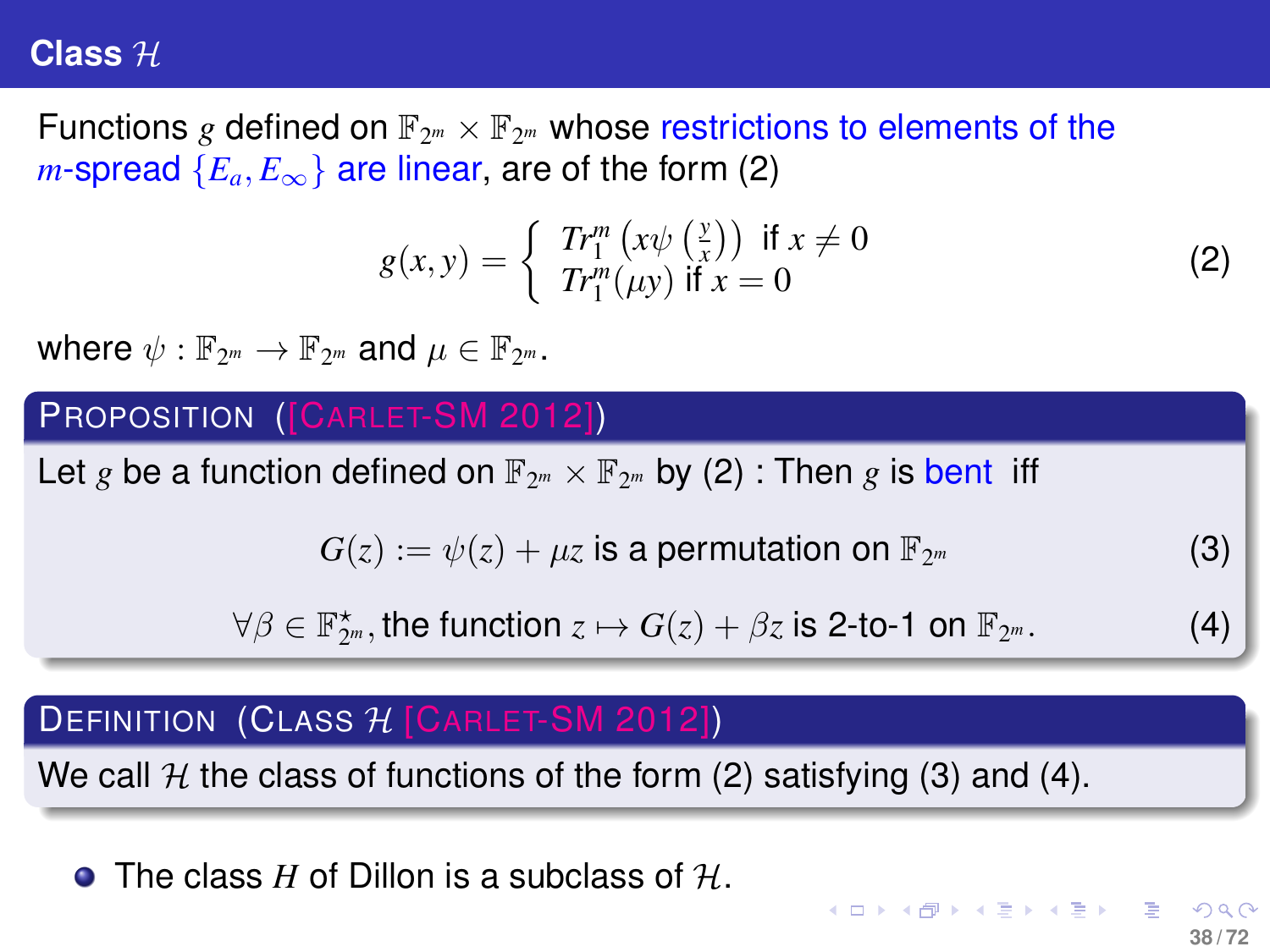## A first contribution thanks to the introduction of the class  $H$  :

If we identify  $\mathbb{F}_{2^m} \times \mathbb{F}_{2^m}$  with  $\mathbb{F}_{2^n}$ , then the vector spaces  $\{(x, ax): x \in \mathbb{F}_{2^m}\}\$  and  $\{(0, y) : y \in \mathbb{F}_{2^m}\}\)$  become the  $2^m + 1$  vector spaces  $u\mathbb{F}_{2^m}$ .

Nonlinear Boolean functions whose restrictions to any vector space  $u\mathbb{F}_{2^m}$ (where  $u \in U$ ) are linear are sums of Niho power functions, that is of functions of the form :

$$
Tr_1^{o((2^m-1)s+1)}\left(a_s x^{(2^m-1)s+1}\right) \text{ with } 2 \le s \le 2^m
$$

*d* is said to be an exponent of type Niho if  $d \equiv 2^i \pmod{2^m - 1}$ 

 $\sqrt{a}$  Functions of class H in univariate form are the known Niho bent functions  $\rightarrow$  new framework to study the Niho bent functions.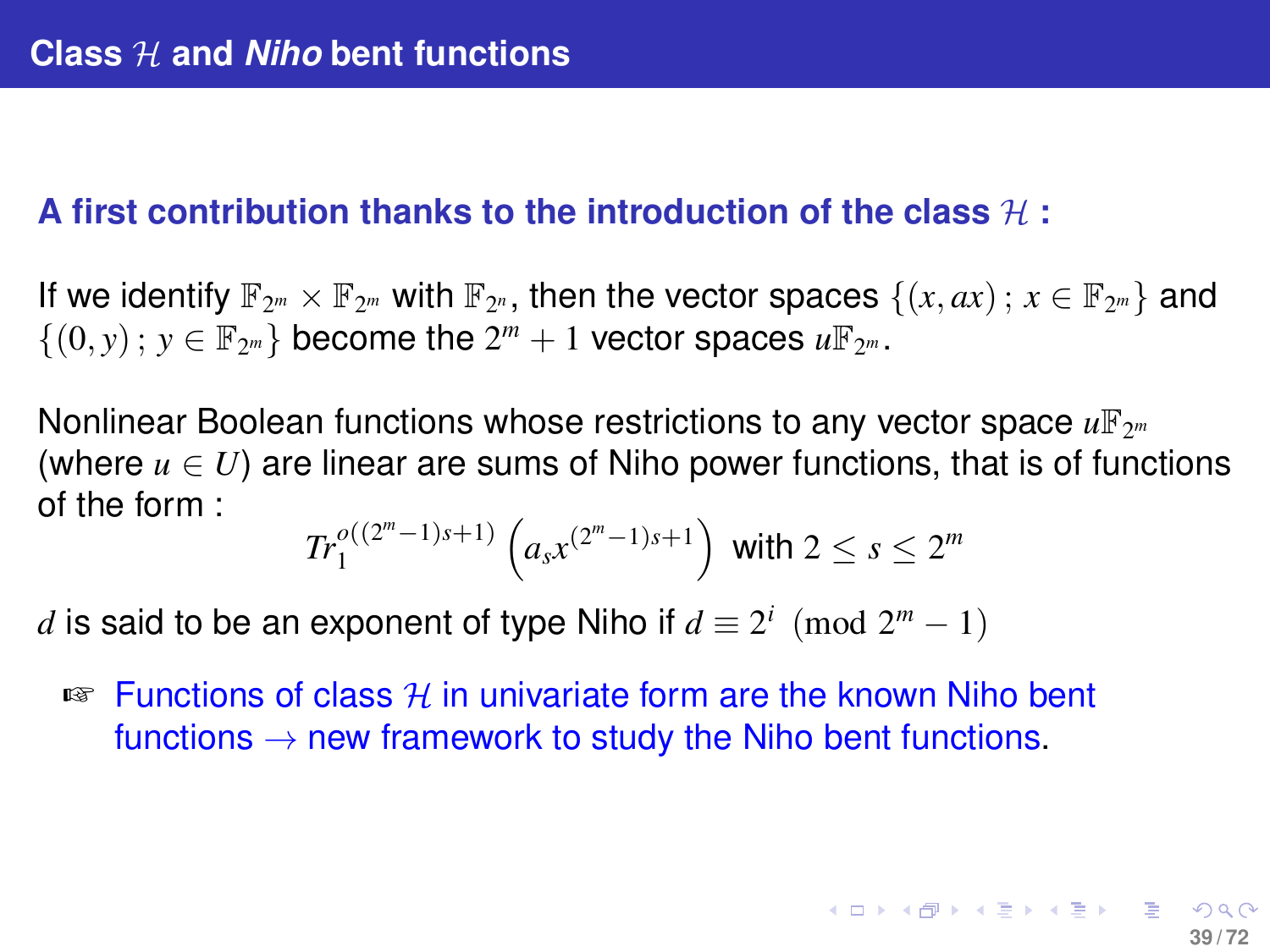**Known Niho bent functions** :

• 
$$
f(x) = Tr_1^m (ax^{2^m+1}), a \in \mathbb{F}_{2^m}^*
$$
 [Kasami]

- **•** Three families of binomial functions [Dobbertin-Leander-Canteaut-Carlet-Felke-Gaborit 2006] :  $f(x) = Tr_1^m(at^{2^m+1}) + Tr_1^n(bx^{d_2})$  where  $a = b^{2^m+1} \in \mathbb{F}_{2^m}^*$ 
	- **1**  $d_2 = (2^m 1) \cdot 3 + 1$  (if  $m \equiv 2$  [mod 4], then *b* must be the fifth power of an element in  $\mathbb{F}_{2^n}$  ; otherwise,  $b$  can be any nonzero element), (degree *m*) ;

$$
d_2 = (2^m - 1)\frac{1}{4} + 1 \text{ (m odd), (degree 3)};
$$

$$
d_2 = (2^m - 1)\frac{1}{6} + 1
$$
 (*m* even), (degree *m*).

- The second Dobbertin et al.'s class has been extended [Leander-Kholosha 2006] into the functions :  $Tr_1^n(\alpha x^{2^m+1} + \sum_{i=1}^{2^{r-1}-1} x^{s_i}),$  $r > 1$  such that
	- $gcd(r, m) = 1$ ,
	- $-\alpha \in \mathbb{F}_{2^n}$  such that  $\alpha + \alpha^{2^m} = 1$ ,
	- $s_i = (2^m 1)\frac{i}{2^r} \mod (2^m + 1) + 1, i \in \{1, \cdots, 2^{r-1} 1\}.$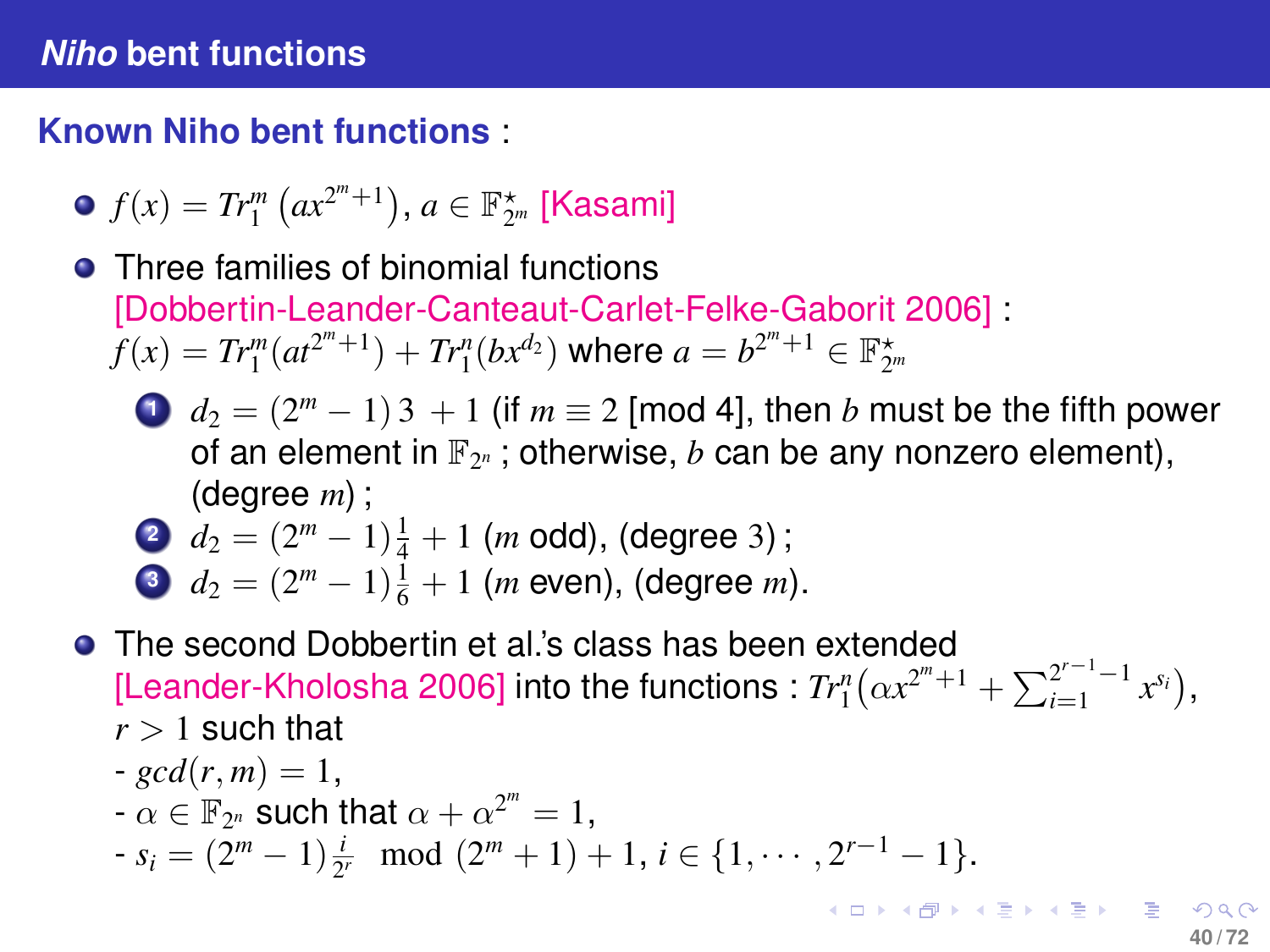**Thanks to the correspondence between the bent functions (bivariate** forms) of class  $H$  and the Niho bent functions (univariate forms) we give **answers to many questions left open in the literature :**

- **1** The duals of the known cubic binomial Niho functions are calculated. Moreover, they are not of Niho type. [Carlet-SM 2012].
- **<sup>2</sup>** The duals of the multi-monomial Niho bent functions are calculated. Moreover, they are not of Niho type [Carlet-Helleseth-Kholosha-SM 2011], [Budaghyan-Carlet-Helleseth-Kholosha-SM 2012].
- **3** The family of the cubic binomial Niho functions is in the completed M class [Carlet-SM 2012].
- **4** The multi-monomial Niho bent functions is in the completed M class [Carlet-Helleseth-Kholosha-SM 2011], [Budaghyan-Carlet-Helleseth-Kholosha-SM 2012].
- **5** The class *H* of Dillon is not contained in the completed *M* class [Budaghyan-Carlet-Helleseth-Kholosha-SM 2012].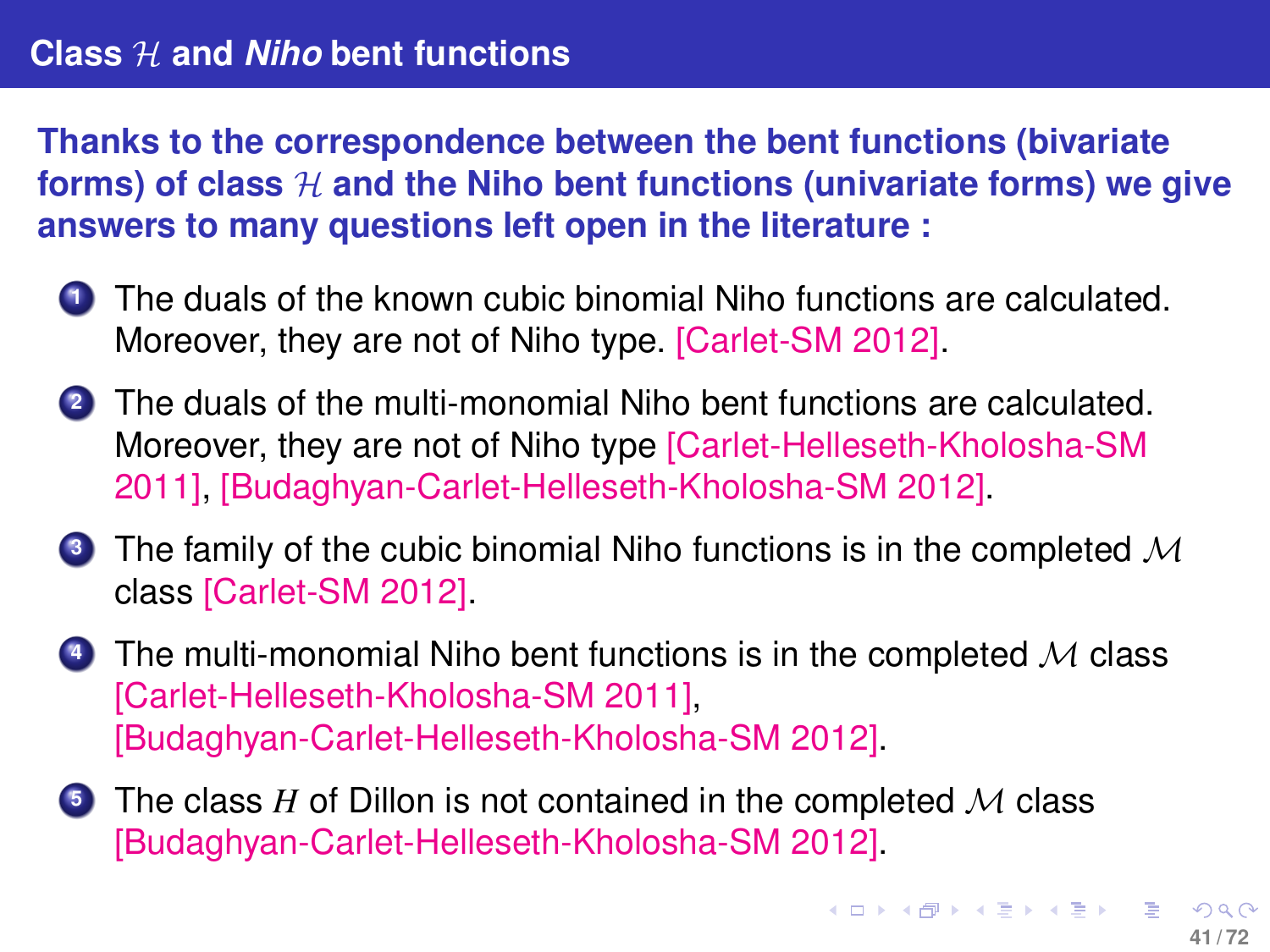## **A second contribution thanks to the introduction of the class** H **:**

Recall : A function g in the class  $H$  is bent if and only if

<span id="page-41-1"></span> $G(z) := \psi(z) + \mu z$  is a permutation on  $\mathbb{F}_{2^m}$ *<sup>m</sup>* (5)

<span id="page-41-0"></span>
$$
\forall \beta \in \mathbb{F}_{2^m}^{\star}, \text{ function } z \mapsto G(z) + \beta z \text{ is 2-to-1 on } \mathbb{F}_{2^m}.
$$

We have :

#### PROPOSITION ([CARLET-SM 2012])

- The condition [\(6\)](#page-41-0) implies the condition [\(5\)](#page-41-1).
- Any function  $G$  from  $\mathbb{F}_{2^m}$  to  $\mathbb{F}_{2^m}$  satisfies [\(6\)](#page-41-0) if and only if,for every  $\gamma\in\mathbb{F}_{2^m},$ the function  $H_\gamma: z\in \mathbb{F}_{2^m}\mapsto \left\{\begin{array}{c} \frac{G(z+\gamma)+G(\gamma)}{z} \text{ if } z\neq 0, \ \frac{G(z+\gamma)+G(\gamma)}{z} \text{ if } z\neq 0. \end{array}\right.$ 0 if  $z = 0$  is a permutation on

F2 *m* .

<span id="page-41-2"></span>*<sup>m</sup>* . (6)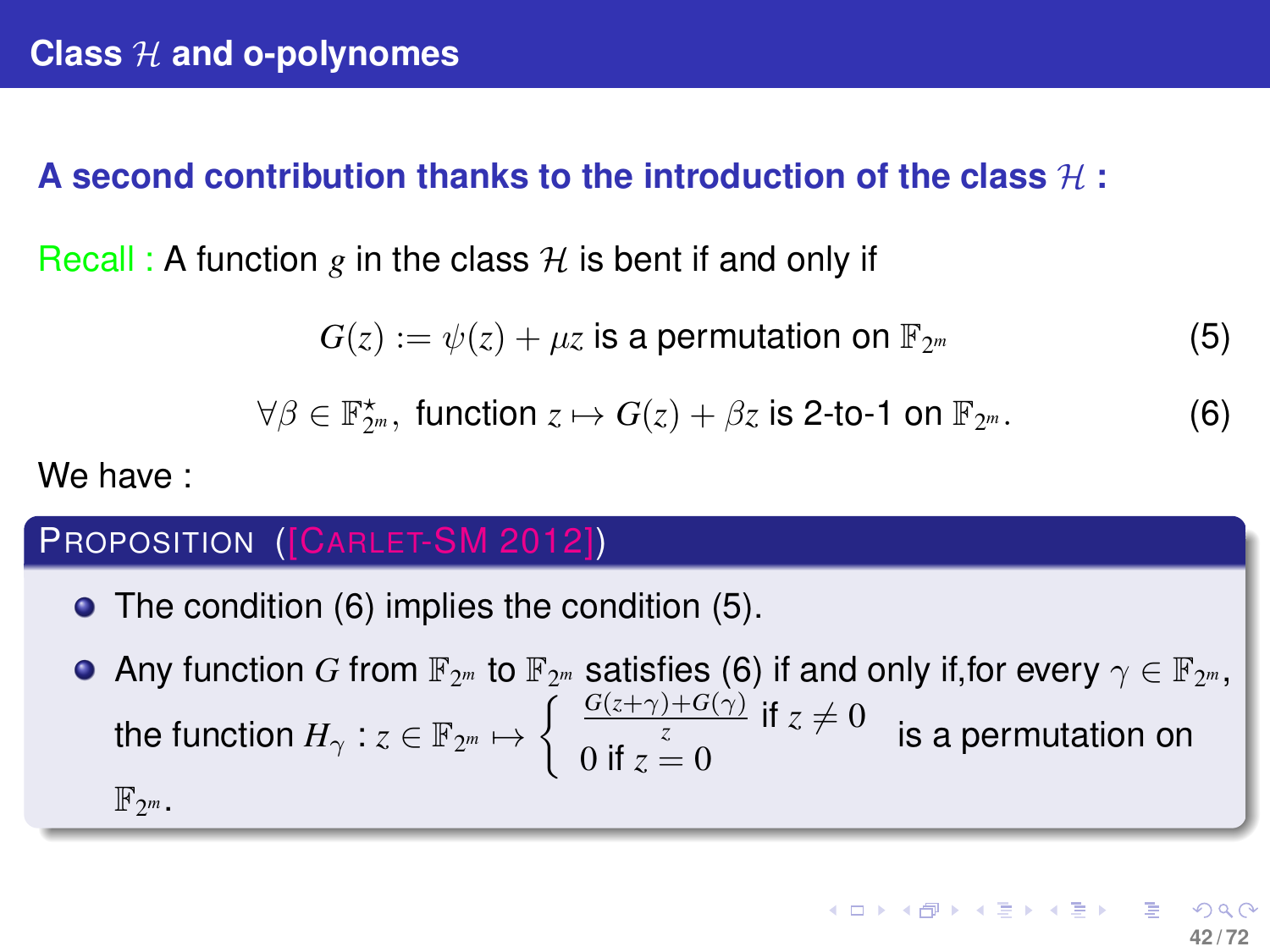## **DEFINITION**

Let *m* be any positive integer. A permutation polynomial  $G$  over  $\mathbb{F}_{2^m}$  is called an o-polynomial if, for every  $\gamma \in \mathbb{F}_{2^m},$  the function  $H_\gamma$  :

$$
z\in \mathbb{F}_{2^m}\mapsto \left\{\begin{array}{ll} \frac{G(z+\gamma)+G(\gamma)}{z} \text{ if } z\neq 0 & \text{is a permutation on }\mathbb{F}_{2^m}. \\ 0 \text{ if } z=0 & \end{array}\right.
$$

The notion of o-polynomial comes from Finite Projective Geometry :

☞ There is a close connection between "o-polynomials" and "hyperovals" from Finite Projective Geometry !

# $\mathsf{DEFINITION}$  (A HYPEROVAL OF  $PG_2(2^n)$ )

Denote by  $PG_2(2^n)$  the projective plane over  $\mathbb{F}_{2^n}$ . A hyperoval of  $PG<sub>2</sub>(2<sup>n</sup>)$  is a set of  $2<sup>n</sup> + 2$  points no three collinear.

<span id="page-42-0"></span>A hyperoval of  $PG_2(2^n)$  can then be represented by  $D(f) = \{(1, t, f(t)), t \in \mathbb{F}_{2^n}\} \cup \{(0, 1, 0), (0, 0, 1)\}$  or  $D(f) = \{ (f(t), t, 1), t \in \mathbb{F}_{2^n} \} \cup \{ (0, 1, 0), (1, 0, 0) \}$  $D(f) = \{ (f(t), t, 1), t \in \mathbb{F}_{2^n} \} \cup \{ (0, 1, 0), (1, 0, 0) \}$  $D(f) = \{ (f(t), t, 1), t \in \mathbb{F}_{2^n} \} \cup \{ (0, 1, 0), (1, 0, 0) \}$  $D(f) = \{ (f(t), t, 1), t \in \mathbb{F}_{2^n} \} \cup \{ (0, 1, 0), (1, 0, 0) \}$  wh[ere](#page-41-2) *f* i[s](#page-41-2) [a](#page-42-0)n [o-](#page-0-0)[po](#page-71-0)[lyn](#page-0-0)[o](#page-71-0)[mi](#page-0-0)[al.](#page-71-0) **43 / 72**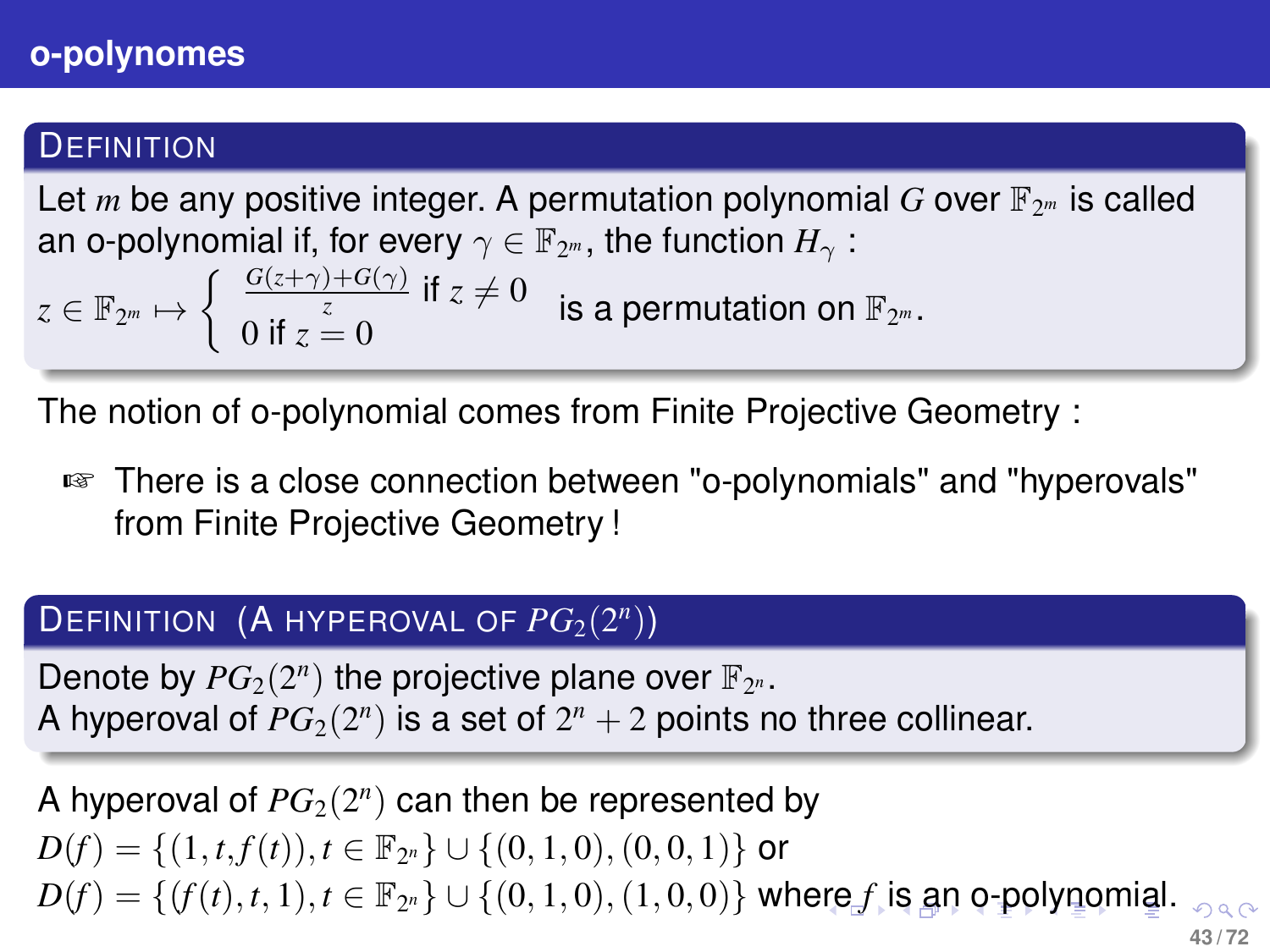# **The list, up to equivalence, of the known o-polynomials on** F<sup>2</sup> *m*

\n- \n**1** 
$$
G(z) = z^6
$$
 where *m* is odd;\n
\n- \n**2**  $G(z) = z^{3 \cdot 2^k + 4}$ , where  $m = 2k - 1$ ;\n
\n- \n**3**  $G(z) = z^{2^k + 2^{2^k}}$ , where  $m = 4k - 1$ ;\n
\n- \n**4**  $G(z) = z^{2^{2k+1}+2^{3k+1}}$ , where  $m = 4k + 1$ ;\n
\n- \n**5**  $G(z) = z^{2^k} + z^{2^k + 2} + z^{3 \cdot 2^k + 4}$ , where  $m = 2k - 1$ ;\n
\n- \n**6**  $G(z) = z^{\frac{1}{6}} + z^{\frac{3}{6}} + z^{\frac{5}{6}}$  where *m* is odd;\n
\n- \n**7**  $G(z) = \frac{\delta^2(z^4 + z) + \delta^2(1 + \delta + \delta^2)(z^3 + z^2)}{z^4 + \delta^2 z^2 + 1} + z^{1/2}$ , where  $Tr_1^m(1/\delta) = 1$  and, if  $m \equiv 2$  [mod 4], then  $\delta \notin \mathbb{F}_4$ ;\n
\n- \n**6**  $G(z) = z^{1/2} + \frac{1}{Tr_m^m(b)}(Tr_m^m(b^r)(z + 1) + Tr_m^m((bz + b^{2^m})^r)(z + Tr_m^m(b)z^{1/2} + 1)^{1-r}$ ), where *m* is even,  $r = \pm \frac{2^m - 1}{3}$ ,  $b \in \mathbb{F}_{2^{2m}}$ ,  $b^{2^m + 1} = 1$  and  $b \neq 1$ , where *m* is even,  $r = \pm \frac{2^m - 1}{3}$ ,  $r = \pm \frac{2^m - 1}{3}$ ,

<span id="page-43-0"></span> $Tr_m^n(x) = x + x^{2^m}$  is the trace function from  $\mathbb{F}_{2^n}$  to  $\mathbb{F}_{2^m}$ .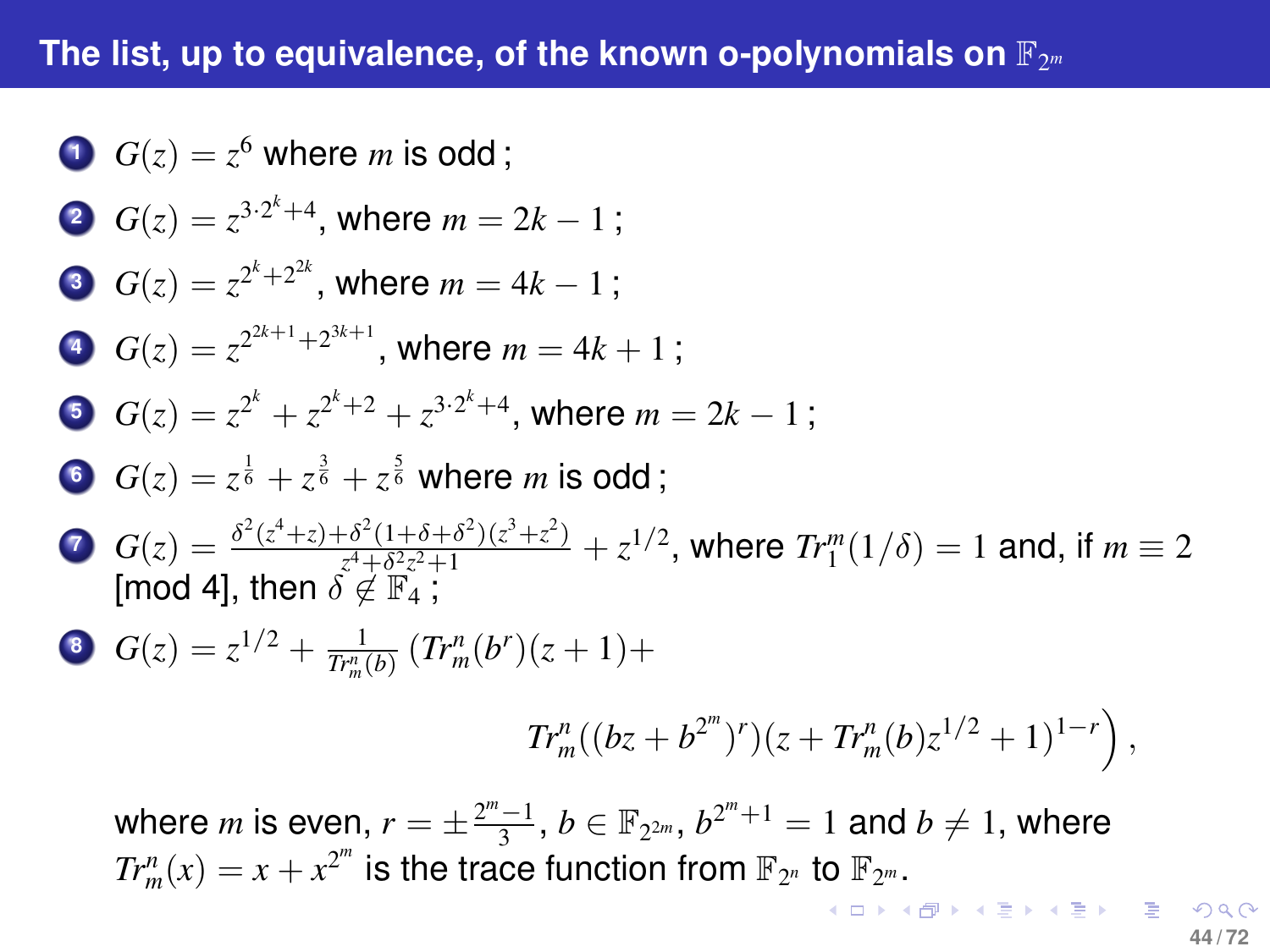## **Class** H **and o-polynomes**

**Thanks to the connection between bent functions in the class**  $H$  **with the o-polynomes we construct 16 potentially new families of bent** functions in  $H$  and thus new bent functions of type Niho

- In the literature, 8 classes of o-polynomials discovered by the geometers in 40 years.
- Each *o*-polynomial *G* leads to two potentially new families of bent functions in <del>1/</del> (G<sup>−1</sup> is an *o-*polynomial too) and thus in the set of Niho bent functions [Carlet-SM 2012].
- We have proved that some of those families of bent functions are affinely inequivalent [Carlet-SM 2012]

Moreover,

• We have identified the associate *o*-polynomials of all the known Niho bent functions [Carlet-SM 2012], [Helleseth-Kholosha-SM 2011], [Helleseth-Kholosha 2012].

• We have found new bent functions in a known class of binomial Niho bent. Moreover, relations between a known class of binomial Niho bent and o-polynomials give rise to the Subiaco and Adelaide classes of hyperovals [Helleseth-Kholosha-SM 2011]. K ロ X K 個 X K 差 X K 差 X …差 …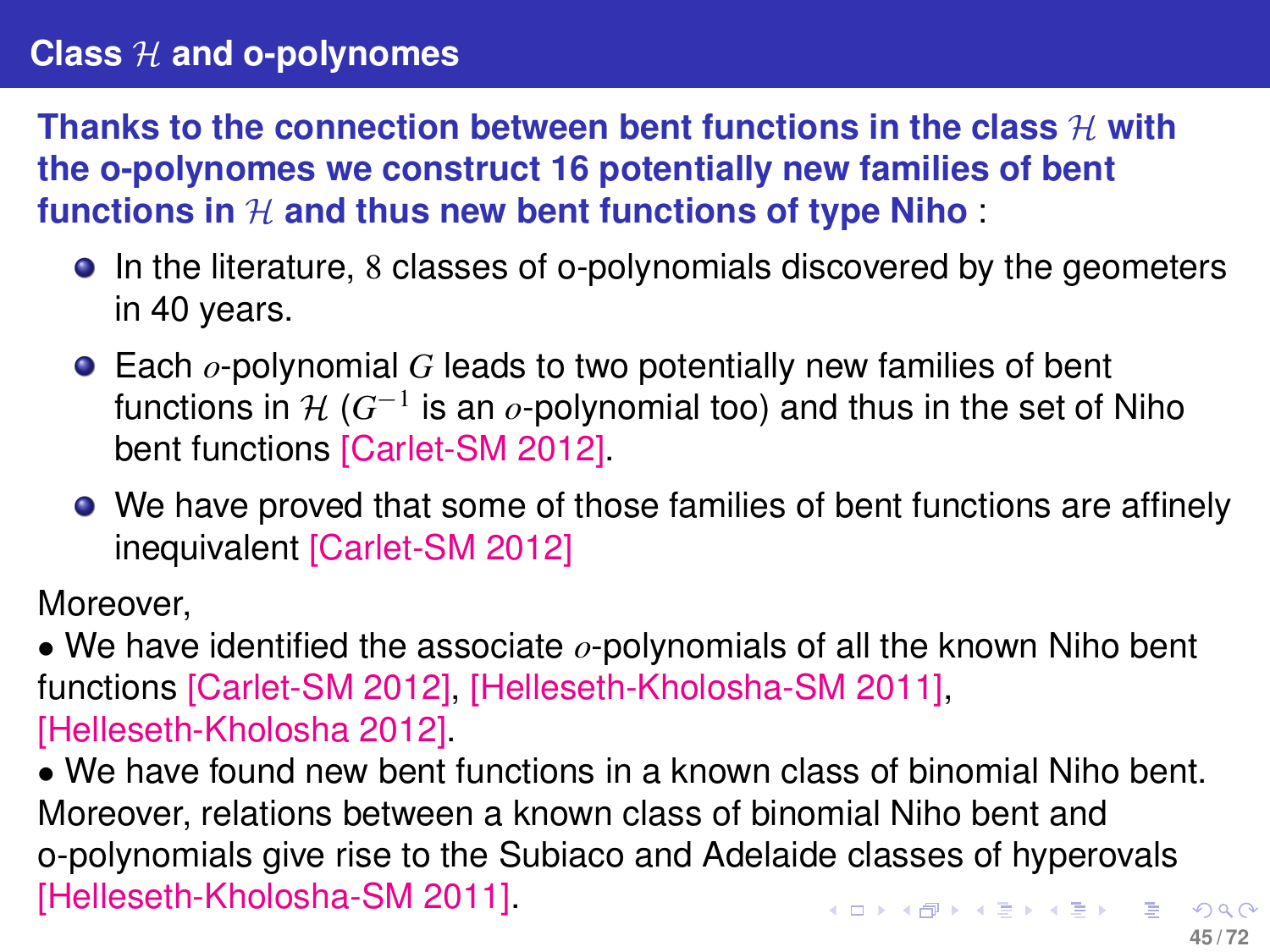# **Class** H**, Niho bent functions and o-polynomial**

Class  $H$  (bent functions in bivariate forms; contains a class H introduced by Dillon in 1974).



- **1** The correspondence (1), offers a new framework to study Niho bent functions. We have used a such framework to answer many questions left open in the literature.
- <span id="page-45-0"></span>**2** Thanks to the connection (2) and thanks to the results of the geometers (obtained in 40 years), we construct several potentially new families of bent functions in  $H$  and thus new bent functions of type Niho.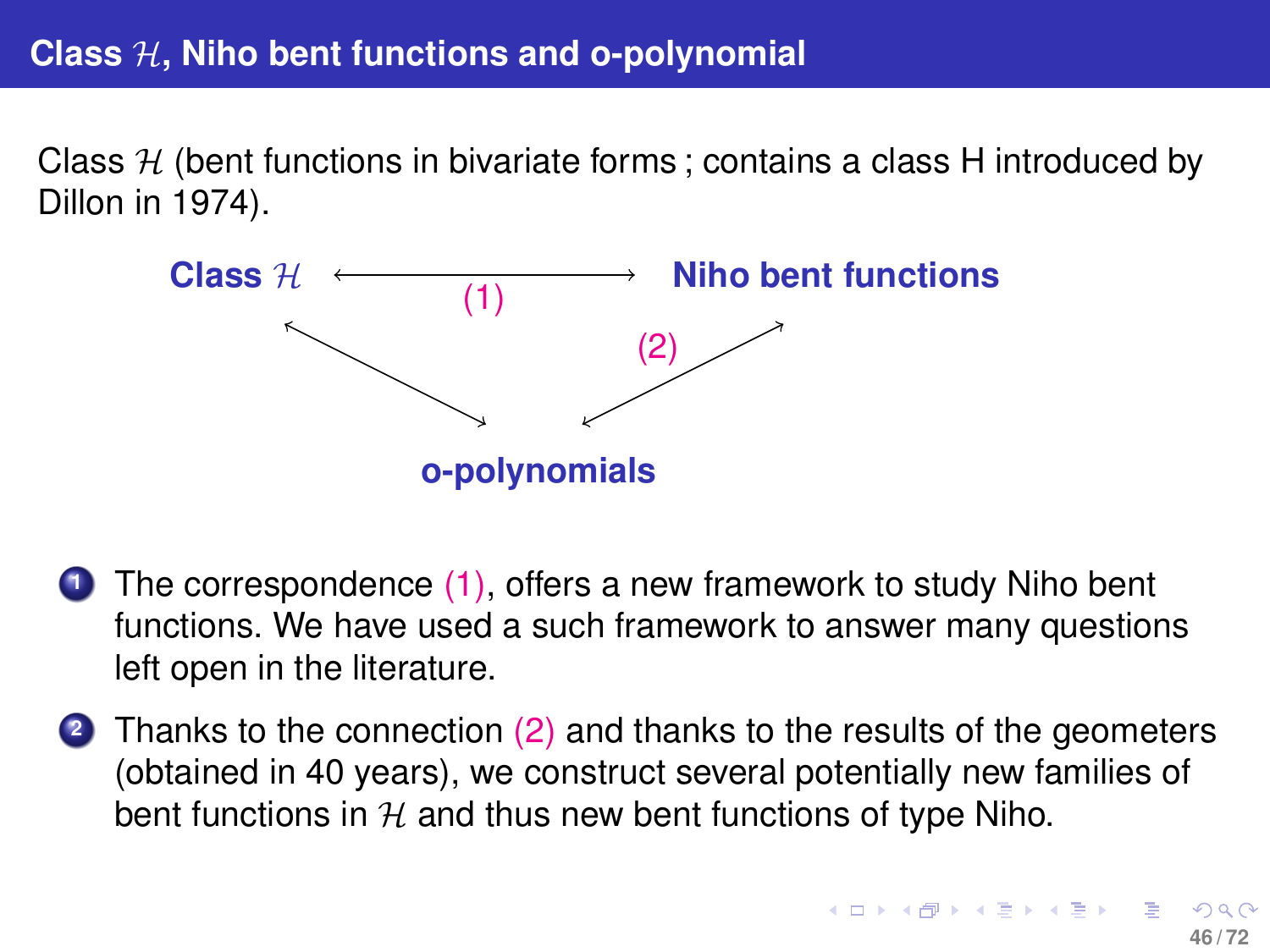Bent functions whose restrictions to the multiplicative cosets  $u\mathbb{F}_{2^m}^{\star}$   $(u \in U)$  are constant :

## PROPOSITION (SM 2014)

Let  $n = 2m$ . Let *f* a Boolean function defined on  $\mathbb{F}_{2^n}$  such that  $f(0) = 0$ . The two assertions are equivalent :

$$
\bullet \quad f(x) = \sum_i Tr_1^{o(d_i)}(a_i x^{d_i}) \text{ with } \forall i, d_i \equiv 0 \text{ (mod } 2^m - 1);
$$

2  $\forall u \in U$ , the restriction of *f* to  $u\mathbb{F}_{2^m}^{\star}$  is constant (that is,  $f(uy) = f(u), \forall y \in \mathbb{F}_{2^m}^*$ );

#### **NOTATION**

We denote by  $\mathcal{D}_n$  the set of bent functions f defined on  $\mathbb{F}_{2^n}$  by  $f(0) = 0$  and  $f(x) = \sum_i Tr_1^{o(d_i)}(a_i x^{d_i})$  with  $\forall i, d_i \equiv 0 \pmod{2^m - 1}$ .

Note that  $\mathcal{D}_n$  is the set of bent functions whose polynomial form is the sum of multiple trace terms via Dillon-like exponents.

<span id="page-46-0"></span> $\mathbb{F}$  We have pr[o](#page-45-0)ved that the eleme[n](#page-47-0)ts [of](#page-0-0)  $\mathcal{D}_n$  are i[n a](#page-45-0) [kn](#page-47-0)o[w](#page-46-0)n [su](#page-0-0)[bc](#page-71-0)[la](#page-0-0)[ss](#page-71-0) of [be](#page-71-0)nt **functions : the so-called hyper-bent functions !**  $\leftarrow$   $\mathbb{P} \times \mathbb{P} \times \mathbb{P} \times \mathbb{P} \times \mathbb{P} \times \mathbb{P} \times \mathbb{P} \times \mathbb{P} \times \mathbb{P} \times \mathbb{P} \times \mathbb{P} \times \mathbb{P} \times \mathbb{P} \times \mathbb{P} \times \mathbb{P} \times \mathbb{P} \times \mathbb{P} \times \mathbb{P} \times \mathbb{P} \times \mathbb{P} \times \mathbb{$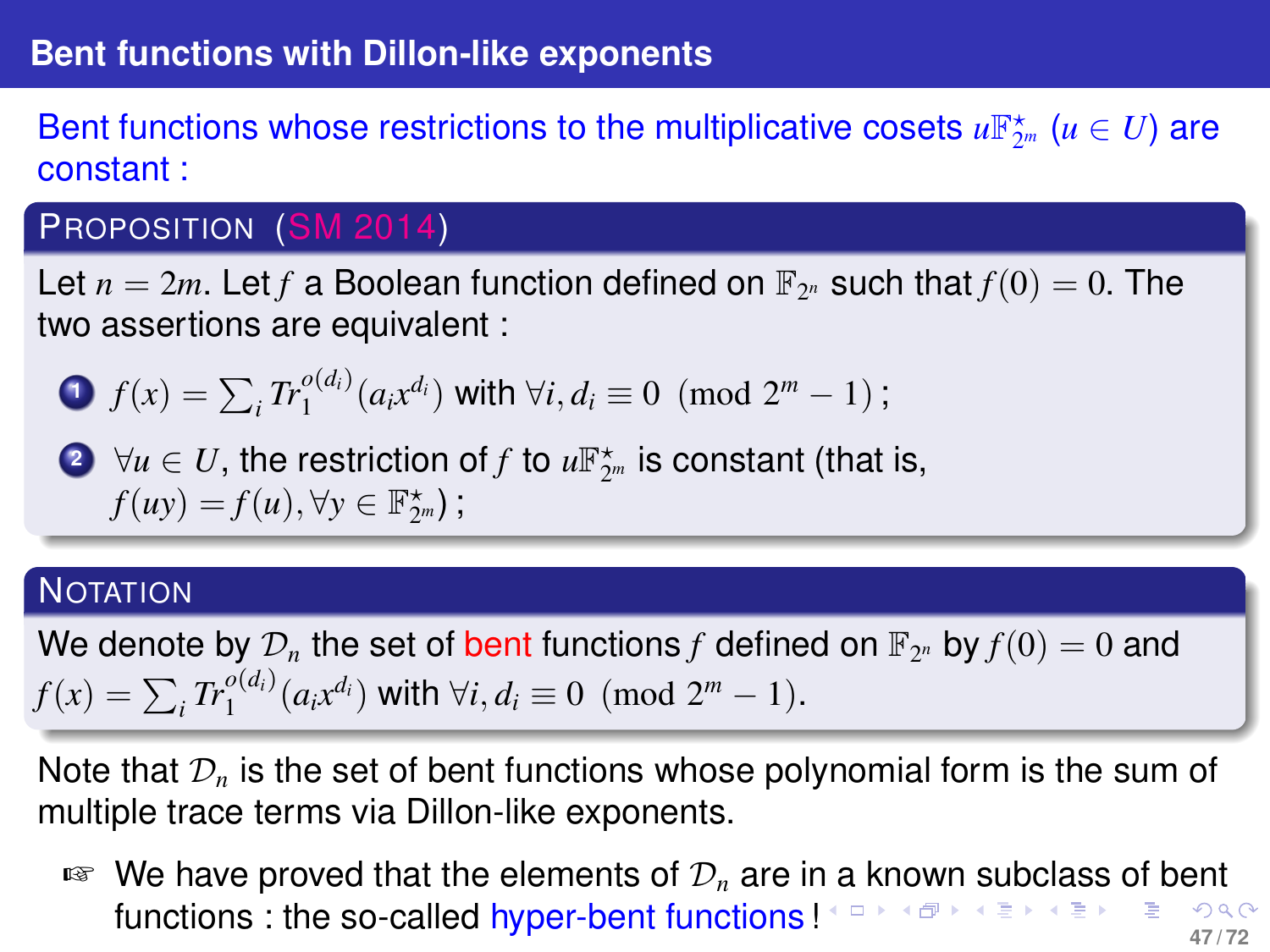## DEFINITION (HYPER-BENT BOOLEAN FUNCTION [YOUSSEF-GONG 01])

 $f: \mathbb{F}_{2^n} \to \mathbb{F}_2$  (*n* even) is said to be a hyper-bent if the function  $x \mapsto f(x^i)$  is bent, for every integer  $i$  co-prime to  $2^n - 1$ .

**Characterization**:  $f$  is hyper-bent on  $\mathbb{F}_{2^n}$  if and only if its extended Hadamard transform takes only the values  $\pm 2^{\frac{n}{2}}$ .

DEFINITION (THE EXTENDED DISCRETE FOURIER (WALSH) TRANSFORM)

<span id="page-47-0"></span>
$$
\forall \omega \in \mathbb{F}_{2^n}, \quad \widehat{\chi}_f(\omega,k) = \sum_{x \in \mathbb{F}_{2^n}} (-1)^{f(x) + Tr_1^n(\omega x^k)}, \text{with } \gcd(k, 2^n - 1) = 1.
$$

- Hyper-bent functions have properties stronger than bent functions; they are rarer than bent functions.
- ☞ Hyper-bent functions are used in S-boxes (DES).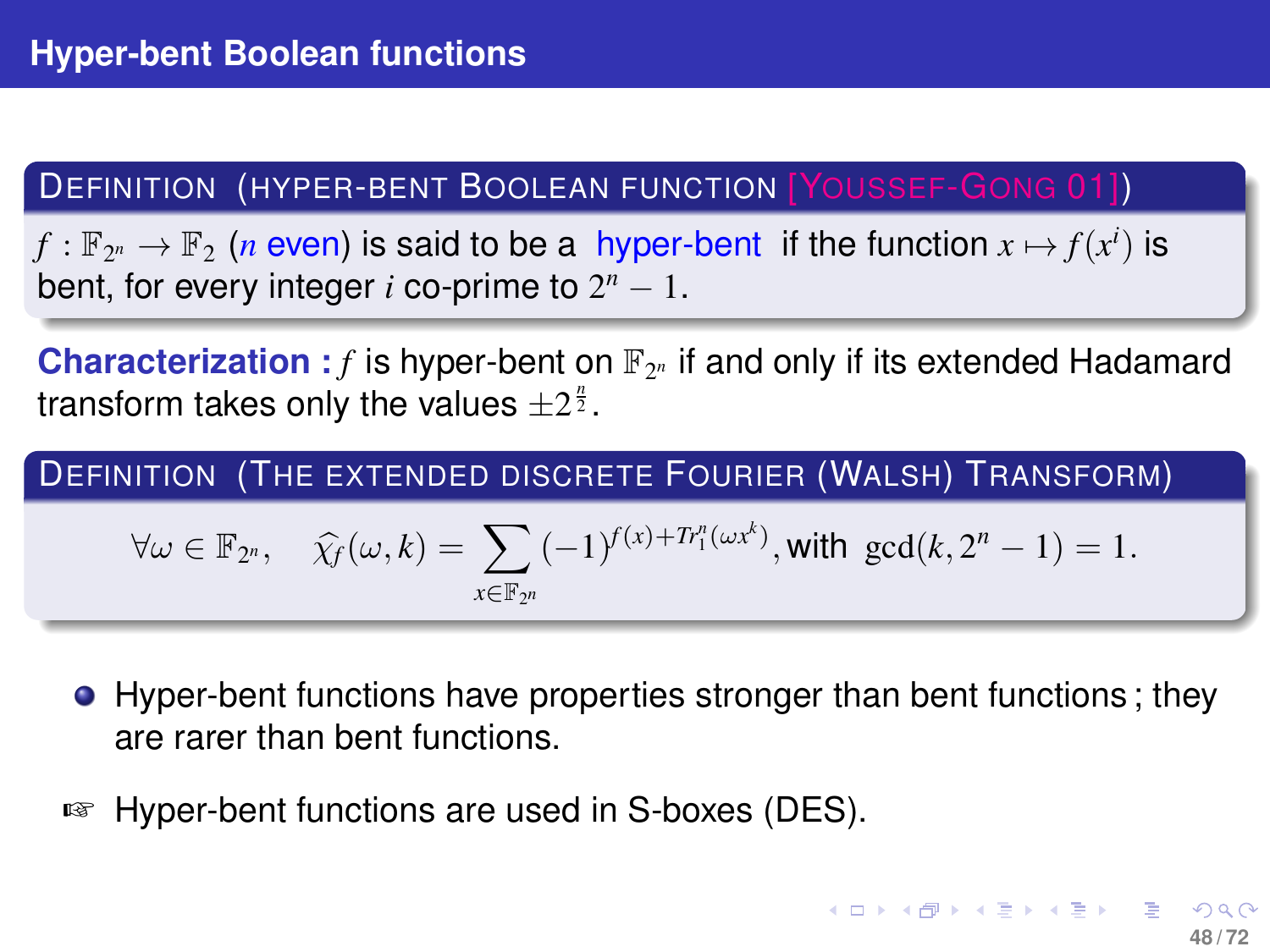# **NOTATION**

We denote by  $\mathcal{H}_n$  the set of hyper-bent functions  $f$  defined on  $\mathbb{F}_{2^n}$ 

We have the following result : (alternative proof of :  $\mathcal{PS}_{an} \subset \mathcal{H}_n$ ([Carlet-Gaborit 2006])

# THEOREM (SM 2014)

**1** Functions in  $\mathcal{D}_n$  are the functions of the form  $g(x) = f(\delta x)$  with  $f \in \mathcal{PS}_{an}$ and  $\delta \in \mathbb{F}_{2^n}^\star$ 

$$
\bullet \ \mathcal{PS}^{\#}_{ap} = \mathcal{D}_n \cup (1 + \mathcal{D}_n)
$$

$$
\textcolor{blue}{\bigcirc} \ \ \mathcal{PS}_{\mathit{ap}} \subset \mathcal{D}_n \subset \mathcal{PS}^{\#}_{\mathit{ap}} \subset \mathcal{H}_n
$$

$$
\textcolor{blue}{\bigcirc} \ \ \mathcal{PS}^{\#}_{ap} \cap \mathcal{PS}^+ = \mathcal{D}_n
$$

# **<sup>5</sup>** D*<sup>n</sup>* ⊂ H*<sup>n</sup>* ∩ PS<sup>−</sup>

Note that there exists  $f \in \mathcal{H}_n$  such that  $f \notin \mathcal{PS}_{ap}^{\#}$  (for  $n=4$  obtained by computer [Carlet-Gaborit 2006]). 

**49 / 72**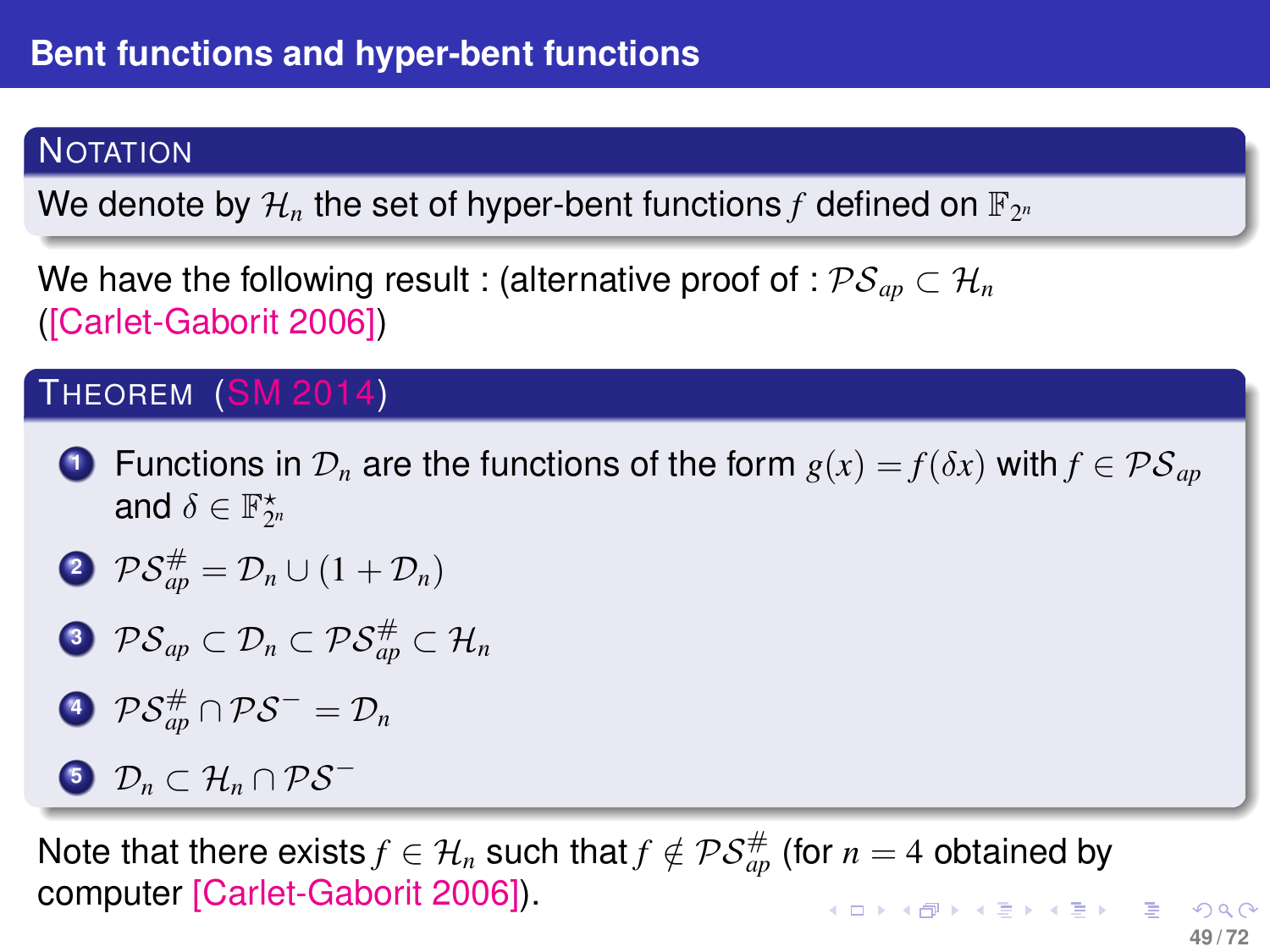# **Bent functions form partial spreads and hyperbent functions**

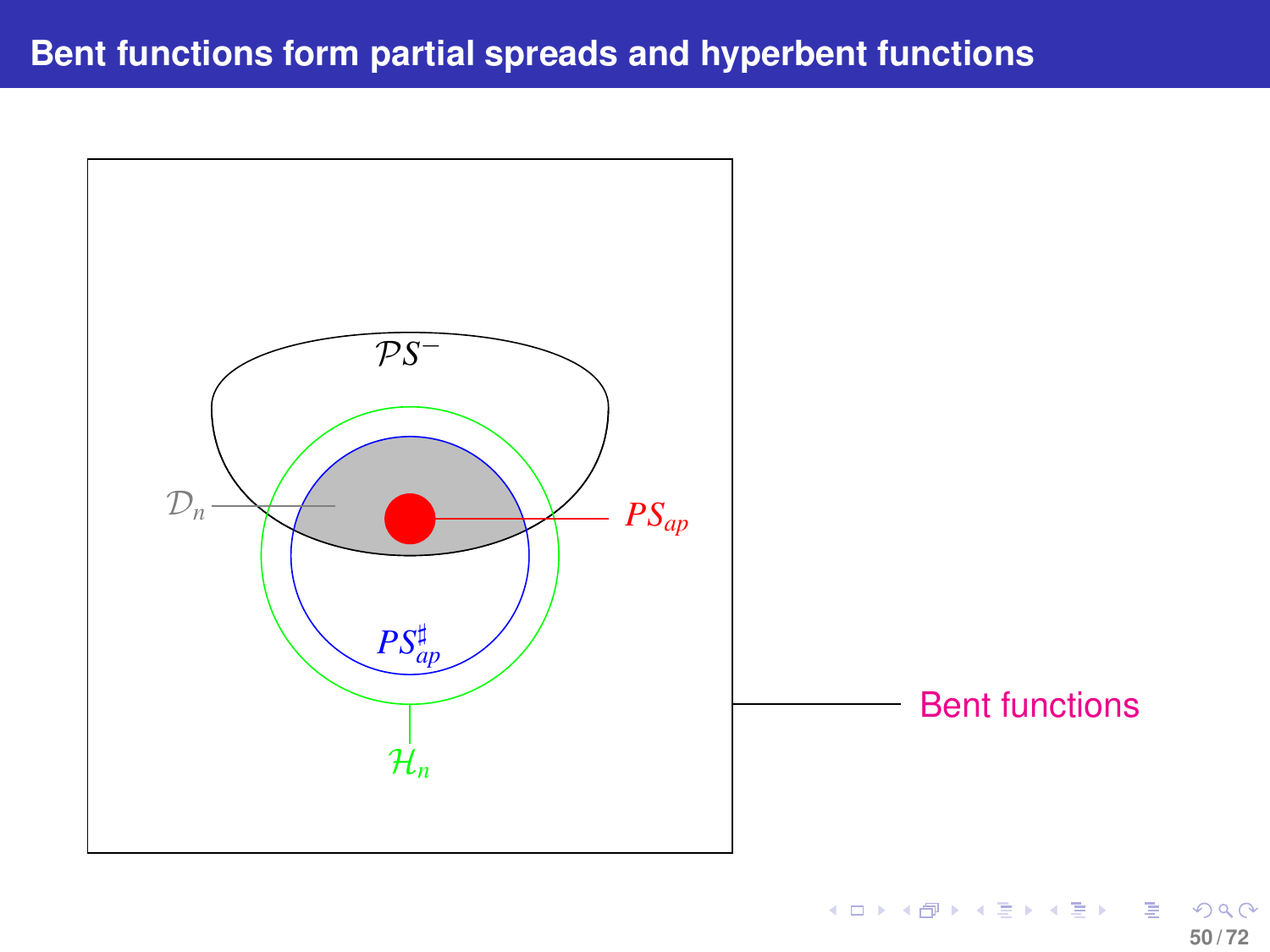For any bent/ hyper-bent Boolean function  $f$  defined over  $\mathbb{F}_{2^n}$ :

• Polynomial form :

$$
\forall x \in \mathbb{F}_{2^n}, \quad f(x) = \sum_{j \in \Gamma_n} Tr_1^{o(j)}(a_j x^j) \quad , a_j \in \mathbb{F}_{2^{o(j)}}
$$

#### PROBLEM (HARD)

Characterize classes of bent / hyper-bent functions in polynomial form, by giving explicitly the coefficients *a<sup>j</sup>* .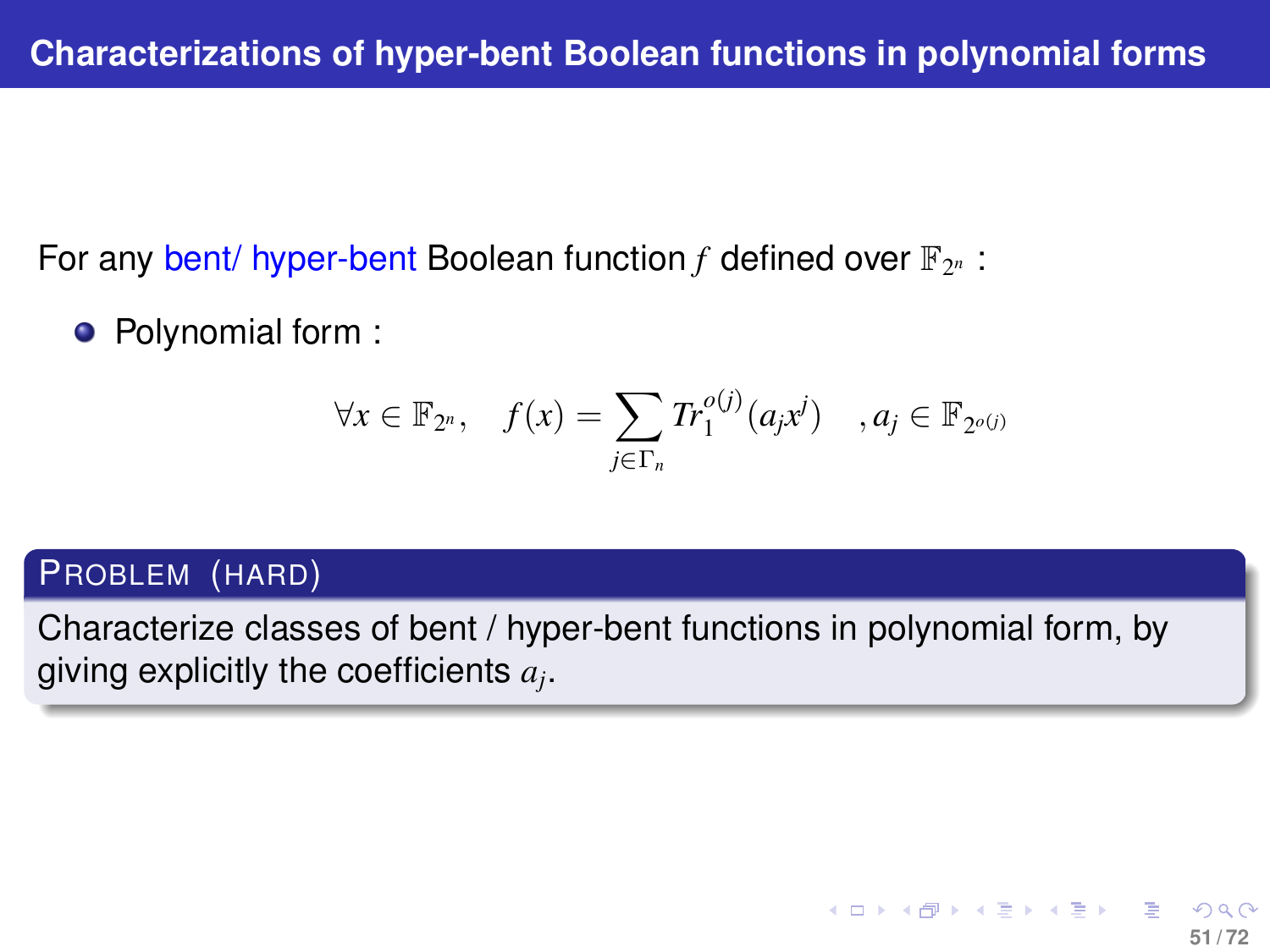All the known characterizations of hyper-bentness are obtained for functions in  $\mathcal{D}_n$  (and  $1 + f \in \mathcal{PS}_{ap}^{\#}$ ) :

- Until 2009, the only know construction of hyper-bent function is the monomial bent function  $(x \mapsto Tr_1^n(ax^{2^m-1}))$  of [Dillon 1974] extended by [Charpin-Gong 2008]. The (hyper-)bentness has been characterized by means of Kloosterman sums !
- <span id="page-51-0"></span>In 2009 : we have constructed **the first (two) classes of binomial hyper-bent functions** [SM 2009].
	- in the first class : we have characterized the hyper-bentess by means of Kloosterman sums ;
	- in the second class : we have characterized the hyper-bentess by means of Kloosterman sums and cubic sums.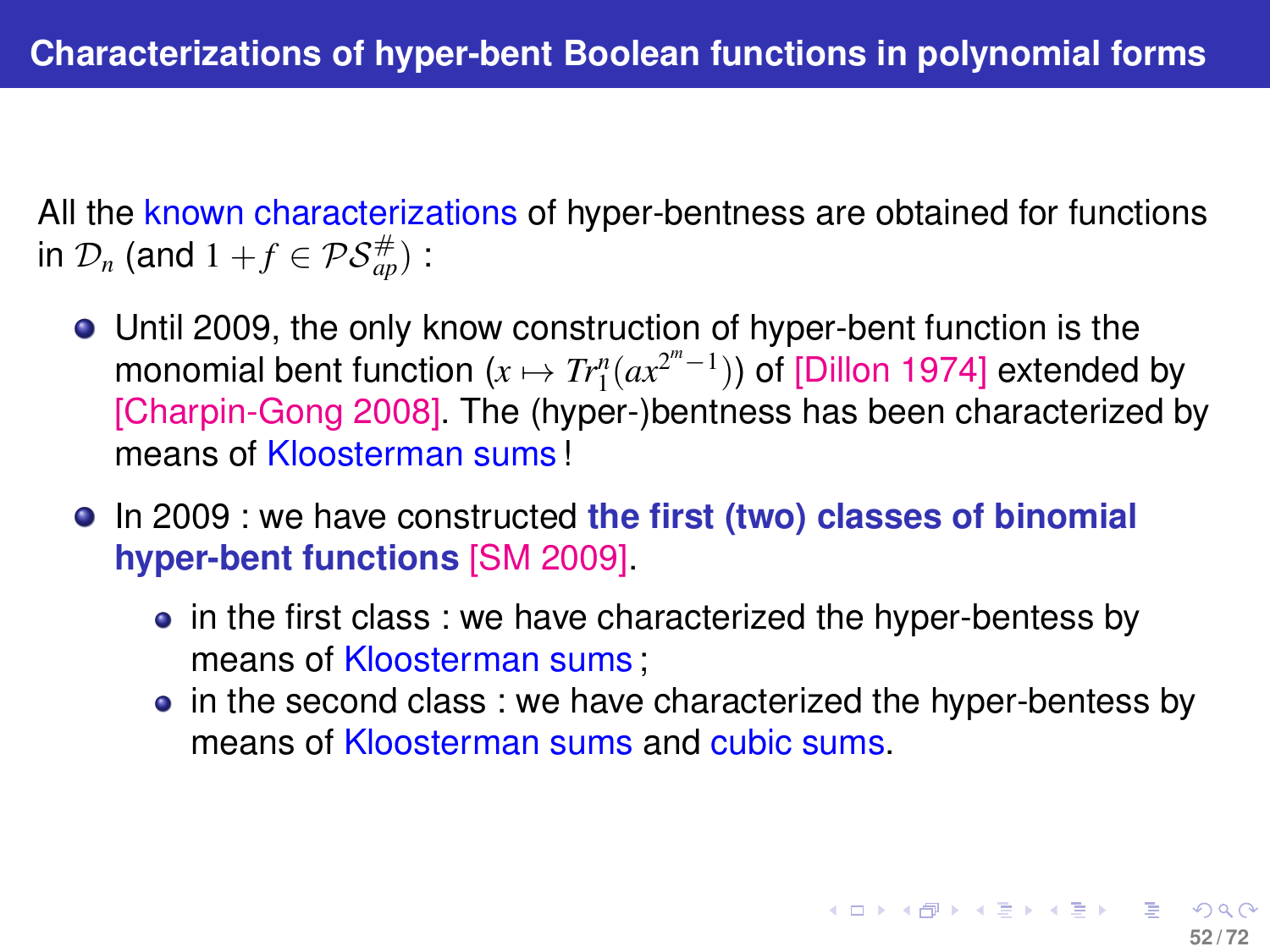#### **Kloosterman sums with the value 0 and 4**

Hyper-bentness can be characterized by means of Kloosterman sums :

**It is known since 1974 that the zeros of Kloosterman sums give rise to (hyper)-bent functions** :

[Dillon 1974]  $(r = 1)$ [Charpin-Gong 2008]  $(r \text{ such that } gcd(r, 2<sup>m</sup> + 1) = 1)$ : Let  $n = 2m$ . Let  $a \in \mathbb{F}_{2^m}^{\star}$ 

<span id="page-52-0"></span>
$$
f_a^{(r)} \quad : \quad \mathbb{F}_{2^n} \quad \longrightarrow \quad \mathbb{F}_2 \\
x \quad \longmapsto \quad Tr_1^n(ax^{r(2^m-1)})
$$

then :  $f_{a,b}^{(r)}$  $\sum_{a,b}^{N}$  is (hyper)-bent if and only if  $K_m(a)=0.$ 

In 2009 **we have shown that the value** 4 **of Kloosterman sums leads to constructions of hyper-bent functions** :

[SM 2009] : Let  $n = 2m$  (*m* odd). Let  $a \in \mathbb{F}_{2^m}^{\star}$  and  $b \in \mathbb{F}_4^{\star}$ .

$$
f_{a,b}^{(r)}: \mathbb{F}_{2^n} \longrightarrow \mathbb{F}_2
$$
  

$$
x \longmapsto Tr_1^n(ax^{r(2^m-1)}) + Tr_1^2(bx^{\frac{2^n-1}{3}}); gcd(r, 2^m + 1) = 1
$$

then :  $f_{a,b}^{(r)}$  $\sum_{a,b}^{P(Y)}$  is (hyper)-bent if and only if  $K_m(a)=4.$ 

• We have c[o](#page-51-0)mputed *a* such that  $K_m(a) = 4$  [Flori-[SM](#page-51-0)<sup>=</sup>[C](#page-53-0)o[he](#page-52-0)[n](#page-53-0) [\]](#page-0-0) **5**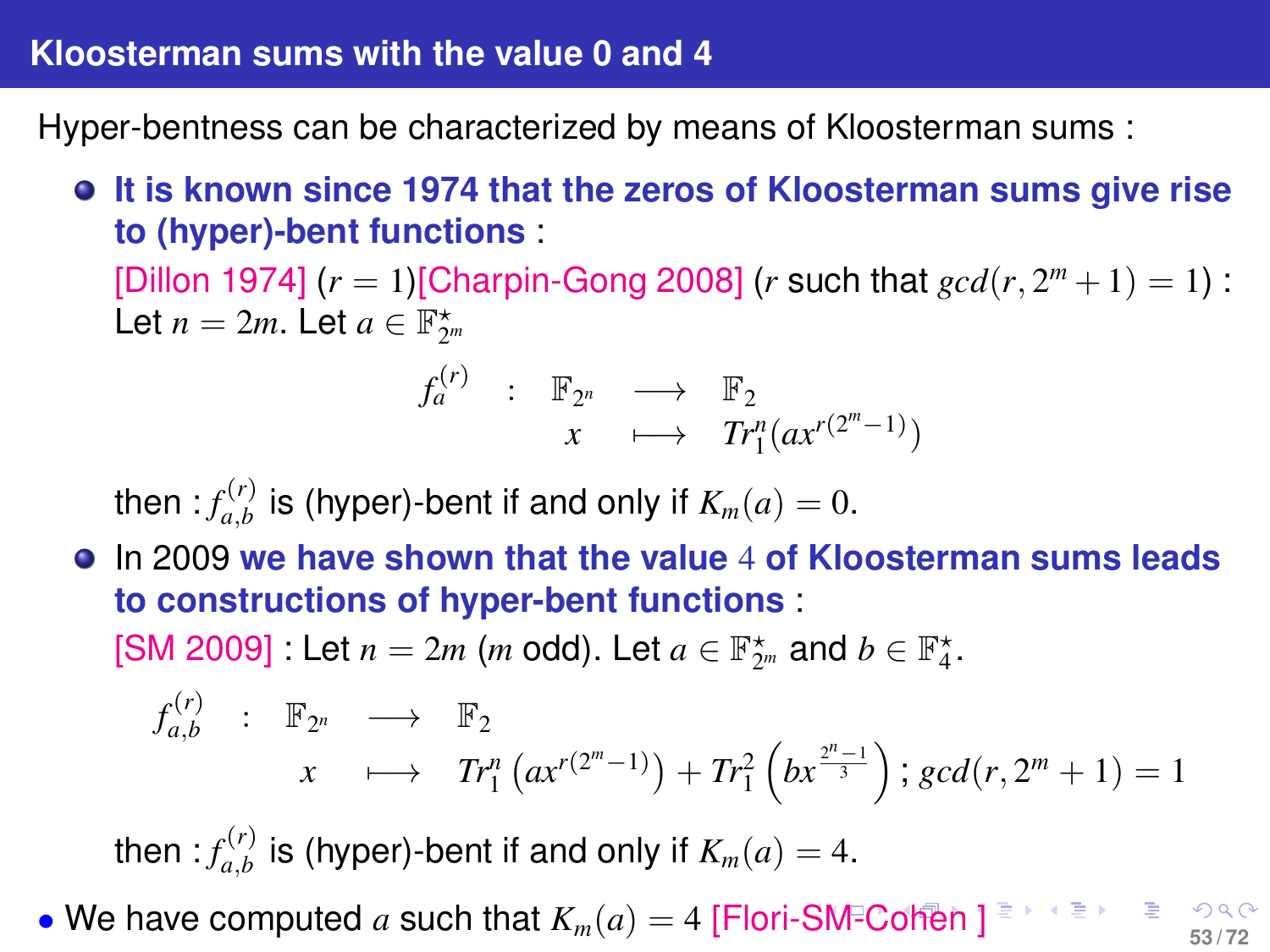When all the coefficients in the polynomial forms belong to  $\mathbb{F}_{2^m}$ , Charpin and Gong have provided a nice characterization of hyper-bentness of functions which are sum of several Dillon-like monomial functions in terms of Dickson polynomials.

- ☞ [Charpin-Gong 2008] : the link between the zero of Kloosterman sums and Dillon monomial hyper-bent functions ([Dillon 1974]) has been generalized into a link between hyper-bent functions of a sub-class of D*<sup>n</sup>* and some exponential sums involving Dickson polynomials of degree *r*.
- <span id="page-53-0"></span>☞ [SM 2010] : the link between the value 4 of Kloosterman sums and binomial hyper-bent functions ([SM 2009]) has been generalized into a link between hyper-bent functions of another sub-class of D*<sup>n</sup>* and exponential sums involving Dickson polynomials of degree *r* and 3.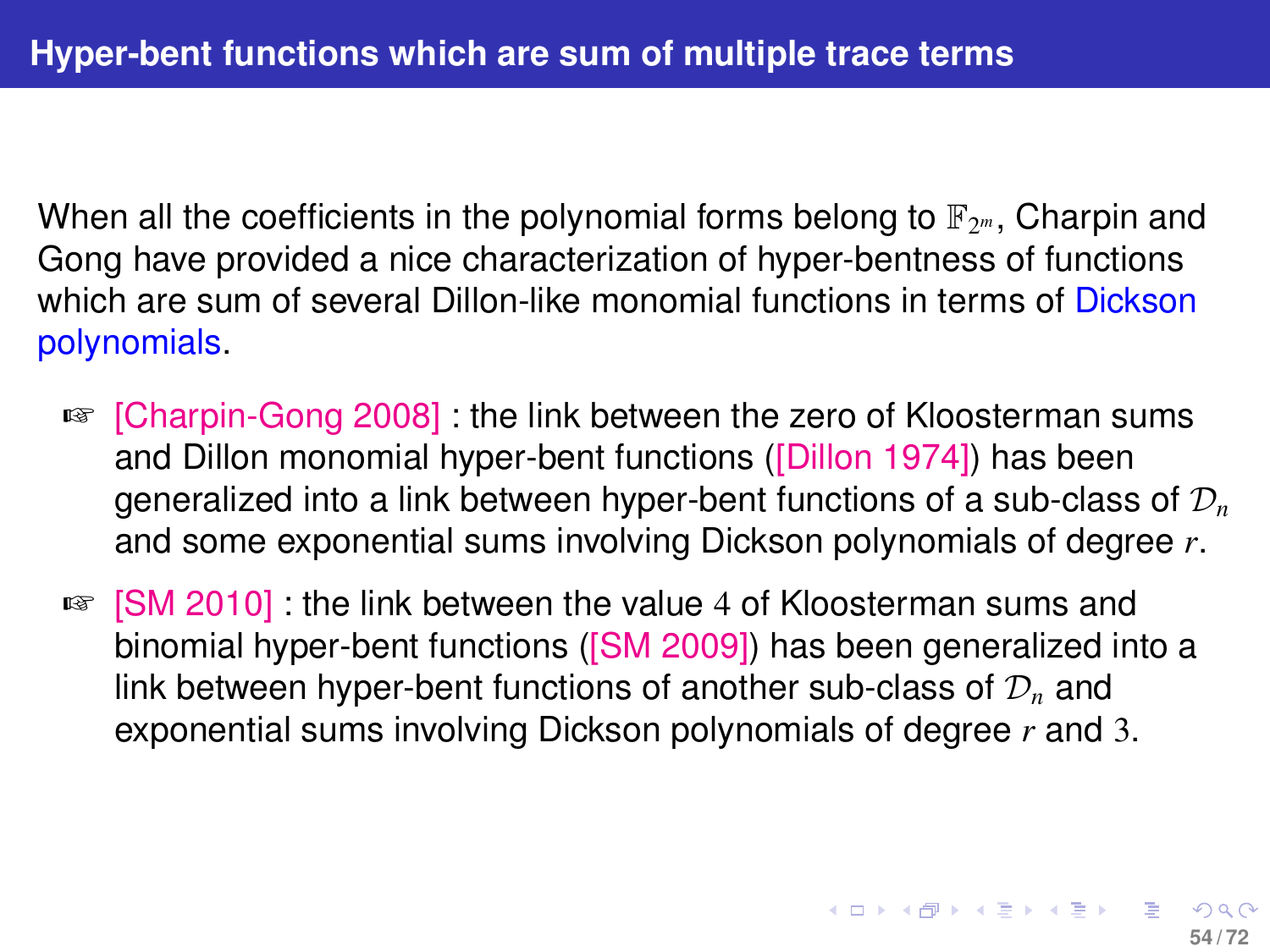## **Hyper-bent functions with multiple trace terms via Dillon-like exponents**

Next, we have studied the hyper-bentness of functions of the general form in D*<sup>n</sup>* ([SM-Flori 2012]) :

<span id="page-54-0"></span>
$$
f_{a_r,b}(x) = \sum_{r \in R} Tr_1^n(a_r x^{r(2^m-1)}) + Tr_1^t(b x^{s(2^m-1)})
$$

where

- $R$  is a set of representatives of the cyclotomic classes modulo  $2^m + 1$  (not necessary of maximal size as in the Charpin-Gong criterion)
- the coefficients  $a_r$  are in  $\mathbb{F}_{2^m}$ ,
- *s* divides  $2^m + 1$ , i.e  $s(2^m 1)$  is a Dillon-like exponent. Set  $\tau = \frac{2^m + 1}{s}$ .
- $t = o(s(2^m 1))$ , i.e *t* is the size of the cyclotomic coset of *s* modulo  $2^m + 1$ ,
- the coefficient *b* is in  $\mathbb{F}_{2^t}$ .
- ☞ Our approach : generalization of the approach obtained previously in [SM 2009] and [SM 2013].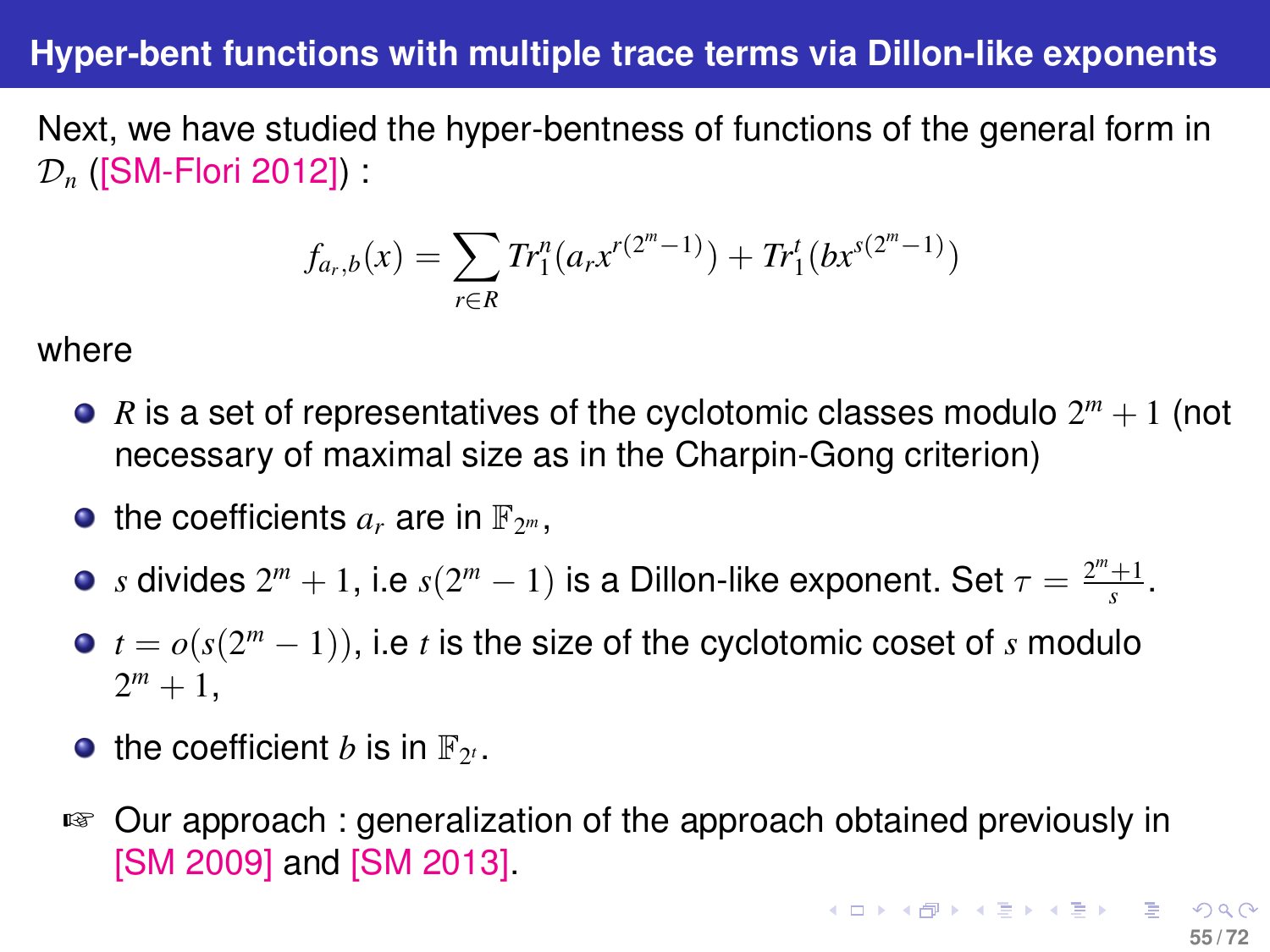## **Application of our approach**

# **An application**([SM-Flori 2012])

• we characterize the hyper-bentness for a potentially new family

$$
f_{a_r,b}(x) = \sum_{r \in R} Tr_1^n(a_r x^{r(2^m - 1)}) + Tr_1^6(bx^{\frac{2^n - 1}{9}}), b \in \mathbb{F}_{64}^{\star}, m \equiv 3 \pmod{6}
$$

• we characterize the hyper-bentness for a potentially new family

$$
f_{a_r,b}(x) = \sum_{r \in R} Tr_1^n(a_r x^{r(2^m - 1)}) + Tr_1^{10}(bx^{\frac{2^n - 1}{11}}), b \in \mathbb{F}_{2^{10}}^{\star}, m \equiv 5 \pmod{10}
$$

• we characterize the hyper-bentness for a potentially new family

$$
f_{a_r,b}(x) = \sum_{r \in R} Tr_1^n(a_r x^{r(2^m - 1)}) + Tr_1^{12}(bx^{\frac{2^n - 1}{13}}), b \in \mathbb{F}_{2^{12}}^*, m \equiv 6 \pmod{12}
$$

• we characterize the hyper-bentness for a potentially new family

<span id="page-55-0"></span>
$$
f_{a_r,b}(x) = \sum_{r \in R} Tr_1^n(a_r x^{r(2^m - 1)}) + Tr_1^8(bx^{\frac{2^n - 1}{17}}), b \in \mathbb{F}_{2^8}^{\star}, m \equiv 4 \pmod{8}
$$

• we characterize the hyper-bentness for a potentially new family

$$
f_{a_r,b}(x)=\sum T r_1^n(a_rx^{r(2^m-1)})+Tr_1^{10}(bx^{\frac{2^n-1}{33}}),b\in \mathbb{F}_{2^{10}}^{\star},m\equiv \overline{5}^{\star} \text{ (mod $\overline{1}0$)}_{56/72}^{\text{CQCD}}
$$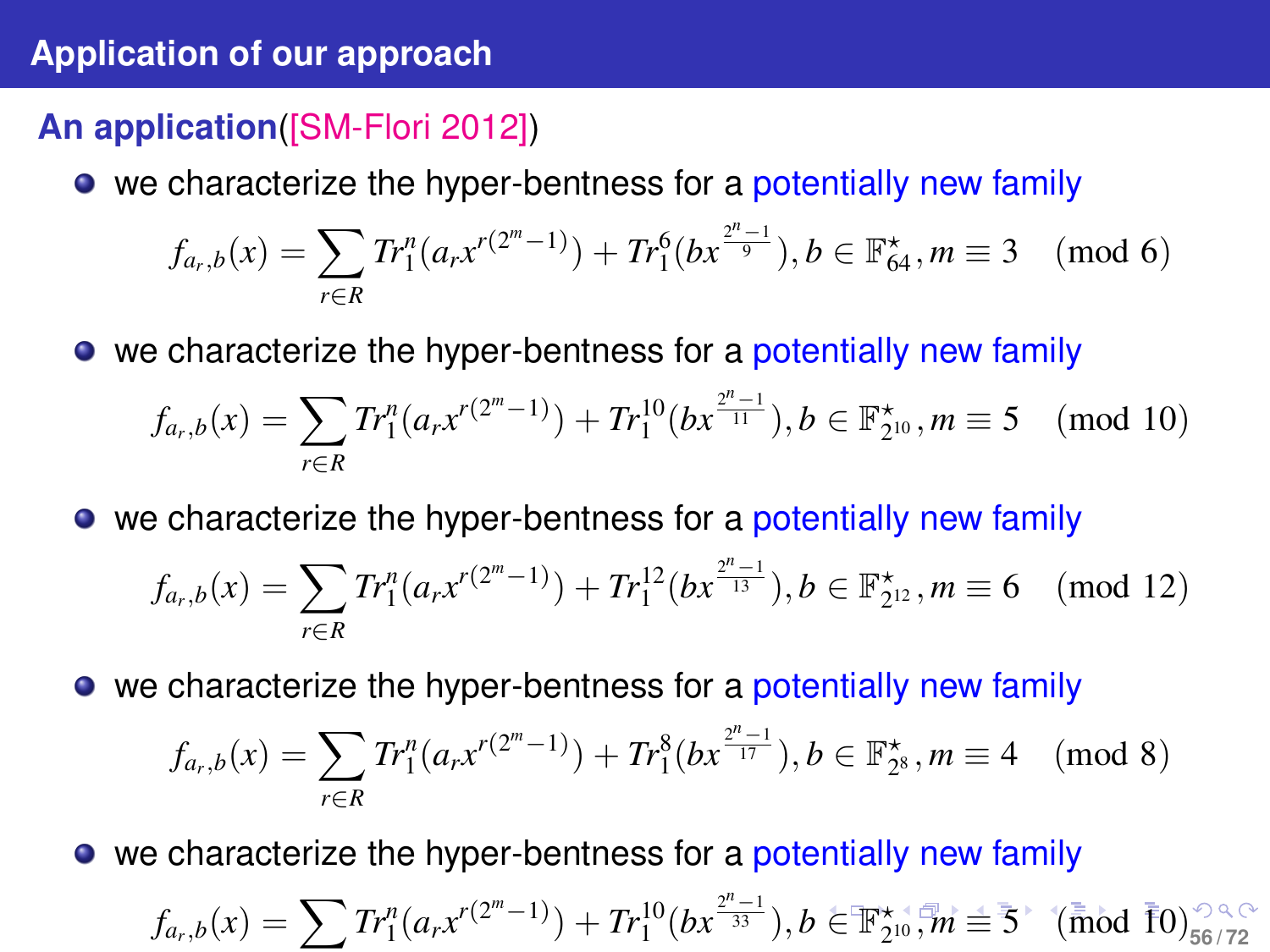# **Hyper-bent functions and hyperelliptic curves**

- **•** The characterizations for hyper-bent functions in  $\mathcal{D}_n$  requires time and space which is exponential in *m* !
- We can use the hyperelliptic curve formalism to reduce computational complexity : polynomial time and space in *m* ([Lisonek 2010],[Flori-SM 2012]).

To obtain efficient characterizations of the hyper-bentness we use :

- **<sup>1</sup>** Two fundamental results on the link between Boolean functions, exponential sums and cardinalities of hyperelliptic curve [Flori-SM 2012]
- **<sup>2</sup>** The current implementation of point counting over hyperelliptic curves [Vercauteren 2004], [Hubrechts 2007].

#### **DEFINITION**

A (imaginary) hyperelliptic curve of genus *g* over *K* is a non- singular curve given by an equation of the form  $H : y^2 + h(x)y = f(x)$  where  $h(x)$  is of degree  $\leq g$  and  $f(x)$  is monic of degree  $2g + 1$ 

Here we de[n](#page-55-0)ote  $\#H$  $\#H$  the number [o](#page-57-0)f  $\mathbb{F}_{2^m}$ -rational poi[nts](#page-55-0) on  $H.$  $H.$ 

<span id="page-56-0"></span> $\begin{array}{cccccccccccccc} \bullet & \equiv & \rightarrow & \rightarrow & \equiv & \rightarrow & \end{array}$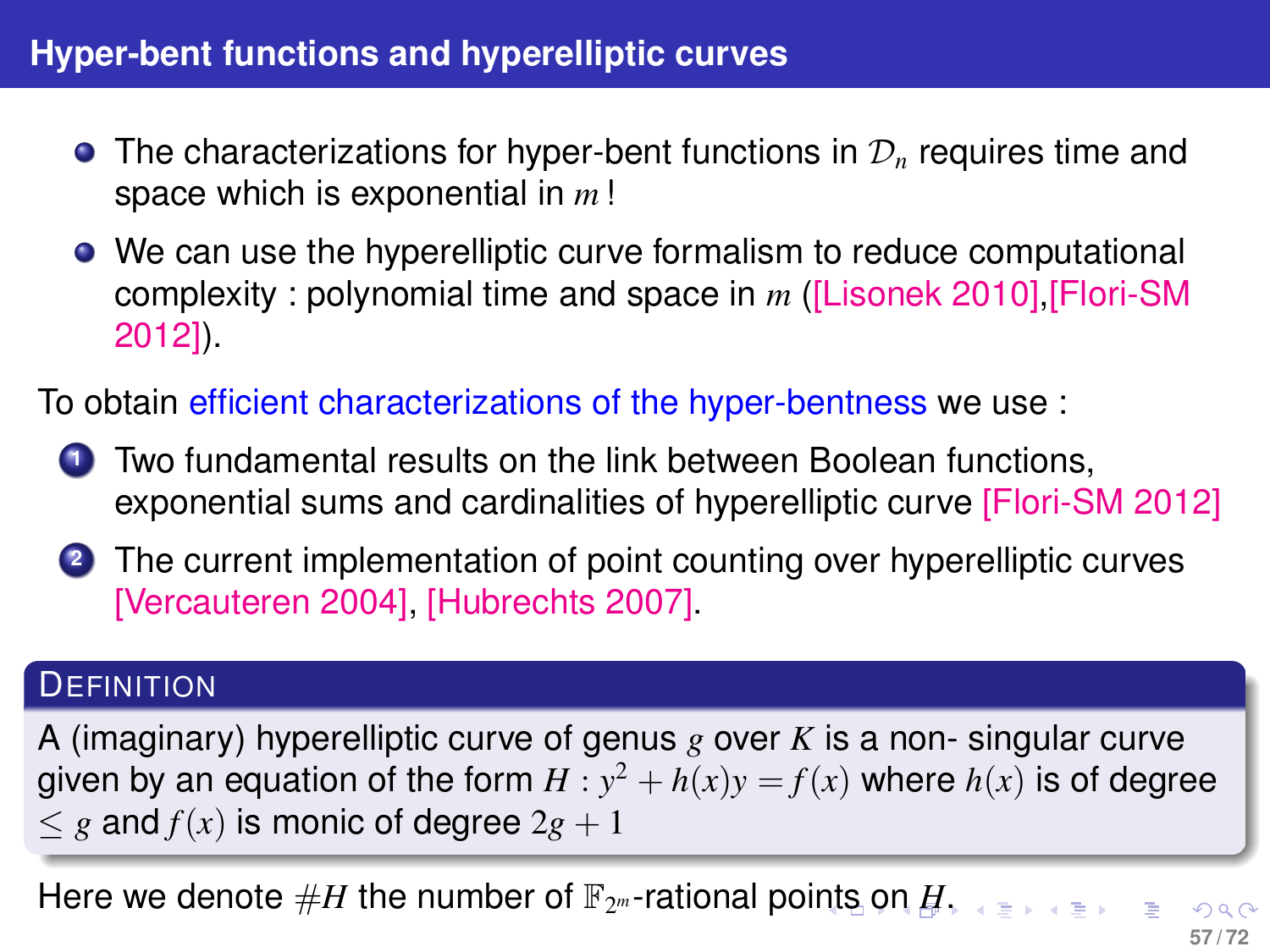## **Exponential sums and hyperelliptic curves**

# • A classical link between Kloosterman sums and cardinality of elliptic curves :

THEOREM ([LACHAUD-WOLFMANN 87], [KATZ-LIVNÉ 87])

Let  $m \geq 3$ ,  $a \in \mathbb{F}_{2^n}^*$ . Let  $E_a : y^2 + xy = x^3 + a$ Then :

$$
K_m(a)=-2^m+\#E_a.
$$

• Link between exponential sums and cardinalities of hyperelliptic curve : a first fundamental result :

## THEOREM ([FLORI-SM 2012])

Let  $f : \mathbb{F}_{2^m} \to \mathbb{F}_{2^m}$  be a function such that  $f(0) = 0$  and  $G_f$  be the (affine) curve defined over F<sup>2</sup> *<sup>m</sup>* by

<span id="page-57-0"></span>
$$
G_f: y^2 + y = f(x)
$$

Then :

$$
\sum_{x \in \mathbb{F}_{2^m}^*} \chi(Tr_1^m(f)(x)) = -2^m - 1 + \#G_f.
$$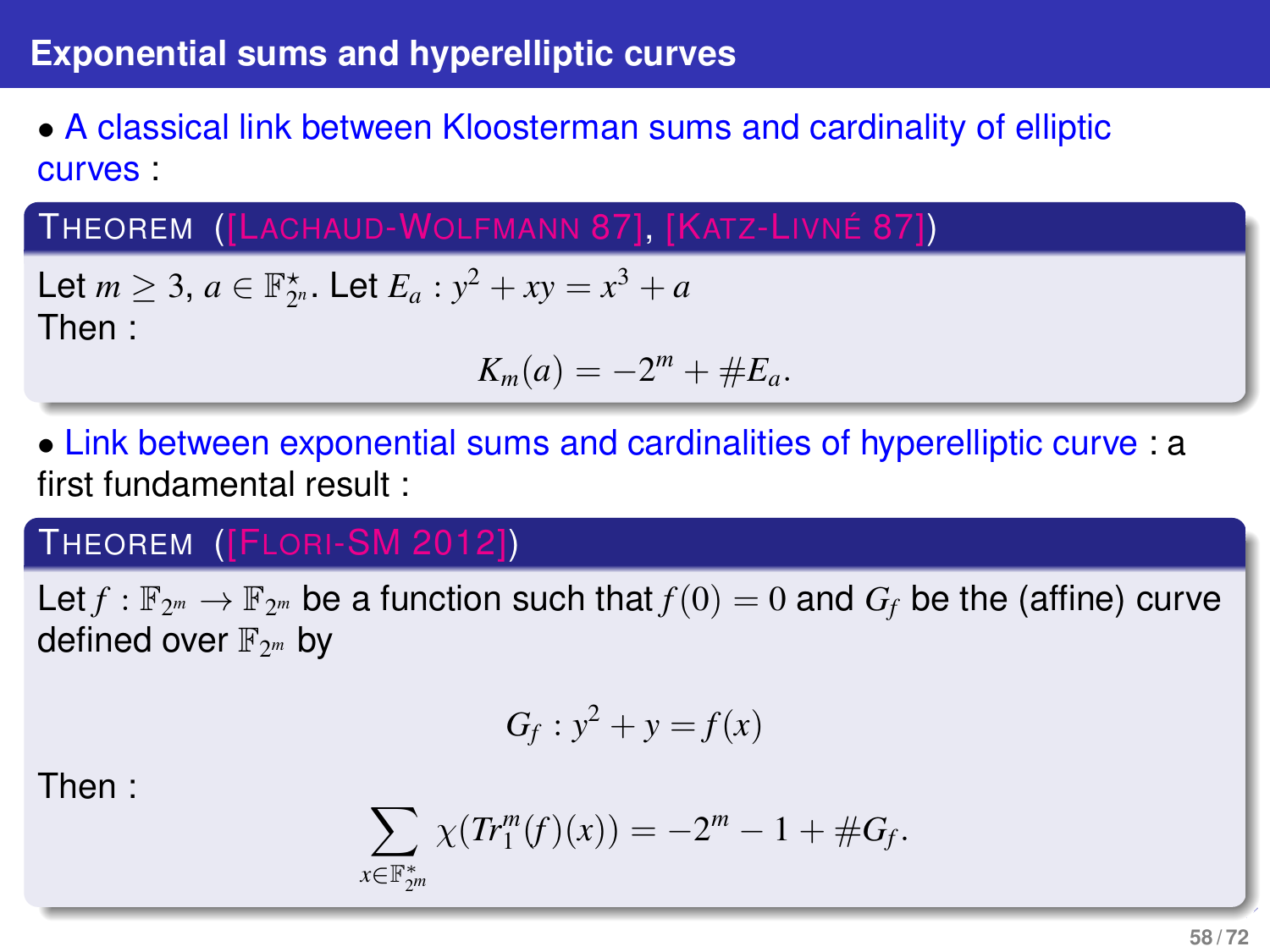## **Exponential sums and hyperelliptic curves**

Link between exponential sums and cardinalities of hyperelliptic curves : a second fundamental result :

# THEOREM ([FLORI-SM 2012])

Let $f: \mathbb{F}_{2^m} \to \mathbb{F}_{2^m}$  be a function and  $H_f$  be the (affine) curve defined over  $\mathbb{F}_{2^m}$  by

$$
H_f: y^2 + xy = x + x^2 f(x)
$$

Then :

$$
\sum_{x \in \mathbb{F}_{2^m}^*} \chi(Tr_1^m(1/x) + Tr_1^m(f)(x)) = -2^m + \#H_f.
$$

We have studied the action of Dickson polynomials on subsets of finite fields of even characteristic related to the trace of the inverse of an element which generalizes results of [Charpin-Helleseth-Zonoviev 2009]. Such properties refine our results on the characterizations of hyper-bentness and are used to reduce the number of cardinalities of hyperelliptic curves.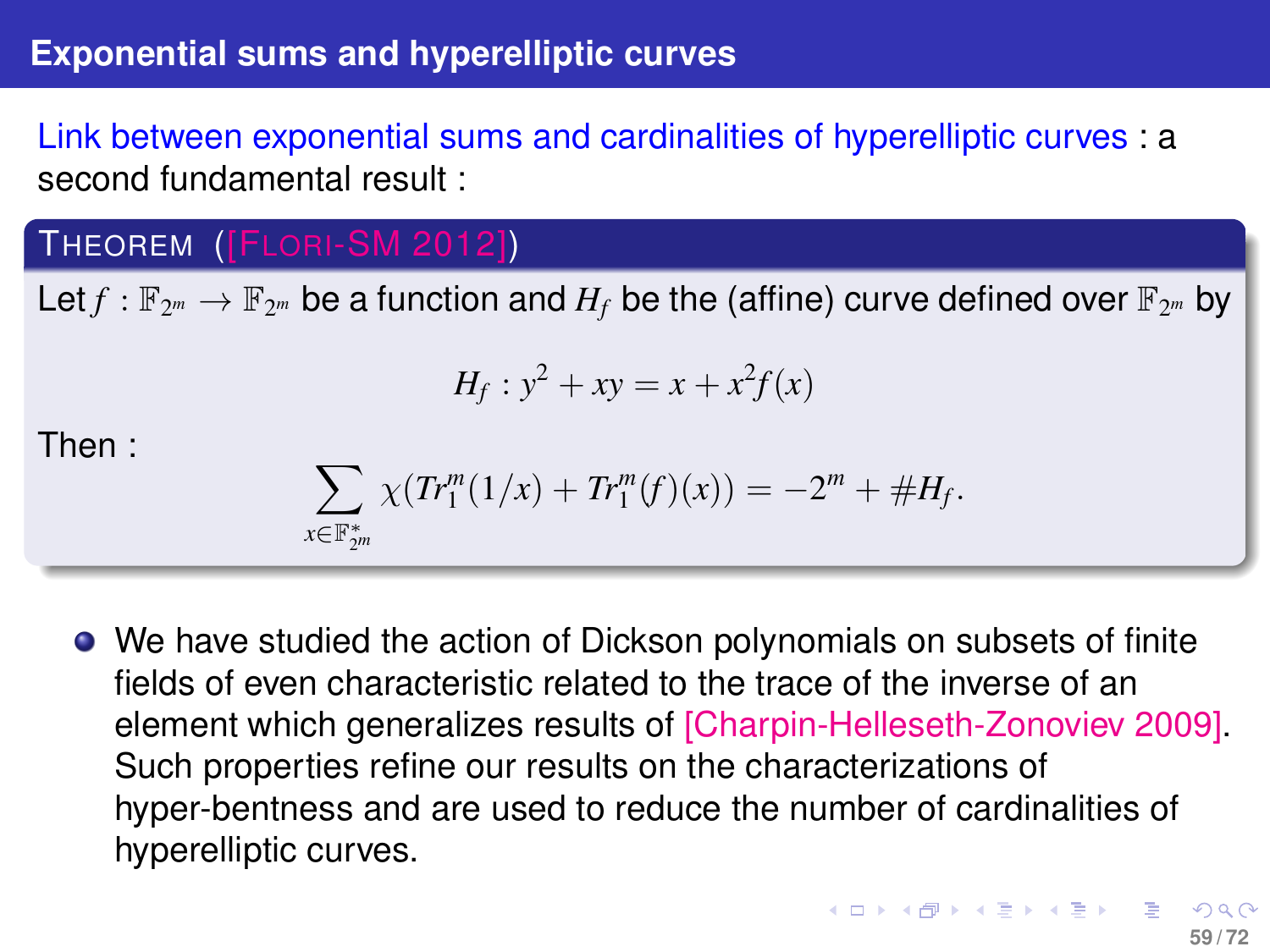## **NOTATION**

 $\mathcal{A}_n:=\{f:\mathbb{F}_{2^n}\to\mathbb{F}_2 \text{ such that the restriction to } u\mathbb{F}_{2^m}^{\star} \text{ is affine for every } u\in U\}$ 

The bent functions in  $A_n$  ([Carlet-SM 2012], [SM 2013])

#### **THEOREM**

The bent functions in  $A_n$  are :

**1** Functions which are the sum of a function from the class  $\mathcal{PS}_{ap}^{\#}$  and an affine function.

# **<sup>2</sup>** Niho bent functions

**<sup>3</sup>** Functions which are the sum of a Niho bent function and the function  $1 + \mathbf{1}_{\mu_0\mathbb{F}_{2m}}$  or the sum of a Niho bent function and the function  $\mathbf{1}_{\mu_0\mathbb{F}_{2m}}$ where  $u_0 \in U$ .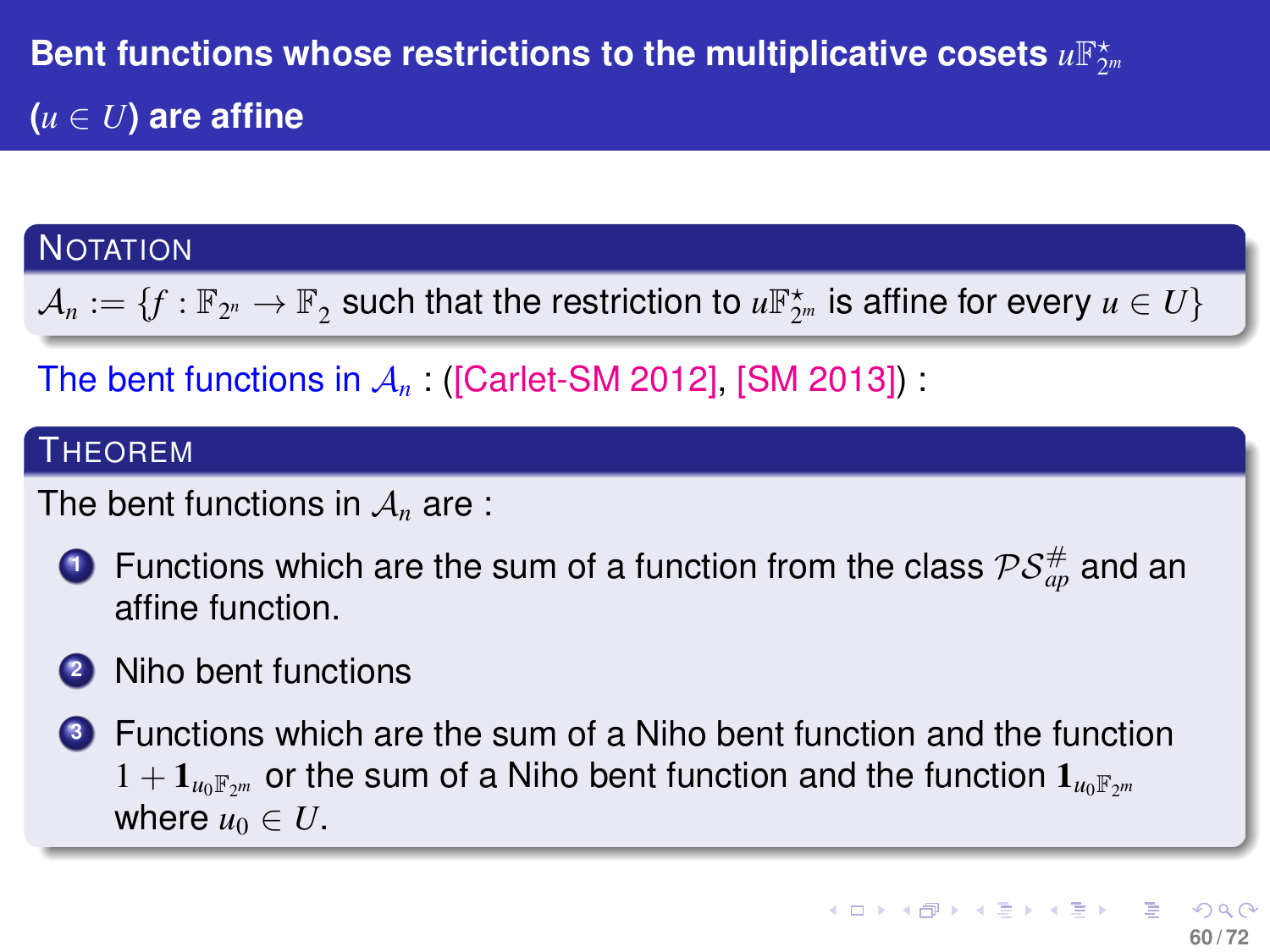Very recently, we have provided 7 new infinite families of bent functions by explicitly calculating their dual functions [SM 2014] based on a nice result of [Carlet 2004] (a secondary construction of bent functions) :

#### **THEOREM**

Let *n* be an even integer. Let  $f_1, f_2$  and  $f_3$  be three pairwise distinct bent functions over  $\mathbb{F}_{2^n}$  such that  $\psi = f_3 + f_2 + f_1$  is bent. Let *g* be a Boolean function defined by  $g(x) = f_1(x)f_2(x) + f_1(x)f_3(x) + f_2(x)f_3(x)$ . Then *g* is bent if and only if  $f_1 + f_2 + f_3 + \psi = 0$ . Furthermore, if  $g$  is bent then its dual function  $\tilde{g}$  is given by

 $\tilde{g}(x) = \tilde{f}_1(x)\tilde{f}_2(x) + \tilde{f}_2(x)\tilde{f}_3(x) + \tilde{f}_3(x)\tilde{f}_1(x), \forall x \in \mathbb{F}_{2^n}$ .

Racall The dual function of a bent function  $f$  denoted by  $\tilde{f}$  is defined by the equation :  $(-1)^{\widetilde{f}(x)} 2^{\frac{n}{2}} = \widehat{\chi}_f(x)$ .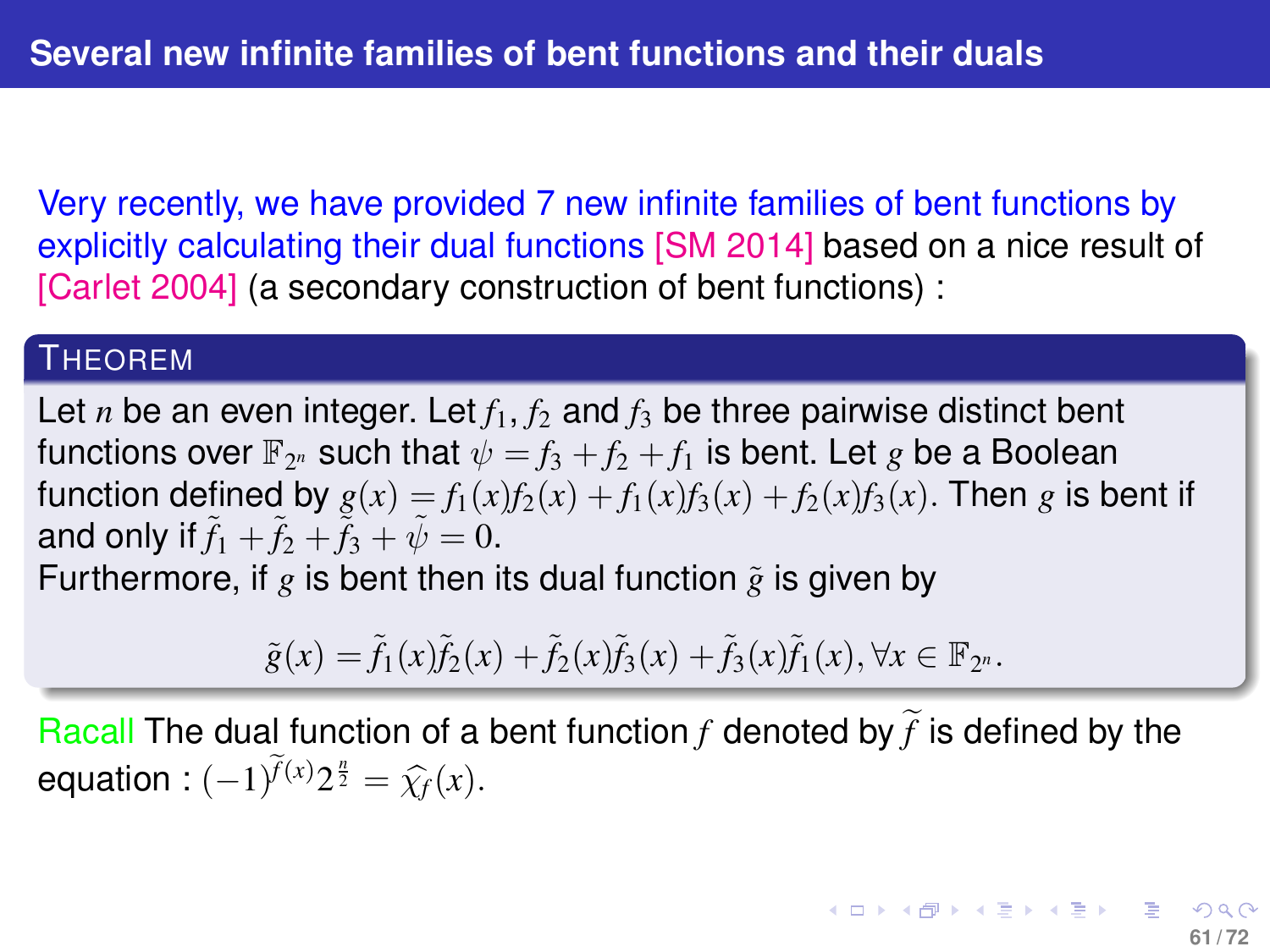## **Bent vectorial functions**

Let  $F: \mathbb{F}_{2^n} \to \mathbb{F}_{2^r}$  be an  $(n, r)$ -(vectorial) function.

The nonlinearity is defined as the minimum nonlinearity of all their component functions  $v\cdot F$  (where " $\cdot$ " is a scalar product in  $\mathbb{F}_{2^r}$ ),  $v\in \mathbb{F}_{2^r}^\star$  and we have :

$$
nl(F) = 2^{n-1} - \frac{1}{2} \max_{v \in \mathbb{F}_{2^r}^*; u \in \mathbb{F}_{2^n}} \left| \sum_{x \in \mathbb{F}_{2^n}} (-1)^{Tr_1^m(vF(x)) + Tr_1^n(ux)} \right|
$$

## DEFINITION (BENT VECTORIAL FUNCTION)

Let *n* be an even integer and *r* be an integer. An  $(n, r)$ -function  $F : \mathbb{F}_{2^n} \to \mathbb{F}_{2^r}$  is called bent if the upper bound  $2^{n-1} - 2^{n/2-1}$  on its nonlinearity  $\mathit{nl}(F)$  is achieved with equality.

- Bent  $(n, r)$ -functions exist if and only if *n* is even and  $r \leq \frac{n}{2}$  [Nyberg 1991].
- **•** The bentness of vectorial functions can be characterized by the bentness of their component (Boolean) functions : an (*n*,*r*)-function *F* is bent if and only if all of the component functions of *F* are bent.

.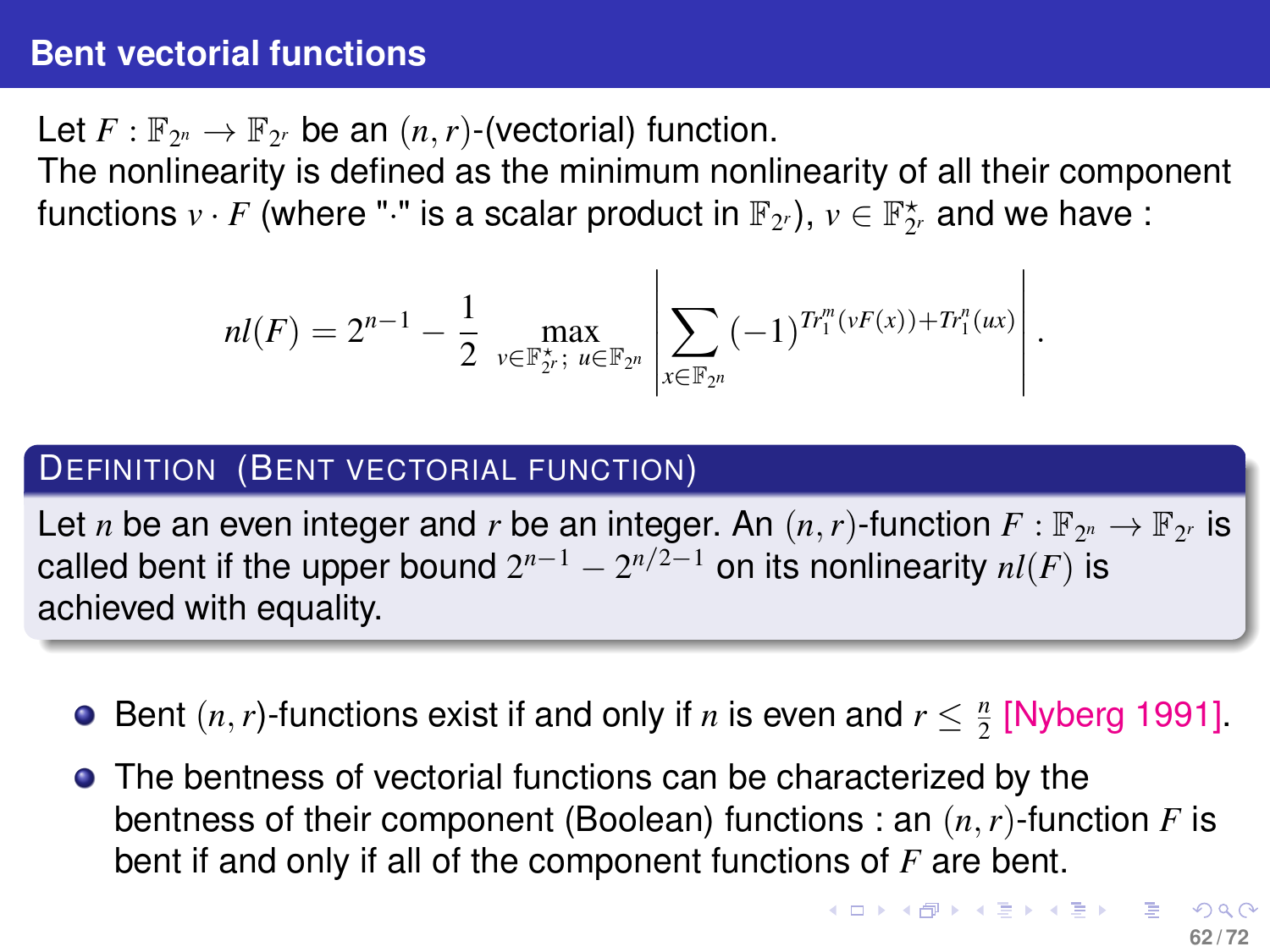# **General primary constructions of bent vectorial functions**

There exist 5 general constructions of bent vectorial functions :

- **<sup>1</sup>** A general construction from the strict Maiorana-McFarland (bent (2*m*,*r*) function) :  $F(x, y) = L(x \pi(y)) + G(y)$ , where  $\pi$  permutation of  $\mathbb{F}_{2^m}$ , and  $G$ is any (*m*,*r*)-function ;
- **<sup>2</sup>** A general construction from the extended Maiorana-McFarland class (bent  $(2m, r)$ - function) :  $F(x, y) = \psi(x, y) + G(y)$  where G is any  $(m, r)$ function ;  $\forall y \in \mathbb{F}_{2^m}, x \mapsto \psi(x, y)$  is linear ;  $\forall x \in \mathbb{F}_{2^m} \setminus \{0\}, y \mapsto \psi(x, y)$  is balanced ;
- **<sup>3</sup>** A general construction from the general Maiorana-McFarland class ;
- **<sup>4</sup>** A general construction form *PSap* class (bent (2*m*,*r*)- function) :  $F(x,y)=G\left(\frac{x}{y}\right)$  ;  $(x,y)\in\mathbb{F}_{2^m}\times\mathbb{F}_{2^m}$  where  $G$  is a balanced  $(m,r)$ -function ;
- **<sup>5</sup>** A general construction from Partial Spread construction (bent  $P(x, y) = K(\frac{x}{y}, \frac{z}{t})$ , where *K* is a  $(n + m, r)$ -function st.  $\forall x \in \mathbb{F}_{2^n}, y \in \mathbb{F}_{2^m} \mapsto K(x, y)$  is balanced and  $\forall y \in \mathbb{F}_{2^m}, x \in \mathbb{F}_{2^n} \mapsto K(x, y)$ is balanced.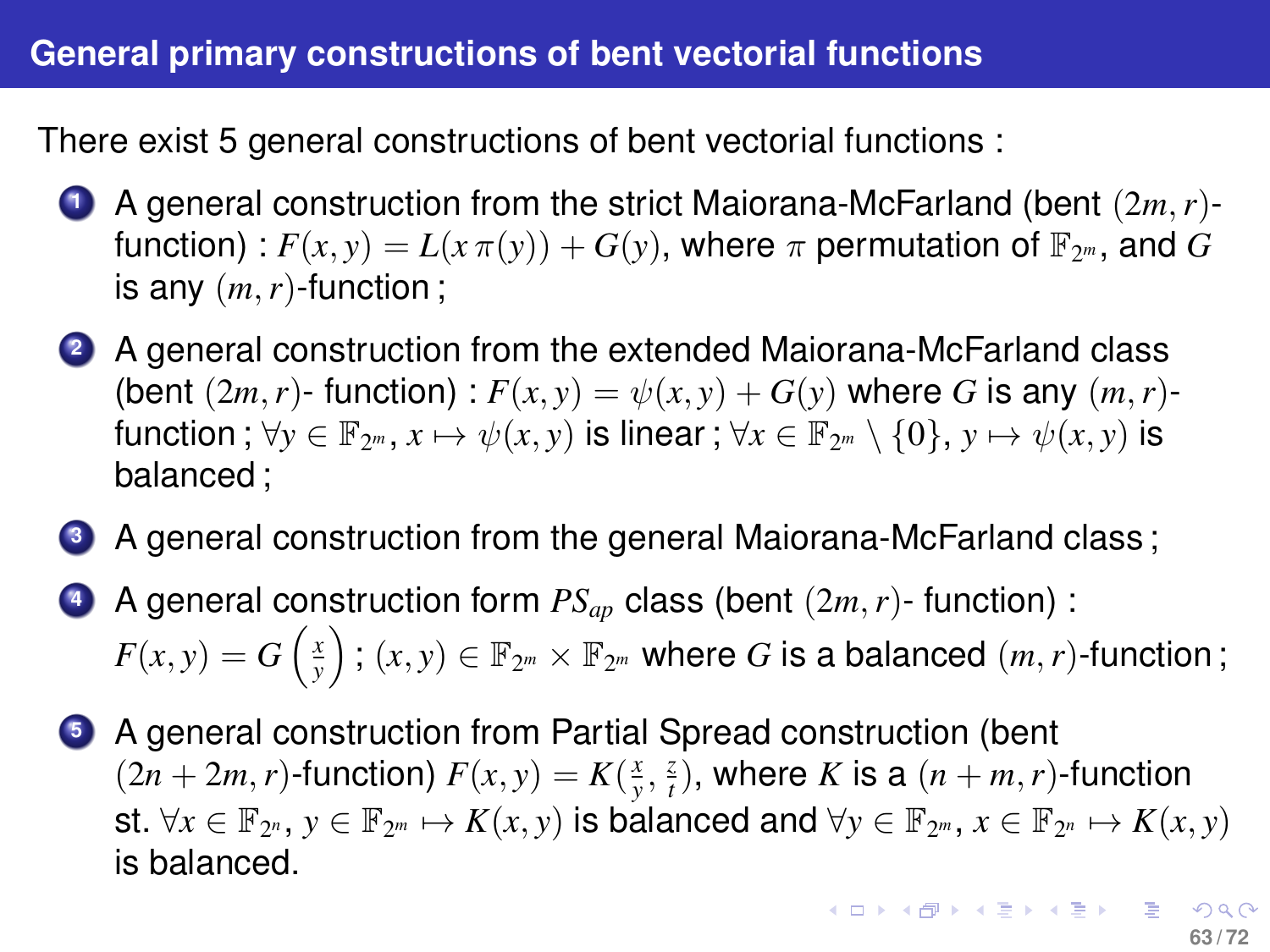# THEOREM ([SM 2014])

Let  $G$  be an o-polynomial on  $\mathbb{F}_{2^m}.$  Let  $F$  be a function from  $\mathbb{F}_{2^m}\times\mathbb{F}_{2^m}$  to  $\mathbb{F}_{2^m}$ such that for  $(x, y) \in \mathbb{F}_{2^m} \times \mathbb{F}_{2^m}$ ,

$$
F(x, y) = xG(yx^{2^m-2}),
$$

<span id="page-63-0"></span>**64 / 72**

イロトメ 御 トメ 君 トメ 君 トー 君

then the vectorial function *F* is bent.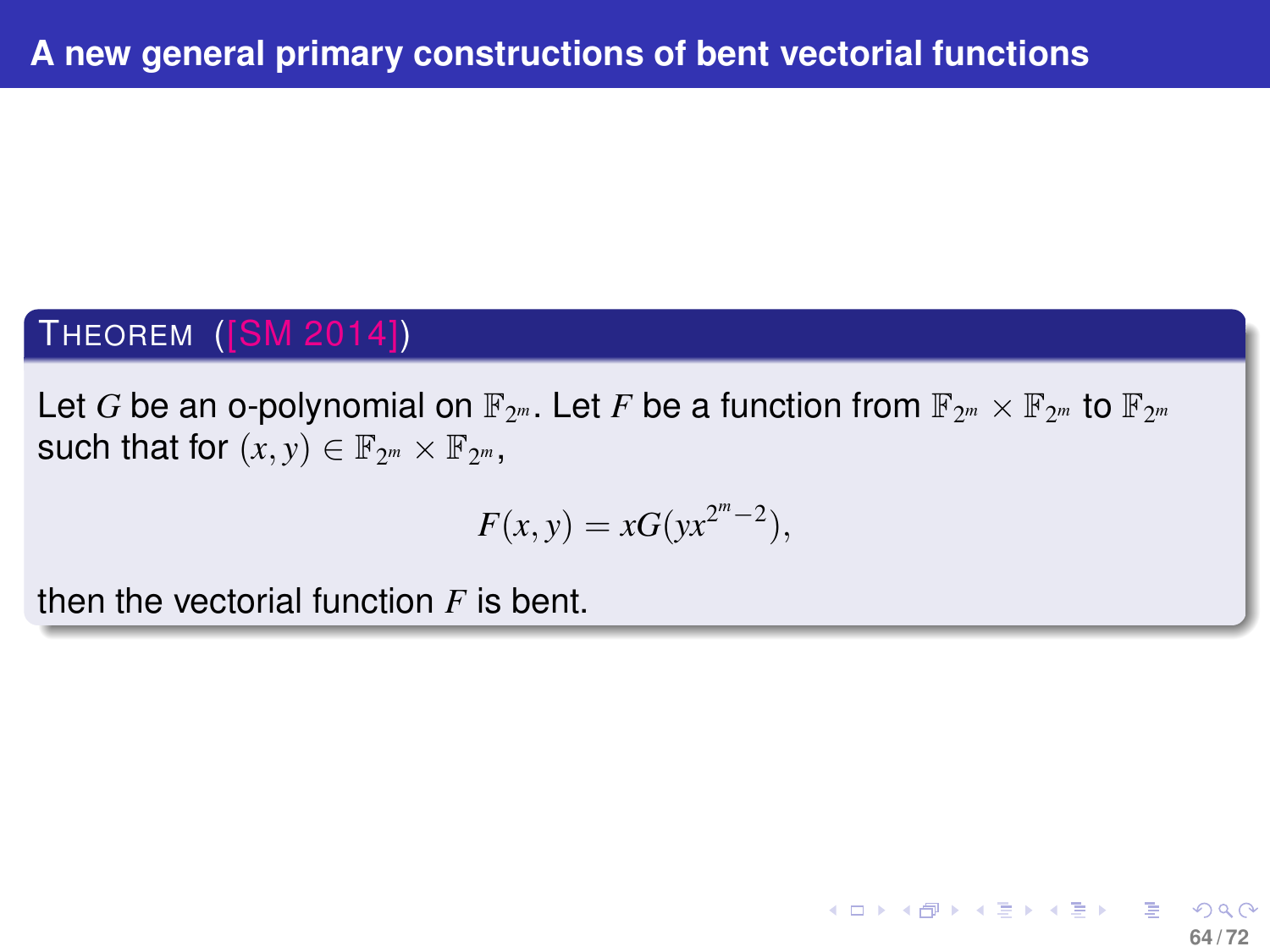**•** Minimal linear codes are combinatorial objects : linear codes such that the support of every codeword does not contain the support of another linearly independent codeword :

#### **DEFINITION**

The *support* of a codeword  $c \in \mathcal{C}$  is  $supp(c) = \{i \in \{1, ..., n\} | c_i \neq 0 \}$ . A codeword *c* covers a codeword *c'* if  $supp(c') \subset supp(c)$ .

#### DEFINITION (MINIMAL CODEWORD)

A codeword *c* is *minimal* if  $\forall c' \in C$ ,  $(supp(c') \subset supp(c)) \Rightarrow (c, c')$  linearly dependent.

#### DEFINITION (MINIMAL LINEAR CODE)

A linear code C is *minimal* if every non-zero codeword  $c \in \mathcal{C}$  is minimal.

<span id="page-64-0"></span>**•** the motivation for finding minimal linear codes is no longer secret sharing but in a new proposal for secure two-party computation, where it is required that minimal linear codes are used [to](#page-63-0) [e](#page-65-0)[n](#page-63-0)[sur](#page-64-0)[e](#page-65-0) [p](#page-0-0)[riv](#page-71-0)[ac](#page-0-0)[y.](#page-71-0)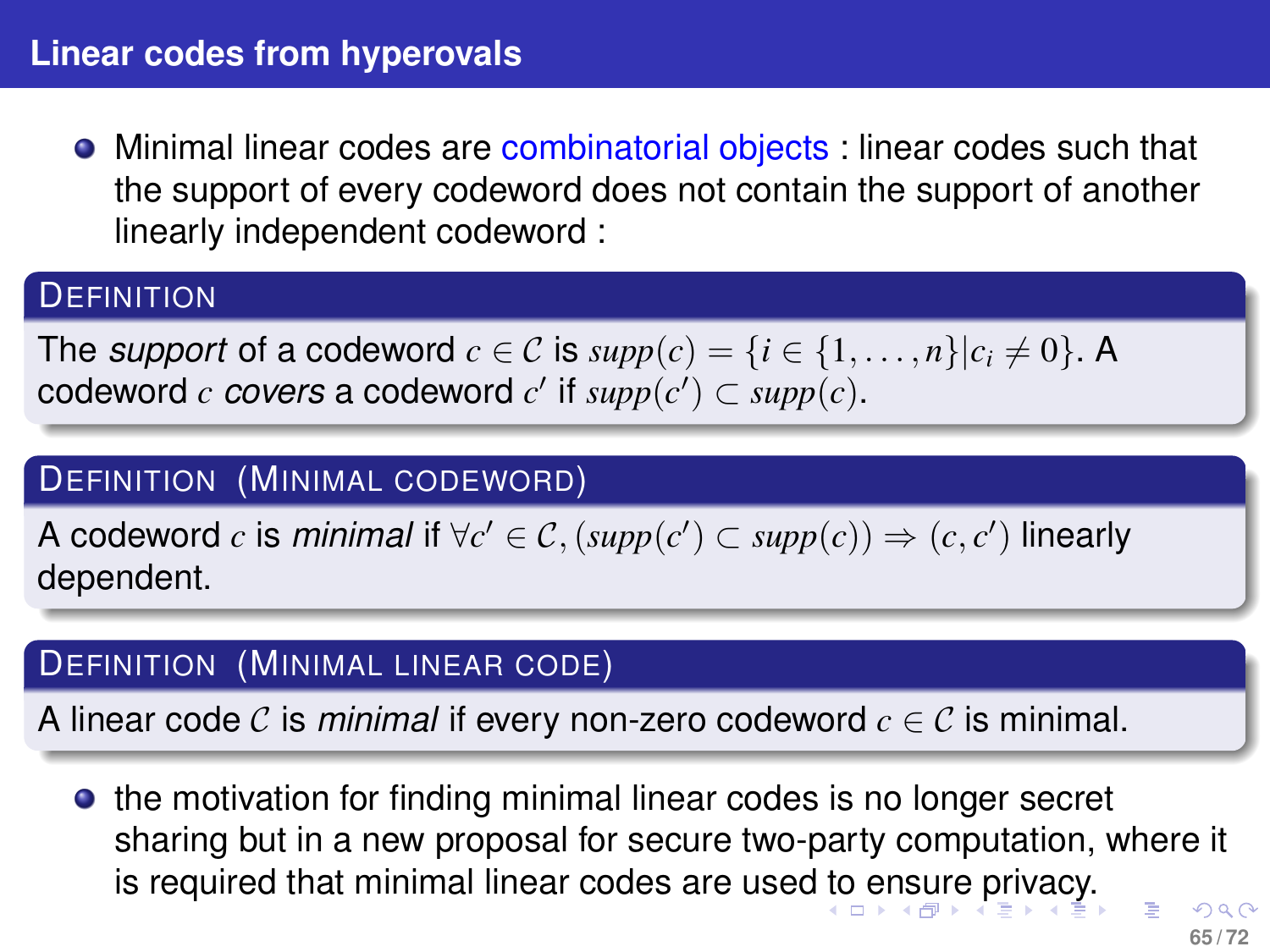

<span id="page-65-0"></span>メロメメ 御きメ 重き メ 重き 一重 **66 / 72**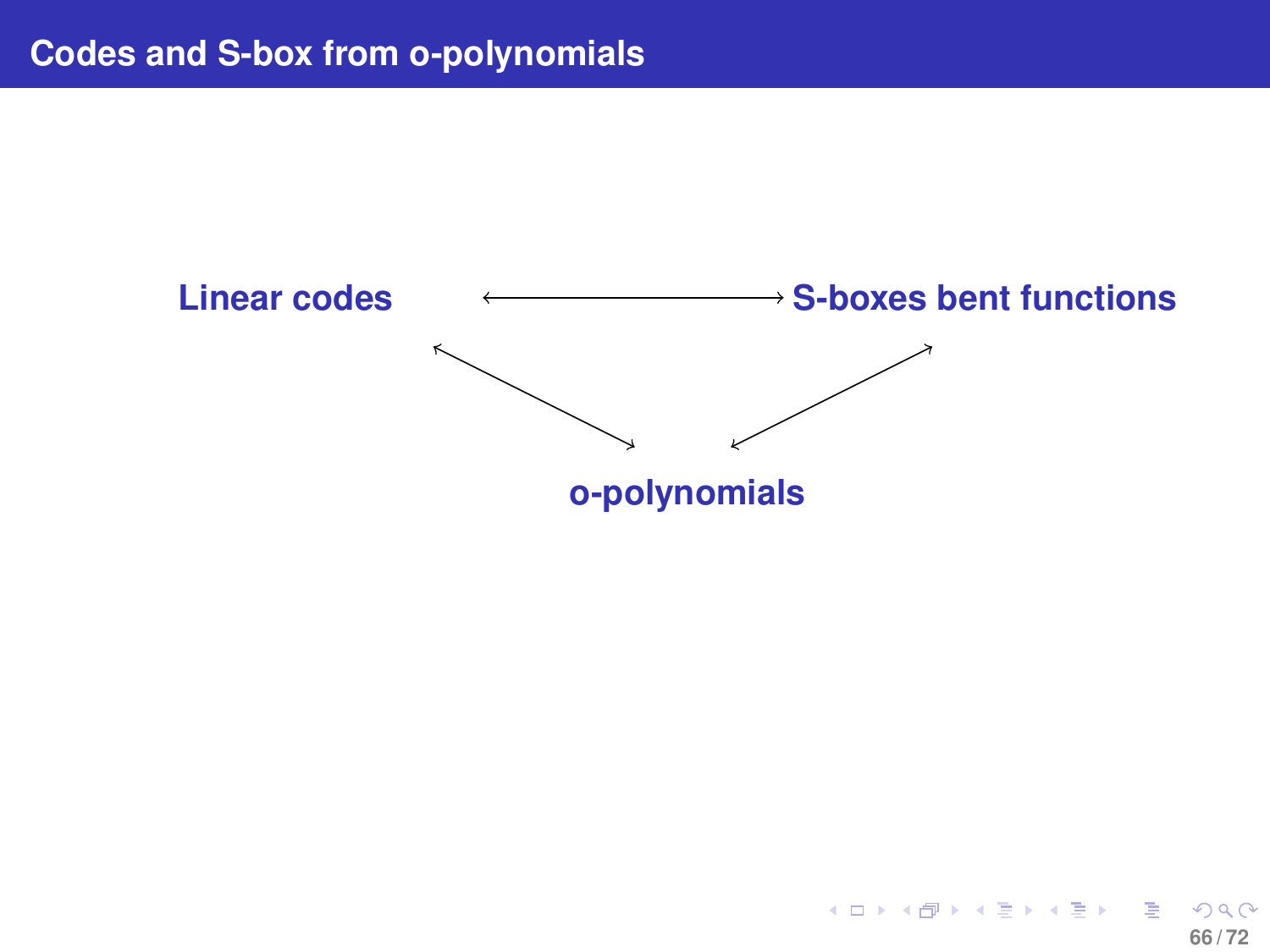#### **Minimal codes : algebraic approach**

Let *m* be a positive integer and *r* a divisor of *m*. Let *G* be an o-polynomial over  $\mathbb{F}_{2^m}$  such that  $G(0) = 0$ . For any  $\alpha \in \mathbb{F}_{2^m}$ , we define the  $(2m, r)$ -function  $f_\alpha$  as follows :

$$
f_{\alpha} \quad : \quad \mathbb{F}_{2^m} \times \mathbb{F}_{2^m} \quad \longrightarrow \quad \mathbb{F}_{2^r} \\
(x,y) \quad \longmapsto \quad f_{\alpha}(x,y) := Tr_r^m(\alpha x G(yx^{2^m-2})).
$$

Set  ${E_a, E_\infty}$  where  $E_a := {(x, ax) | x \in \mathbb{F}_{2^m}}$  and  $E_\infty := {(0, y) | y \in \mathbb{F}_{2^m}}$ .  $(\mathbb{F}_{2^m}\times\mathbb{F}_{2^m})\setminus (E_0\cup E_\infty)$  can be described as  $\{(\gamma_i,\zeta_i)\mid 1\leq i\leq (2^m-1)^2\}.$ We define a linear code  $\mathcal{C}_G$  over (the ambient space)  $\mathbb{F}_{2^r}$  as :

$$
\mathcal{C}_G := \{ \bar{c}_{\alpha} = (f_{\alpha}(\gamma_1, \zeta_1), \cdots, f_{\alpha}(\gamma_{(2^m-1)^2}, \zeta_{(2^m-1)^2})) \mid \alpha \in \mathbb{F}_{2^m} \}
$$
  
= 
$$
\{ \bar{c}_{\alpha} = (Tr_r^m(\alpha \gamma_i G(\zeta_i \gamma_i^{2^m-2})) \mid 1 \le i \le (2^m-1)^2 \}; \alpha \in \mathbb{F}_{2^m} \}.
$$

$$
(7)
$$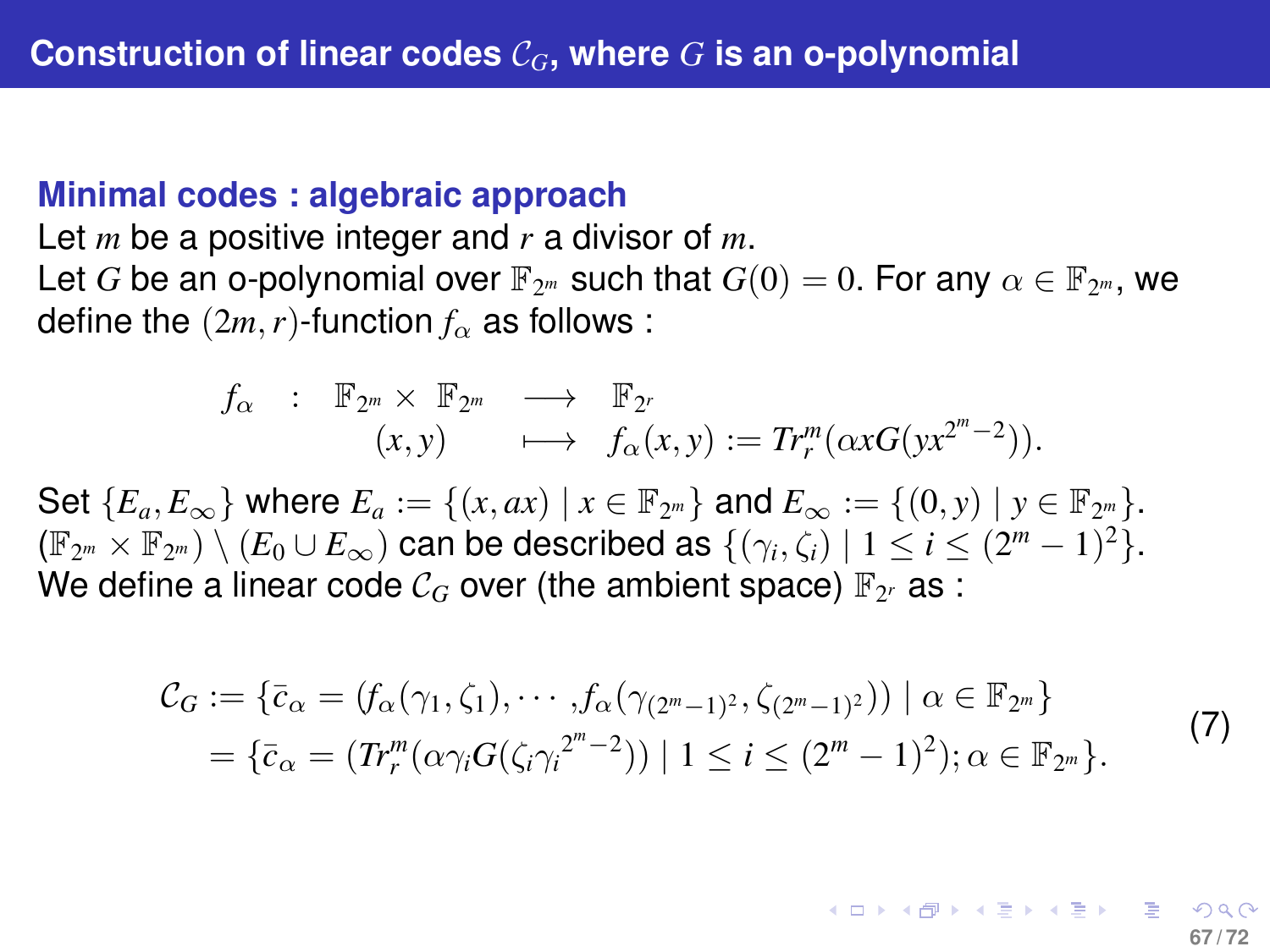Linear codes from hyperovals give rise to minimal codes !

## THEOREM (INCLUDING THE DEFINITION OF *q*-ARY SIMPLEX CODES)

The *q*-ary simplex code  $S_k(q)$  is a *q*-ary code with generator matrix having for columns any set of  $\frac{q^k-1}{q-1}$  representatives of the distinct 1-dimensional subspaces of  $\mathbb{F}_q^k$ .

The  $q$ -ary simplex code  $\mathcal{S}_k(q)$  has parameters  $[\frac{q^k-1}{q-1}, k, q^{k-1}]$ 

## THEOREM ([SM 2014])

Let *G* be an o-polynomial on  $\mathbb{F}_{2^m}$  such that  $G(0) = 0$ . Then the hyperoval  $D(G) = \{(1, t, G(t)), t \in \mathbb{F}_{2^m}\} \cup \{(0, 1, 0), (0, 0, 1)\}$  in the projective space  $PG_2(2^m)$  give rise to linear codes  ${\cal C}$  (constructed via vectorial functions) of a constant weight code with parameters  $[(2^m - 1)^2, \frac{m}{r}, 2^{m-r}(2^r - 1)(2^m - 1)].$ Such codes C are equivalent to  $(2<sup>m</sup> - 1)(2<sup>r</sup> - 1)$ -multiples of 2<sup>*r*</sup>-ary simplex codes  $\mathcal{S}_{\frac{m}{r}}(2^r)$  where  $r$  is a divisor of  $m$  whose duals are the  $2^r$ -ary perfect single error-correcting Hamming codes.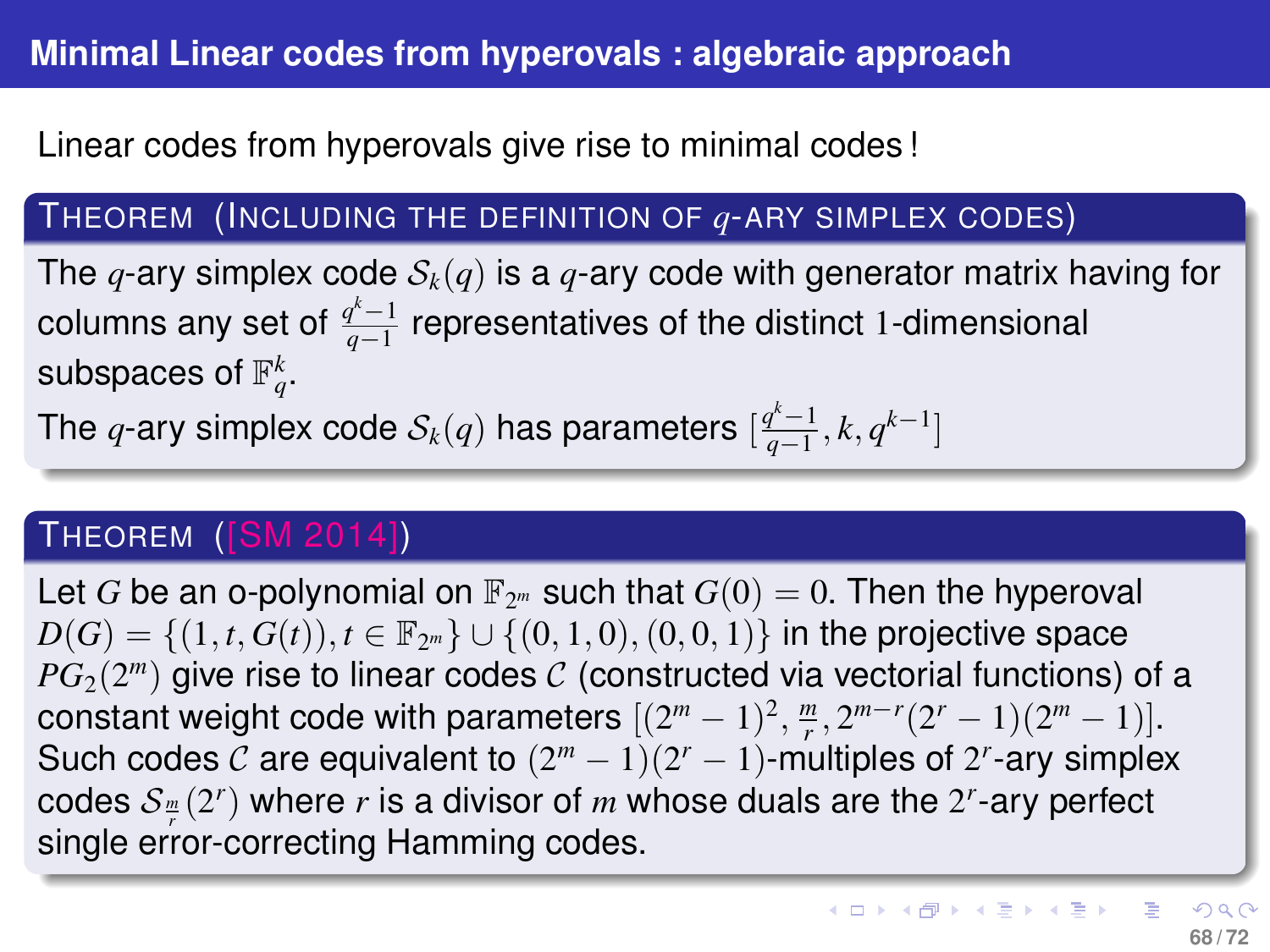# **Minimal Linear codes : asymptotic approach**

**Asymptotic approach :** Upper bound, non-existence, construction by concatenation, etc.[Cohen-SM-Patey 2013] :

#### THEOREM (MAXIMAL BOUND)

Let  $\mathcal C$  a minimal linear  $[n, k, d]$   $q$ -ary code, then, asymptotically,  $R := k/n \leq \log_q(2)$ .

#### DEFINITION (QUASI-MINIMAL CODEWORD)

A codeword *c* is *quasi-minimal* if  $\forall c' \in C$ ,  $(supp(c') = supp(c)) \implies (c, c')$ linearly dependent.

#### DEFINITION (QUASI-MINIMAL LINEAR CODE)

A linear code C is *quasi-minimal* if every non-zero codeword *c* ∈ C is quasi-minimal.

#### THEOREM (MAXIMAL BOUND)

Let C be a quasi-minimal linear  $[n, k, d]$ <sub>*q*</sub> code, then, asymptotically,  $R := k/n \leq \log_q(2)$ .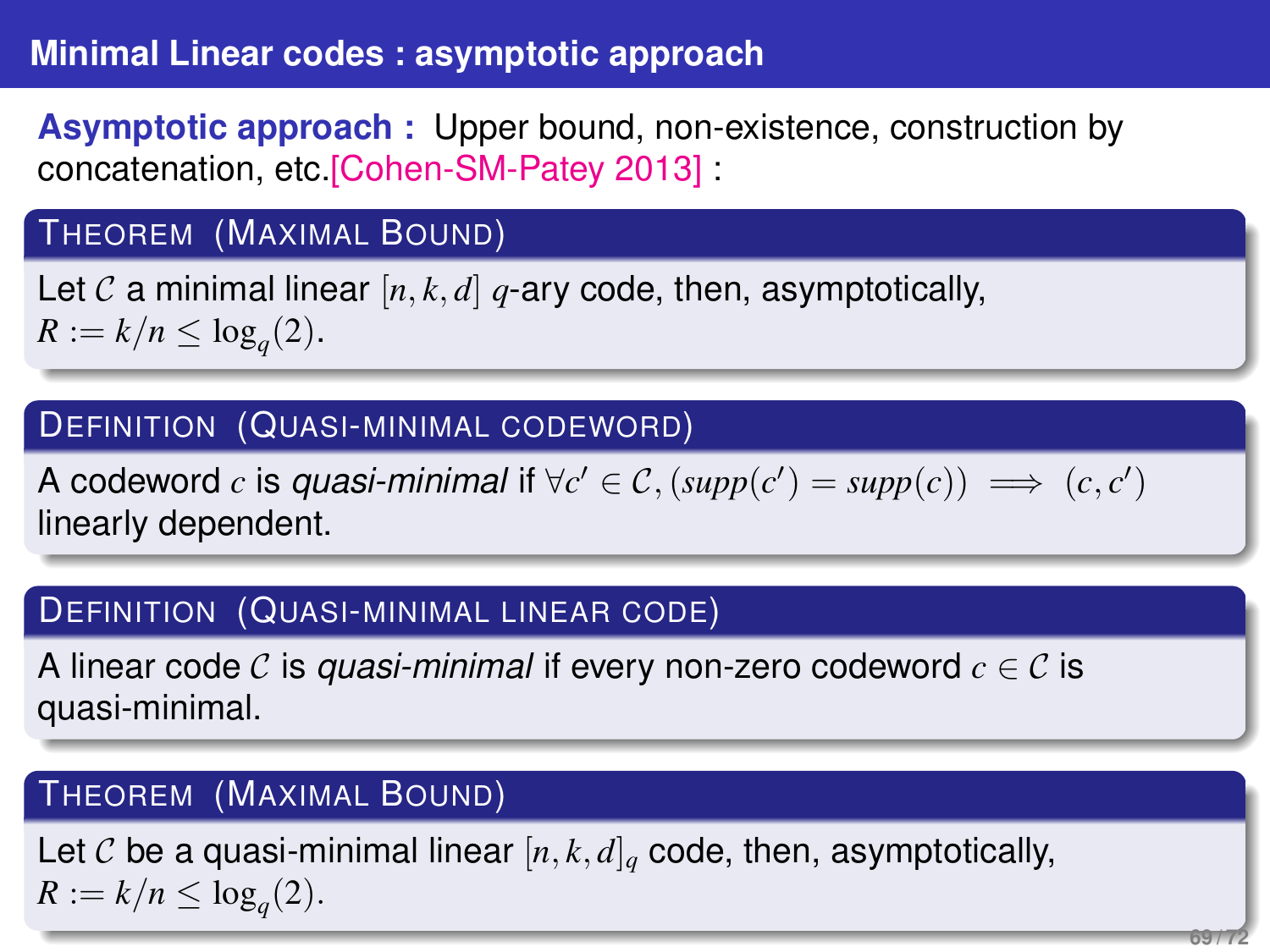**Combinatorial approach :** constructions, finite properties, etc. [Cohen-SM-Patey 2013]

THEOREM (SUFFICIENT CONDITION FOR QUASI-MINIMALITY)

*Let C be a linear*  $[n, k, d]_q$  *code*; if  $d/n > (q - 2)/(q - 1)$ , then *C* is *quasi-minimal.*

#### **PROPOSITION**

The product  $C_1 \otimes C_2$  of a minimal  $[n_1, k_1, d_1]_q$  code  $C_1$  and of a minimal  $[n_2, k_2, d_2]_q$  code  $C_2$  is a minimal  $[n_1 \times n_2, k_1 \times k_2, d_1 \times d_2]_q$  code.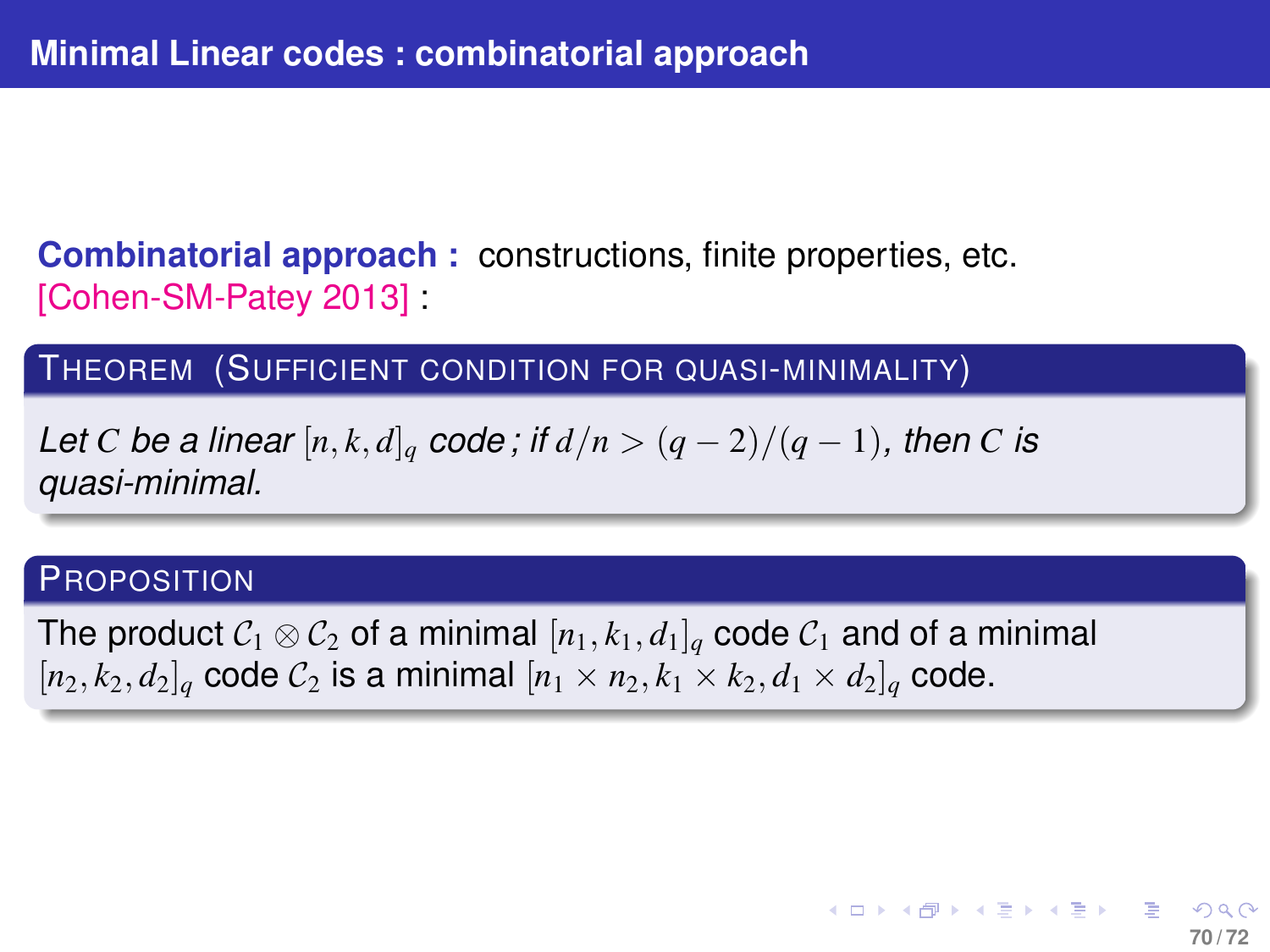# **Probabilistic approach** : results of existence, non-constructive,etc. [Cohen-SM-Patey 2013] :

## THEOREM (MINIMAL BOUND)

For any  $R$ ,  $0 \leq R = k/n \leq \frac{1}{2} \log_q (\frac{q^2}{q^2-q})$ *q* <sup>2</sup>−*q*+1 ), there exists an infinite sequence of [*n*, *k*] minimal linear codes.